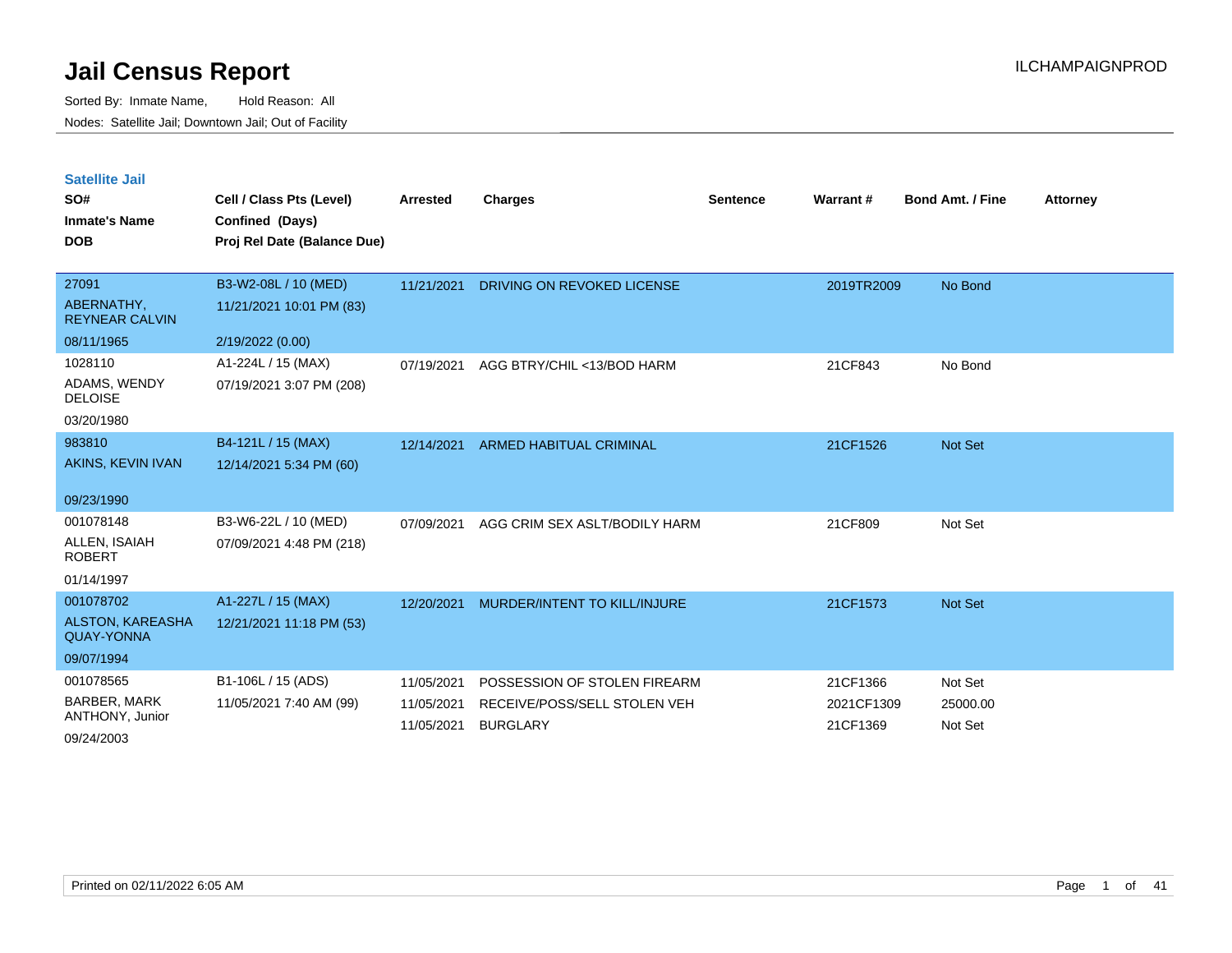| SO#<br><b>Inmate's Name</b><br><b>DOB</b>                                                                             | Cell / Class Pts (Level)<br>Confined (Days)<br>Proj Rel Date (Balance Due)                     | <b>Arrested</b>                                                    | <b>Charges</b>                                                                                                                                                                                                                                                                                              | <b>Sentence</b> | Warrant#                                                                                         | <b>Bond Amt. / Fine</b>                                                                  | <b>Attorney</b> |
|-----------------------------------------------------------------------------------------------------------------------|------------------------------------------------------------------------------------------------|--------------------------------------------------------------------|-------------------------------------------------------------------------------------------------------------------------------------------------------------------------------------------------------------------------------------------------------------------------------------------------------------|-----------------|--------------------------------------------------------------------------------------------------|------------------------------------------------------------------------------------------|-----------------|
| 518851<br><b>BARKER, ALEXANDER</b><br><b>MASSIE</b><br>09/24/1986<br>1073281<br><b>BASLER, MONET</b><br><b>MARISA</b> | B1-105U / 10 (MED)<br>01/11/2022 2:37 PM (32)<br>A2-222U / 5 (MIN)<br>11/15/2021 11:08 PM (89) | 01/11/2022<br>01/11/2022<br>01/11/2022<br>01/11/2022<br>11/15/2021 | <b>FELON POSS/USE WEAPON/FIREARM</b><br>01/11/2022 POSS AMT CON SUB EXCEPT(A)/(D)<br>01/11/2022 BAD CHK/OBTAIN CON PROP/>150<br><b>BAD CHK/OBTAIN CON PROP/&gt;150</b><br>METH DELIVERY/15<100 GRAMS<br>DRIVING ON REVOKED LICENSE<br>01/11/2022 OBSTRUCTING IDENTIFICATION<br>DOM BTRY/CONTACT/1-2 PRECONV |                 | 20CF361<br>2020CF863<br>20CF192<br>19CF1686<br>20CF1383<br>2020TR16539<br>2020CM222<br>2021CF206 | 15000.00<br>15000.00<br>15000.00<br>15000.00<br>No Bond<br>1500.00<br>1500.00<br>5000.00 |                 |
| 08/17/1994<br>1072477                                                                                                 | A4-104U / 15 (ADS)<br>BEASLEY, KEVIN CORY 01/13/2022 8:47 PM (30)                              | 01/13/2022                                                         | FELON POSS/USE WEAPON/FIREARM                                                                                                                                                                                                                                                                               |                 | 22CF74                                                                                           | Not Set                                                                                  |                 |
| 06/16/2000<br>47897<br>BRANAMAN,<br><b>CLIFFORD EARL</b><br>03/09/1975                                                | A3-214U / 15 (ADS)<br>01/19/2022 9:21 PM (24)                                                  | 01/19/2022<br>01/19/2022<br>02/08/2022                             | <b>VIOLATE ORDER PROTECTION</b><br>DRVG REVOKED/2+/PERS INJ/DEATH<br>DRIVE REVOKED/RECK HOMIC/3<br>02/08/2022 DRIVING ON REVOKED LICENSE                                                                                                                                                                    |                 | 22CF85<br>22CF84<br>21CF1280<br>21TR8305                                                         | Not Set<br>Not Set<br>Not Set<br>Not Set                                                 |                 |
| 923208<br><b>BREADY, ANDREW</b><br><b>NICHOLAS</b><br>06/08/1988                                                      | A3-111L / 10 (ADS)<br>01/22/2022 7:43 PM (21)                                                  | 01/22/2022                                                         | <b>CRIM TRES TO RES/PERS PRESENT</b>                                                                                                                                                                                                                                                                        |                 | 22CF92                                                                                           | Not Set                                                                                  |                 |
| 61675<br><b>BROWN, ANTONIO</b><br><b>BURNETT</b><br>03/04/1983                                                        | BOOKH-3<br>02/10/2022 3:28 PM (2)                                                              |                                                                    | 02/10/2022 AGG DISCHARGE FIREARM/OCC BLDG                                                                                                                                                                                                                                                                   |                 | 2020CF000374                                                                                     | 100000.00                                                                                |                 |
| 51247<br><b>BROWN, DANTE</b><br><b>MAURICE</b><br>04/19/1979                                                          | B1-202U / 10 (MED)<br>04/15/2021 6:24 PM (303)                                                 | 04/15/2021                                                         | <b>FELON POSS/USE WEAPON/FIREARM</b>                                                                                                                                                                                                                                                                        |                 | 21CF411                                                                                          | Not Set                                                                                  |                 |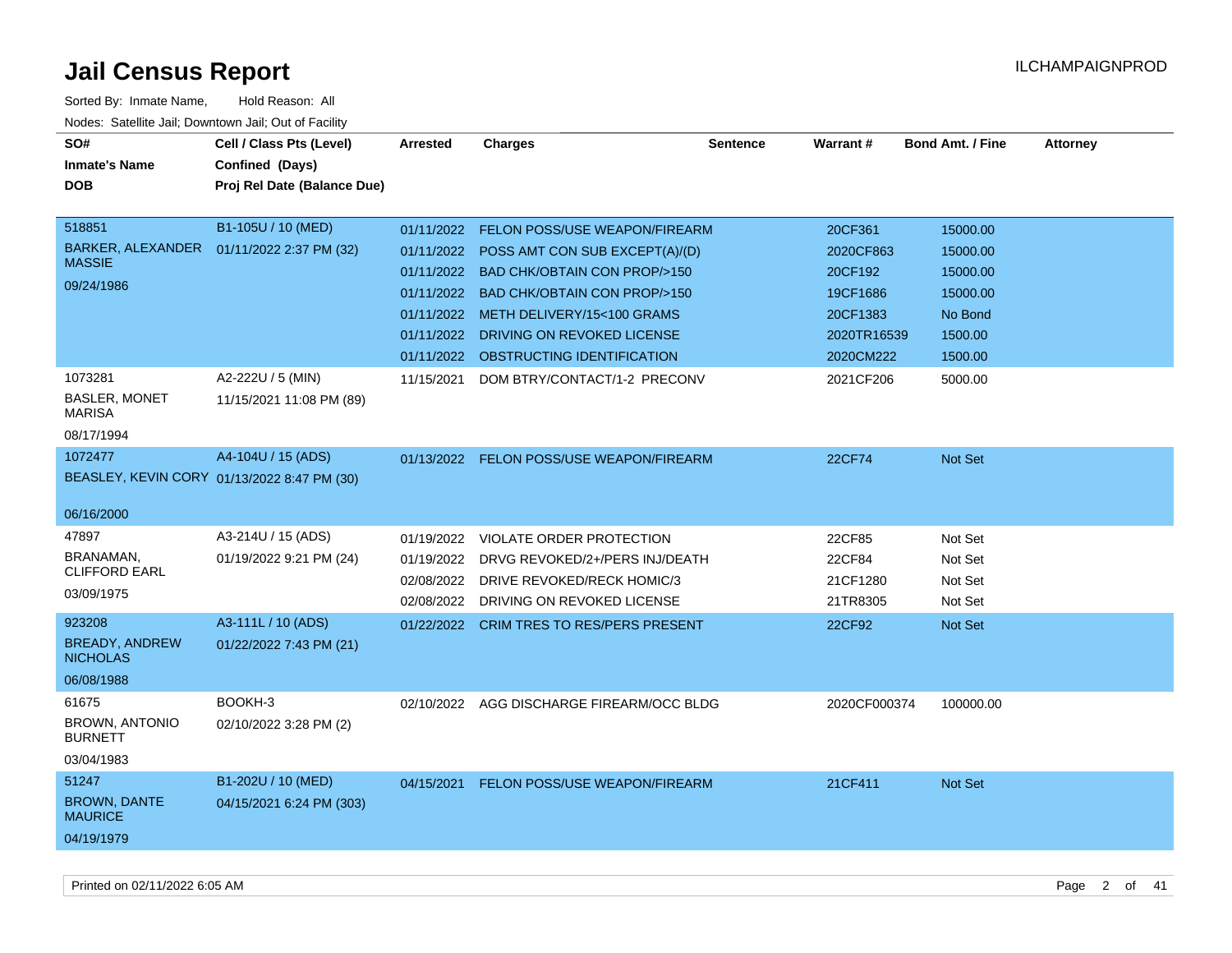Sorted By: Inmate Name, Hold Reason: All Nodes: Satellite Jail; Downtown Jail; Out of Facility

| SO#                                         | Cell / Class Pts (Level)    | Arrested          | <b>Charges</b>                           | <b>Sentence</b> | Warrant#   | <b>Bond Amt. / Fine</b> | <b>Attorney</b> |
|---------------------------------------------|-----------------------------|-------------------|------------------------------------------|-----------------|------------|-------------------------|-----------------|
| <b>Inmate's Name</b>                        | Confined (Days)             |                   |                                          |                 |            |                         |                 |
| <b>DOB</b>                                  | Proj Rel Date (Balance Due) |                   |                                          |                 |            |                         |                 |
|                                             |                             |                   |                                          |                 |            |                         |                 |
| 990921                                      | A3-215L / 15 (ADS)          | 01/20/2022        | MFG/DEL 1<15 GR COCAINE/ANLG             |                 | 19CF369    | 25000.00                |                 |
| <b>BROWN, QUINTIN</b><br><b>MARSHAUN</b>    | 01/20/2022 7:19 PM (23)     |                   | 01/20/2022 ARMED HABITUAL CRIMINAL       |                 | 21CF935    | 750000.00               |                 |
| 09/26/1991                                  |                             |                   |                                          |                 |            |                         |                 |
| 29957                                       | B4-222L / 15 (MAX)          | 11/13/2021        | FELON POSS/USE WEAPON/FIREARM            |                 | 21CF1390   | Not Set                 |                 |
| BROWN, RODNEY<br>LOUIS                      | 11/13/2021 8:57 PM (91)     | 11/13/2021        | AGG CRIM SX AB/>5 YR OLDER VIC           |                 | 2019CF0718 | 250000.00               |                 |
| 01/07/1968                                  |                             |                   |                                          |                 |            |                         |                 |
| 001077945                                   | A1-226U / 10 (MED)          | 11/13/2021        | AGG ASLT PEACE OFF/FIRE/ER WRK           |                 | 2021CF637  | 1000.00                 |                 |
| <b>BROWN, SIDREA</b>                        | 11/13/2021 10:49 AM (91)    | 11/13/2021        | <b>BURGLARY</b>                          |                 | 2021CF543  | 50000.00                |                 |
| <b>RENEIA</b>                               |                             | 11/17/2021        | <b>BURGLARY</b>                          |                 | 21CF1264   | 1000.00                 |                 |
| 07/23/1992                                  |                             |                   |                                          |                 |            |                         |                 |
| 981645                                      | A3-117L / 15 (MAX)          | 01/27/2022 MURDER |                                          |                 | 22CF114    | 1000000.00              |                 |
| BRUMFIELD,<br>JONATHAN EZEKEIL              | 01/27/2022 8:15 PM (16)     |                   |                                          |                 |            |                         |                 |
| 08/03/1989                                  |                             |                   |                                          |                 |            |                         |                 |
| 001078739                                   | A2-122L / 5 (ADS)           |                   | 01/05/2022 CRIMINAL TRESPASS BUILDING    |                 | 2020CM392  | 1000.00                 |                 |
| BRYANT, JUDITH ANN                          | 01/05/2022 6:36 PM (38)     |                   |                                          |                 |            |                         |                 |
| 10/22/1957                                  |                             |                   |                                          |                 |            |                         |                 |
| 001077954                                   | B3-W7-28L / 10 (MED)        | 12/21/2021        | RESIDENTIAL BURGLARY                     |                 | 21CF1570   | Not Set                 |                 |
| CALKINS, STEVEN RAY 12/21/2021 6:35 AM (53) |                             |                   |                                          |                 |            |                         |                 |
|                                             |                             |                   |                                          |                 |            |                         |                 |
| 01/01/1992                                  |                             |                   |                                          |                 |            |                         |                 |
| 39474                                       | B1-101U / 10 (ADS)          | 07/06/2021        | MFG/DEL 15<100 GR HEROIN/ANLG            |                 | 21CF792    | Not Set                 |                 |
| CAMPBELL, AARON<br><b>JACOB</b>             | 07/06/2021 11:56 PM (221)   |                   |                                          |                 |            |                         |                 |
| 07/18/1974                                  |                             |                   |                                          |                 |            |                         |                 |
| 996275                                      | A4-106U / 15 (ADS)          |                   | 01/29/2022 AGG UUW/PERSON/LOADED FIREARM | 1y(DOC)         | 21CF1398   | No Bond                 |                 |
| CAMPBELL, JOHNNIE<br>LEE, Third             | 01/29/2022 9:42 AM (14)     |                   |                                          |                 |            |                         |                 |
| 04/02/1992                                  |                             |                   |                                          |                 |            |                         |                 |

Printed on 02/11/2022 6:05 AM Page 3 of 41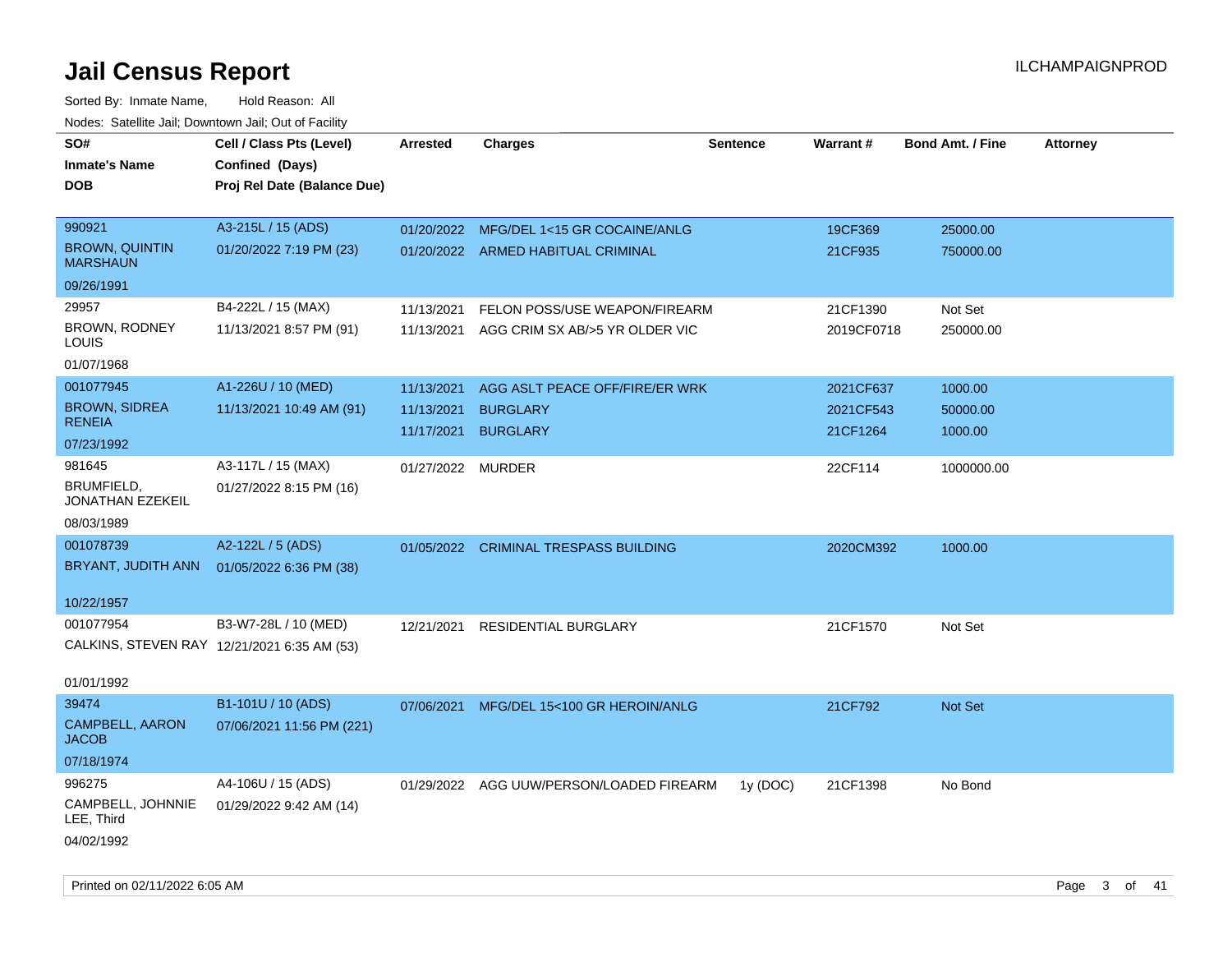| SO#                                       | Cell / Class Pts (Level)                     | <b>Arrested</b> | <b>Charges</b>                        | <b>Sentence</b> | Warrant #    | <b>Bond Amt. / Fine</b> | <b>Attorney</b> |
|-------------------------------------------|----------------------------------------------|-----------------|---------------------------------------|-----------------|--------------|-------------------------|-----------------|
| <b>Inmate's Name</b>                      | Confined (Days)                              |                 |                                       |                 |              |                         |                 |
| <b>DOB</b>                                | Proj Rel Date (Balance Due)                  |                 |                                       |                 |              |                         |                 |
|                                           |                                              |                 |                                       |                 |              |                         |                 |
| 1060436                                   | B1-106U / 10 (ADS)                           | 01/06/2022      | AGGRAVATED UNLAWFUL RESTRAINT         |                 | 22CF29       | Not Set                 |                 |
| <b>CARTER, DERESHEO</b><br><b>DEWAYNE</b> | 01/06/2022 8:43 PM (37)                      |                 | 01/06/2022 FELON ESCAPE/PEACE OFFICER |                 | 22CF28       | Not Set                 |                 |
| 09/10/1991                                |                                              |                 |                                       |                 |              |                         |                 |
| 958898                                    | BOOKH-8 / 15 (ADS)                           | 02/08/2022      | AGGRAVATED DOMESTIC BATTERY           |                 | 2021 CF 1409 | 100000.00               |                 |
| <b>CHAMBERS, GARY</b>                     | 02/08/2022 2:27 PM (4)                       | 02/08/2022      | <b>DOMESTIC BATTERY</b>               |                 | 2021 CM 516  | 1000.00                 |                 |
| <b>DANTE</b>                              |                                              | 02/08/2022      | AGG ASLT/USE DDLY WEAPON              |                 | 19CM1059     | 1000.00                 |                 |
| 05/24/1973                                |                                              | 02/08/2022      | ESCAPE/VIOLATE ELEC MONITORING        |                 | 2022CF86     | 100000.00               |                 |
|                                           |                                              | 02/09/2022      | <b>INDIRECT CRIMINAL CONTEMPT</b>     |                 | 22CC1        | Not Set                 |                 |
| 1029088                                   | B1-201U / 10 (MED)                           | 12/21/2021      | FELON POSS/USE FIREARM PRIOR          |                 | 21CF1338     | 250000.00               |                 |
| <b>CHAPPLE, MALIK</b><br><b>BIANCO</b>    | 12/22/2021 10:02 AM (52)                     |                 |                                       |                 |              |                         |                 |
| 10/25/1994                                |                                              |                 |                                       |                 |              |                         |                 |
| 001078812                                 | A4-107U / 15 (ADS)                           | 02/01/2022      | ARMED ROBBERY/ARMED W/FIREARM         |                 | 22CF145      | Not Set                 |                 |
| COBB, SINTRAE<br>SANCHEZ                  | 02/01/2022 8:33 PM (11)                      |                 |                                       |                 |              |                         |                 |
| 07/05/2002                                |                                              |                 |                                       |                 |              |                         |                 |
| 1004799                                   | A4-102L / 10 (ADS)                           |                 | 01/31/2022 UNLAWFUL USE OF A WEAPON   |                 | 22CF139      | Not Set                 |                 |
| <b>COCHRANE, STORM</b><br><b>JAMES</b>    | 01/31/2022 9:22 AM (12)                      |                 |                                       |                 |              |                         |                 |
| 10/28/1992                                |                                              |                 |                                       |                 |              |                         |                 |
| 001077485                                 | A2-222L / 15 (MAX)                           | 12/21/2021      | MURDER/INTENT TO KILL/INJURE          |                 | 2021CF1282   | 1000000.00              |                 |
| COLBERT, ARIEANA<br><b>FELICIA</b>        | 12/21/2021 2:08 PM (53)                      |                 |                                       |                 |              |                         |                 |
| 12/13/2000                                |                                              |                 |                                       |                 |              |                         |                 |
| 34805                                     | B4-227U / 15 (MAX)                           | 10/01/2021      | <b>DOMESTIC BATTERY</b>               |                 | 21CF1183     | <b>Not Set</b>          |                 |
|                                           | CONERLY, KIN JOSEPH 10/01/2021 1:53 AM (134) | 10/01/2021      | <b>ARMED HABITUAL CRIMINAL</b>        |                 | 21CF1184     | <b>Not Set</b>          |                 |
| 11/16/1971                                |                                              | 10/06/2021      | POSS STOLEN VEHICLE > \$25,000        |                 | 19CF1786     | <b>Not Set</b>          |                 |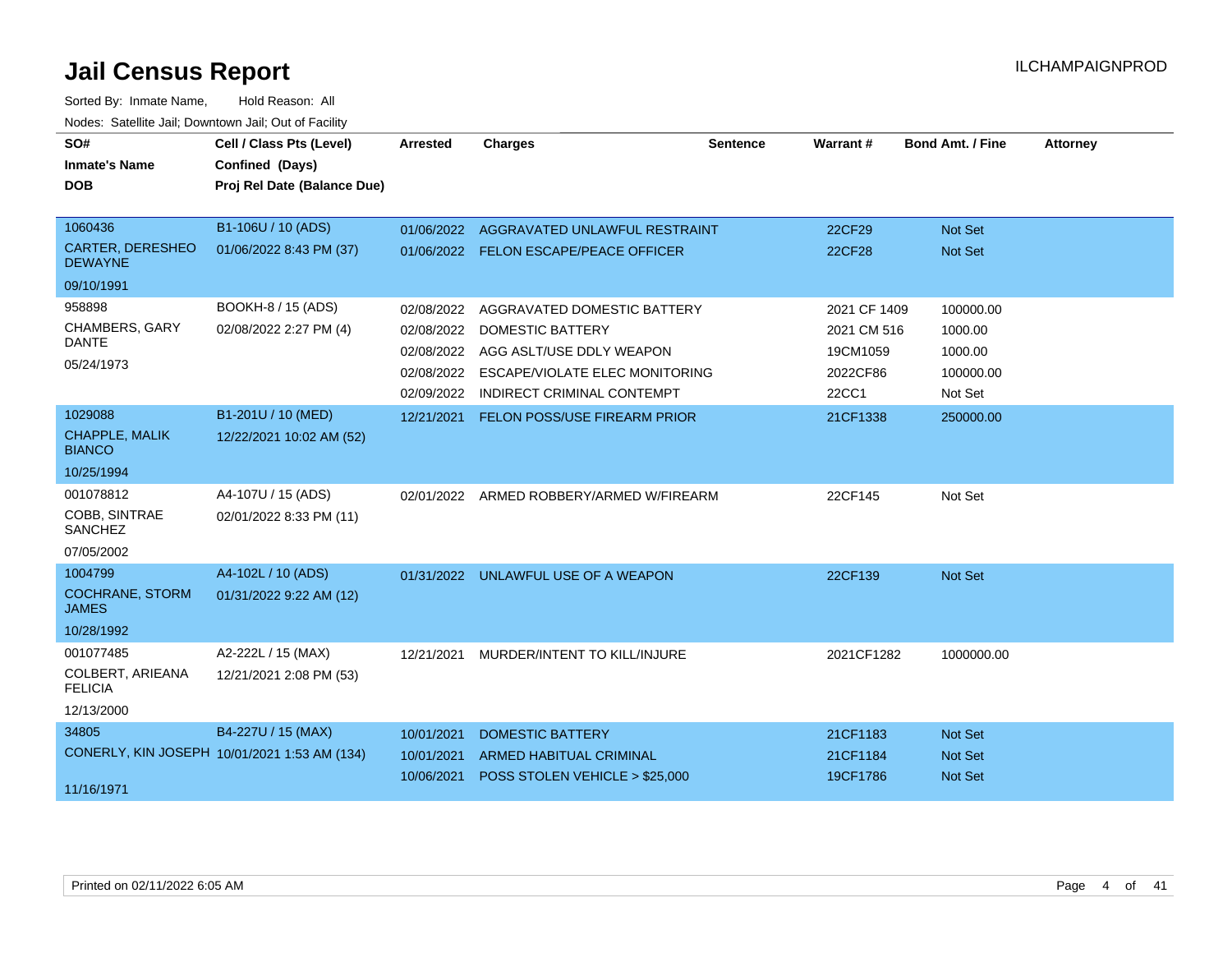Sorted By: Inmate Name, Hold Reason: All Nodes: Satellite Jail; Downtown Jail; Out of Facility

| SO#<br><b>Inmate's Name</b><br><b>DOB</b> | Cell / Class Pts (Level)<br>Confined (Days)<br>Proj Rel Date (Balance Due) | <b>Arrested</b> | <b>Charges</b>                           | <b>Sentence</b> | Warrant#   | <b>Bond Amt. / Fine</b> | <b>Attorney</b> |
|-------------------------------------------|----------------------------------------------------------------------------|-----------------|------------------------------------------|-----------------|------------|-------------------------|-----------------|
|                                           |                                                                            |                 |                                          |                 |            |                         |                 |
| 1074319                                   | B1-104L / 15 (MAX)                                                         | 10/12/2021      | AGGRAVATED CRUELTY TO ANIMALS            |                 | 21CF1238   | Not Set                 |                 |
| <b>CRAIG, DAVUCCI</b><br><b>DAVION</b>    | 10/12/2021 11:36 AM (123)                                                  | 10/14/2021      | <b>MURDER</b>                            |                 | 21CF1239   | <b>Not Set</b>          |                 |
| 08/02/2001                                |                                                                            |                 |                                          |                 |            |                         |                 |
| 001078832                                 | BOOKH-3                                                                    |                 | 02/10/2022 FELON POSS/USE WEAPON/FIREARM | 3y(DOC)         | 21CF350    | No Bond                 |                 |
| CRAWFORD,<br><b>LAMARKUS LAVELL</b>       | 02/10/2022 2:32 PM (2)                                                     |                 |                                          |                 |            |                         |                 |
| 07/04/1989                                |                                                                            |                 |                                          |                 |            |                         |                 |
| 001077549                                 | B2-T3-10L / 10 (SPH)                                                       | 12/22/2020      | <b>PRED CRIM SEX ASLT/VICTIM &lt;13</b>  |                 | 2020CF1469 | Not Set                 |                 |
| CRISTOBAL-MATEO,<br><b>CRISTOBAL</b>      | 12/22/2020 1:17 PM (417)                                                   |                 |                                          |                 |            |                         |                 |
| 12/02/1988                                |                                                                            |                 |                                          |                 |            |                         |                 |
| 1076848                                   | A4-103L / 15 (ADS)                                                         |                 | 01/18/2022 AGG BATTERY/PUBLIC PLACE      |                 | 20CF1491   | No Bond                 |                 |
| <b>CROSS, STEED</b><br><b>GATHON</b>      | 01/18/2022 4:02 PM (25)                                                    |                 |                                          |                 |            |                         |                 |
| 10/11/1974                                |                                                                            |                 |                                          |                 |            |                         |                 |
| 988538                                    | A3-112U / 10 (MED)                                                         | 12/21/2021      | <b>AGGRAVATED DOMESTIC BATTERY</b>       |                 | 21CF1564   | Not Set                 |                 |
| DAVIDSON, HARLEY<br><b>KYLE SCOTT</b>     | 12/21/2021 5:45 AM (53)                                                    |                 |                                          |                 |            |                         |                 |
| 08/05/1990                                |                                                                            |                 |                                          |                 |            |                         |                 |
| 1023587                                   | B1-203U / 15 (MAX)                                                         | 09/24/2021      | MFG/DEL CANNABIS/2.5-10 GRAMS            |                 | 21CF1155   | Not Set                 |                 |
| DAVIS, MARTIN<br><b>DENNIS</b>            | 09/24/2021 9:38 PM (141)                                                   | 09/24/2021      | ARMED HABITUAL CRIMINAL                  |                 | 2021-CF681 | 500000.00               |                 |
| 12/02/1994                                |                                                                            |                 |                                          |                 |            |                         |                 |
| 001078538                                 | B1-102L / 10 (MED)                                                         | 10/26/2021      | <b>CRIM SEX ASSAULT/FORCE</b>            |                 | 21CF1301   | Not Set                 |                 |
| DAWKINS, LEN                              | 10/26/2021 8:18 PM (109)                                                   |                 |                                          |                 |            |                         |                 |
| 03/23/1987                                |                                                                            |                 |                                          |                 |            |                         |                 |
| 56972                                     | B3-W8-32L / 10 (MED)                                                       | 08/30/2021      | POSS STOLEN VEHICLE > \$25,000           |                 | 21CF1044   | Not Set                 |                 |
| DAY, DANIEL JOSEPH                        | 08/30/2021 3:07 PM (166)                                                   | 09/04/2021      | <b>BURGLARY</b>                          |                 | 21CF1054   | Not Set                 |                 |

10/16/1982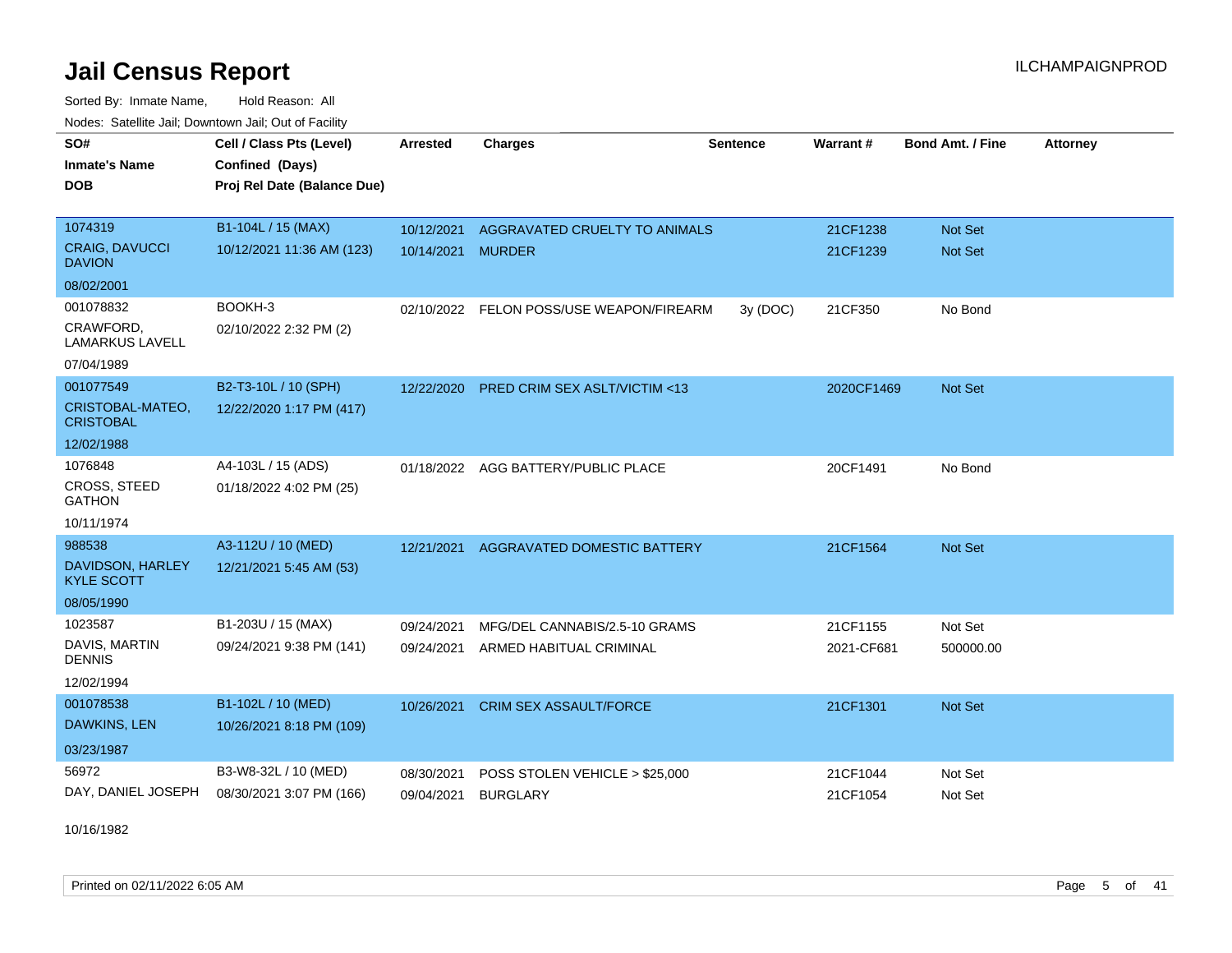| SO#<br><b>Inmate's Name</b><br><b>DOB</b><br>1074063                                                     | Cell / Class Pts (Level)<br>Confined (Days)<br>Proj Rel Date (Balance Due)<br><b>BOOKF-2</b>    | Arrested                 | <b>Charges</b>                                                                                                                                                                                                     | <b>Sentence</b> | <b>Warrant#</b>                                      | <b>Bond Amt. / Fine</b>                             | <b>Attorney</b> |
|----------------------------------------------------------------------------------------------------------|-------------------------------------------------------------------------------------------------|--------------------------|--------------------------------------------------------------------------------------------------------------------------------------------------------------------------------------------------------------------|-----------------|------------------------------------------------------|-----------------------------------------------------|-----------------|
|                                                                                                          | DEITZ, TILLIE SHENISE 02/10/2022 4:43 AM (2)                                                    |                          | 02/10/2022 RET THEFT/DISP MERCH/>\$300<br>02/10/2022 RET THEFT/DISP MERCH/>\$300<br>02/10/2022 RET THEFT/DISP MERCH/>\$300<br>02/10/2022 USE FORGED CR/DEBIT CARD/<\$300<br>02/10/2022 RET THEFT/DISP MERCH/>\$300 |                 | 21CF327<br>21CF105<br>21CF228<br>21CF106<br>19CM1032 | 2000.00<br>2000.00<br>2000.00<br>2000.00<br>1000.00 |                 |
| 12/02/1990<br>25659<br>DORRIS, LORENZO<br>07/19/1966<br>1074720<br>ELVIR-REYES, JORGE<br><b>LEONARDO</b> | B4-125L / 15 (MAX)<br>06/15/2021 6:17 AM (242)<br>A4-104L / 15 (ADS)<br>01/19/2022 1:43 PM (24) | 06/15/2021<br>06/15/2021 | <b>RESIDENTIAL BURGLARY</b><br><b>BURGLARY</b><br>01/19/2022 PRED CRIM SEX ASLT/VICTIM <13                                                                                                                         |                 | 2020CF1218<br>21CF689<br>21CF1414                    | 50000.00<br>Not Set<br>500000.00                    |                 |
| 06/03/1988<br>1069992<br>EMBEYA, CRISTAVI<br><b>TSHOMBA</b><br>03/19/1999                                | B1-107U / 10 (MED)<br>01/14/2022 5:19 PM (29)                                                   |                          | 01/14/2022 VIO BAIL BOND/CLASS 4 OFFENSE                                                                                                                                                                           |                 | 22CM19                                               | Not Set                                             |                 |
| 43977<br><b>EMKES, DOUGLAS</b><br><b>ALAN</b><br>06/08/1959                                              | B2-T1-02L / 5 (SPH)<br>12/20/2021 9:59 AM (54)                                                  | 12/20/2021<br>12/20/2021 | AGG FLEEING POLICE/21 MPH OVER<br><b>PAROLE REVOCATION</b>                                                                                                                                                         |                 | 21CF1566                                             | Not Set<br>No Bond                                  |                 |
| 987328<br>ERVIN, DEIDRA ANN<br><b>RUTH</b><br>04/15/1991                                                 | A2-121L / 10 (MED)<br>12/11/2021 8:48 PM (63)                                                   | 12/11/2021               | AGG ASLT PEACE OFF/FIRE/ER WRK                                                                                                                                                                                     |                 | 21CF1515                                             | Not Set                                             |                 |
| 1026175<br>FALCONER, AVERY<br><b>FOX</b><br>04/07/1989                                                   | A4-107L / 10 (ADS)<br>02/06/2022 4:49 AM (6)                                                    | 02/06/2022               | FELON FAIL/RETURN FRM FURLOUGH<br>02/06/2022 CITY OV ARREST<br>02/07/2022 MFG/DEL 1<15 GR COCAINE/ANLG                                                                                                             | 6y (DOC)        | 21CF1554<br>2021-OV-65<br>2019CF1617                 | No Bond<br>1000.00<br>No Bond                       |                 |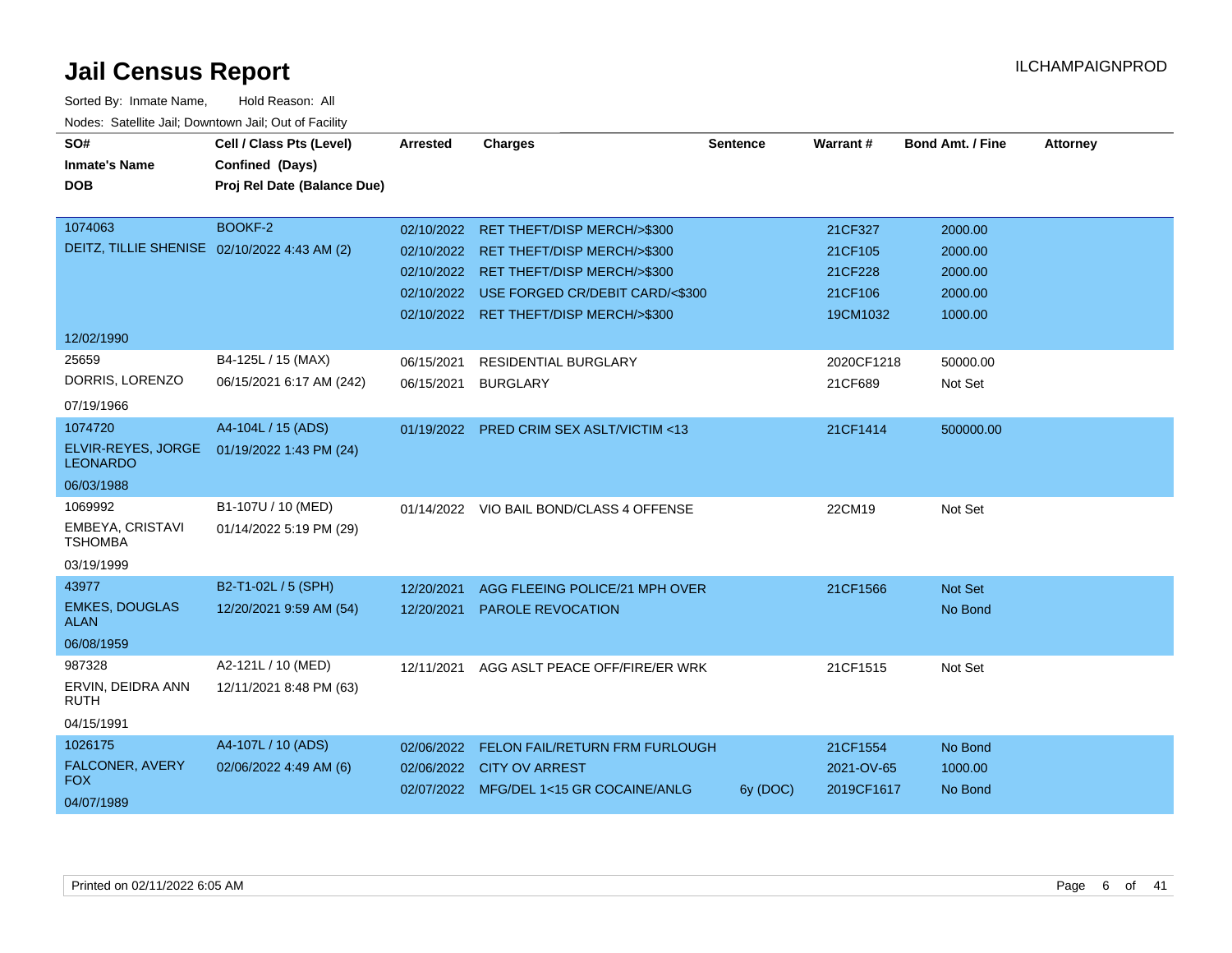| ivouss. Satellite Jali, Downtown Jali, Out of Facility |                                             |                 |                                          |                 |              |                         |                 |
|--------------------------------------------------------|---------------------------------------------|-----------------|------------------------------------------|-----------------|--------------|-------------------------|-----------------|
| SO#                                                    | Cell / Class Pts (Level)                    | <b>Arrested</b> | <b>Charges</b>                           | <b>Sentence</b> | Warrant#     | <b>Bond Amt. / Fine</b> | <b>Attorney</b> |
| Inmate's Name                                          | Confined (Days)                             |                 |                                          |                 |              |                         |                 |
| <b>DOB</b>                                             | Proj Rel Date (Balance Due)                 |                 |                                          |                 |              |                         |                 |
|                                                        |                                             |                 |                                          |                 |              |                         |                 |
| 527081                                                 | B3-W6-24L / 10 (MED)                        | 09/06/2021      | ARSON/REAL/PERSONAL PROP>\$150           |                 | 2021 CF 797  | 25000.00                |                 |
| FERGUSON,<br><b>CHRISTOPHER</b>                        | 09/06/2021 1:18 PM (159)                    |                 |                                          |                 |              |                         |                 |
| 12/21/1981                                             |                                             |                 |                                          |                 |              |                         |                 |
| 1039744                                                | B4-224U / 15 (MAX)                          | 12/06/2021      | <b>MURDER</b>                            |                 | 20CF959      | 1000000.00              |                 |
| FONVILLE, TREVOY<br>JERMAINE                           | 12/06/2021 10:52 AM (68)                    |                 |                                          |                 |              |                         |                 |
| 01/13/1996                                             |                                             |                 |                                          |                 |              |                         |                 |
| 518395                                                 | B2-T3-12L / 15 (SPH)                        | 07/07/2020      | <b>CRIMINAL SEXUAL ASSAULT</b>           |                 | 2020-CF735   | 250000.00               |                 |
|                                                        | FRANDLE, MARK RYAN 07/07/2020 3:42 PM (585) |                 |                                          |                 |              |                         |                 |
| 09/10/1985                                             |                                             |                 |                                          |                 |              |                         |                 |
| 001077934                                              | A1-125L / 10 (MED)                          | 08/22/2021      | AGG DUI/ACCIDENT/DEATH                   |                 | 21CF1024     | Not Set                 |                 |
| FREED, LOGAN<br>SUZANNE                                | 08/22/2021 11:45 PM (174)                   | 08/22/2021      | DOMESTIC BATTERY                         |                 | 21 CM 172    | 10000.00                |                 |
| 08/18/1996                                             |                                             |                 |                                          |                 |              |                         |                 |
| 001078290                                              | A1-125U / 10 (ADS)                          | 08/19/2021      | MACHINE GUN/AUTO WEAPON/VEH              |                 | 21CF1012     | <b>Not Set</b>          |                 |
| FREEMAN, ANGEL<br>JANILA KAY                           | 08/19/2021 1:26 AM (177)                    |                 |                                          |                 |              |                         |                 |
| 12/25/1995                                             |                                             |                 |                                          |                 |              |                         |                 |
| 1068917                                                | <b>BOOKH-1 / 5 (MIN)</b>                    | 08/11/2021      | VIO ORDER/PRIOR VIO OF ORDER             |                 | 21CF965      | Not Set                 |                 |
| GARCIA, JUAN<br>CARLOS                                 | 08/11/2021 9:24 PM (185)                    |                 |                                          |                 |              |                         |                 |
| 10/21/1997                                             |                                             |                 |                                          |                 |              |                         |                 |
| 001078154                                              | B4-121U / 10 (MED)                          | 01/09/2022      | DRVG UNDER INFLU OF ALCOHOL              |                 | 2021 DT 182  | 5000.00                 |                 |
| <b>GENTRY, DAMON</b><br><b>LIONEL</b>                  | 01/09/2022 4:41 PM (34)                     |                 | 01/09/2022 AGG DOMESTIC BATTERY/STRANGLE |                 | 2021 CF 1396 | 50000.00                |                 |
| 12/25/1971                                             |                                             |                 |                                          |                 |              |                         |                 |
| 1003785                                                | A4-205L / 5 (ADS)                           |                 | 01/31/2022 THEFT CON INTENT <\$500 PRIOR | 4y (DOC)        | 19CF1558     | No Bond                 |                 |
| GENTRY, SIDNEY<br>RAYNARD                              | 01/31/2022 8:44 AM (12)                     |                 |                                          |                 |              |                         |                 |
| 05/27/1971                                             |                                             |                 |                                          |                 |              |                         |                 |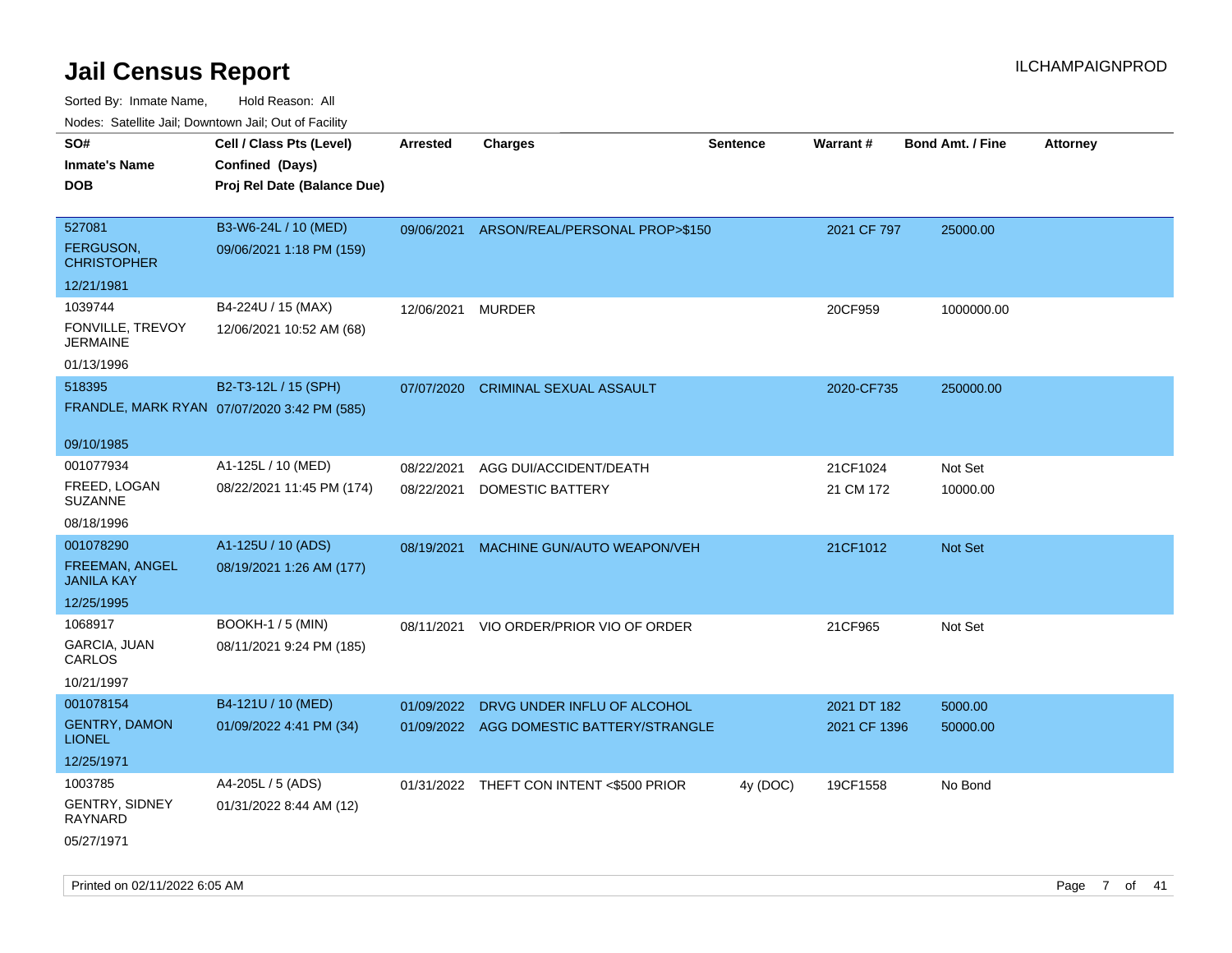| SO#                                      | Cell / Class Pts (Level)    | <b>Arrested</b> | <b>Charges</b>                           | <b>Sentence</b> | Warrant #              | <b>Bond Amt. / Fine</b> | <b>Attorney</b> |
|------------------------------------------|-----------------------------|-----------------|------------------------------------------|-----------------|------------------------|-------------------------|-----------------|
| <b>Inmate's Name</b>                     | Confined (Days)             |                 |                                          |                 |                        |                         |                 |
| <b>DOB</b>                               | Proj Rel Date (Balance Due) |                 |                                          |                 |                        |                         |                 |
| 001078633                                | B2-DR / 25 (SPH)            |                 |                                          |                 |                        |                         |                 |
| GONZALEZ-GUILLEN,<br><b>EDWARD</b>       | 12/01/2021 12:08 PM (73)    | 12/01/2021      | <b>PRED CRIM SEX ASLT/VICTIM &lt;13</b>  |                 | 21CF1416               | 250000.00               |                 |
| 08/25/2002                               |                             |                 |                                          |                 |                        |                         |                 |
| 001078607                                | B4-221L / 15 (MAX)          | 11/22/2021      | FELON POSS/USE FIREARM/PAROLE            |                 | 21CF1437               | Not Set                 |                 |
| GRAY, WILLIAM<br>DA'VON                  | 11/22/2021 2:57 PM (82)     |                 | 11/22/2021 ATTEMPT (FIRST DEGREE MURDER) |                 | 21CF1435               | Not Set                 |                 |
| 04/18/1984                               |                             |                 |                                          |                 |                        |                         |                 |
| 56342                                    | B1-206L / 10 (MED)          | 10/21/2021      | THEFT CONTROL INTENT <\$500              |                 | 17CF1451               | 10000.00                |                 |
| <b>GRIFFIN, NATHAN</b>                   | 10/21/2021 4:20 PM (114)    | 10/21/2021      | DRIVING ON REVOKED LICENSE               |                 | 20TR1979               | 3000.00                 |                 |
| <b>EUGENE</b>                            |                             | 10/21/2021      | <b>ARMED HABITUAL CRIMINAL</b>           |                 | 21CF1279               | <b>Not Set</b>          |                 |
| 02/24/1969                               |                             |                 |                                          |                 |                        |                         |                 |
| 1003270                                  | A4-106L / 10 (ADS)          | 01/31/2022      | UNLAWFUL USE OF A WEAPON                 |                 | 2y/6m/0d (DOI 20CF1347 | No Bond                 |                 |
| <b>HAMILTON, DARIUS</b><br><b>DEJAUN</b> | 01/31/2022 9:52 AM (12)     |                 |                                          |                 |                        |                         |                 |
| 12/06/1992                               |                             |                 |                                          |                 |                        |                         |                 |
| 987254                                   | B2-T1-01U / 10 (SPH)        |                 | 01/12/2022 DOMESTIC BATTERY/OTHER PRIOR  | 6y (DOC)        | 20CF356                | No Bond                 |                 |
| HAYES, CARL DONJO                        | 01/12/2022 5:20 PM (31)     |                 |                                          |                 |                        |                         |                 |
| 03/02/1963                               |                             |                 |                                          |                 |                        |                         |                 |
| 001078488                                | B2-DR / 15 (SPH)            | 10/14/2021      | PRED CRIM SEX ASLT/VICTIM <13            |                 | 21CF1232               | 500000.00               |                 |
| HERNANDEZ-LOPEZ,<br><b>ERNESTO</b>       | 10/14/2021 3:15 PM (121)    |                 | 10/14/2021 FUGITIVE FROM JUSTICE         |                 | 21CF1246               | Not Set                 |                 |
| 11/28/1975                               |                             |                 |                                          |                 |                        |                         |                 |
| 975293                                   | B2-T4-14L / 10 (SPH)        | 07/21/2021      | VIO ORDER/PRIOR VIO OF ORDER             |                 | 21CF914                | No Bond                 |                 |
| <b>HILL, JACOB MILES</b>                 | 07/21/2021 8:43 PM (206)    | 07/21/2021      | <b>STALKING</b>                          |                 | 2021CF863              | Not Set                 |                 |
|                                          |                             | 07/25/2021      | <b>PAROLE REVOCATION</b>                 |                 | CH2104646              | <b>Not Set</b>          |                 |
| 02/06/1988                               |                             | 08/18/2021      | <b>HARASS WITNESS/FAMILY MBR/REP</b>     |                 | 21CF992                | <b>Not Set</b>          |                 |
|                                          |                             | 09/09/2021      | AGG STALKING/BODILY HARM                 |                 | 21CF1073               | Not Set                 |                 |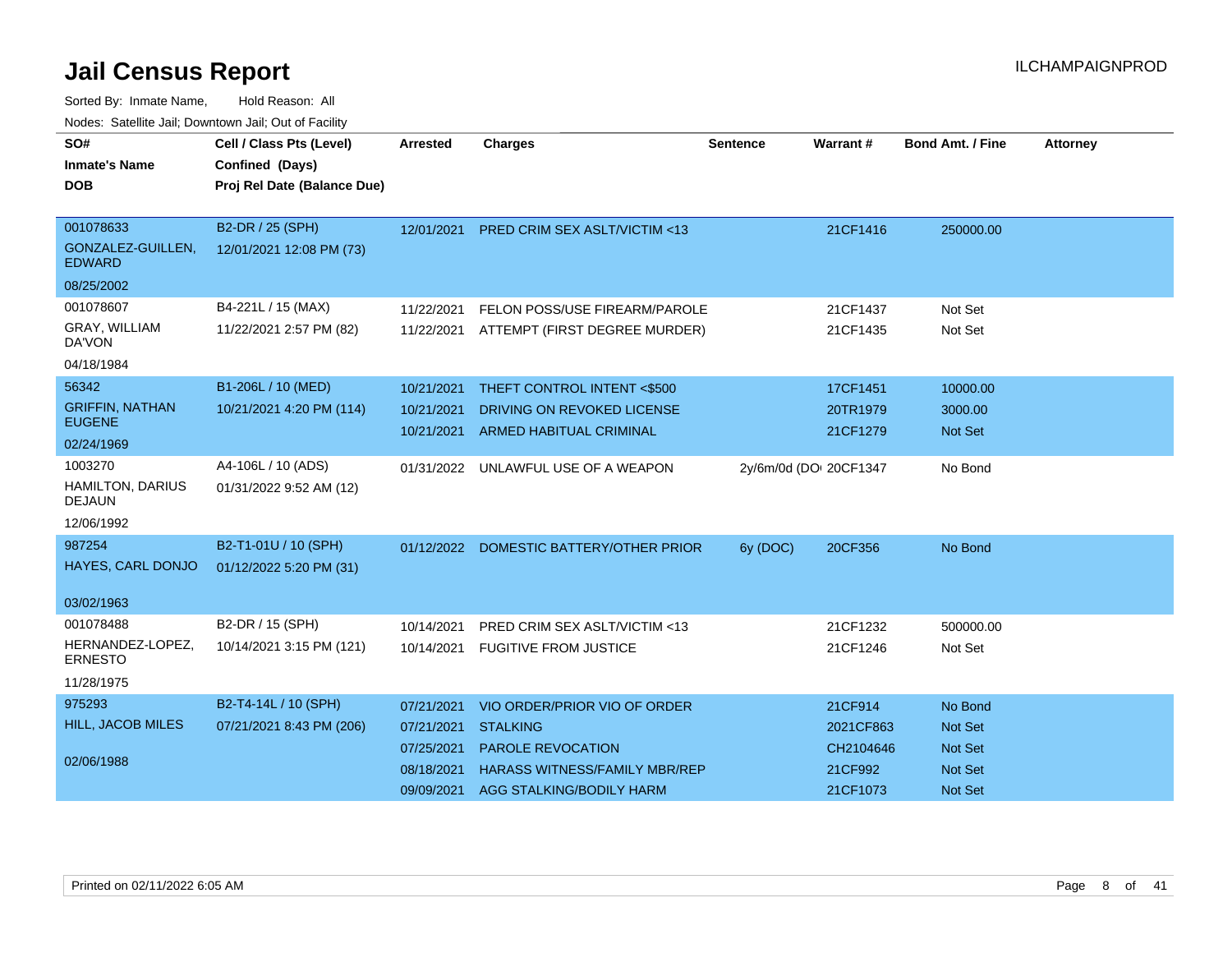| roacs. Calcinic Jan, Downtown Jan, Out of Facility       |                             |                  |                                           |                 |                 |                         |                 |
|----------------------------------------------------------|-----------------------------|------------------|-------------------------------------------|-----------------|-----------------|-------------------------|-----------------|
| SO#                                                      | Cell / Class Pts (Level)    | <b>Arrested</b>  | <b>Charges</b>                            | <b>Sentence</b> | <b>Warrant#</b> | <b>Bond Amt. / Fine</b> | <b>Attorney</b> |
| <b>Inmate's Name</b>                                     | Confined (Days)             |                  |                                           |                 |                 |                         |                 |
| <b>DOB</b>                                               | Proj Rel Date (Balance Due) |                  |                                           |                 |                 |                         |                 |
|                                                          |                             |                  |                                           |                 |                 |                         |                 |
| 48471                                                    | B1-207L / 15 (MAX)          | 08/08/2021       | AGG BATTERY/DISCHARGE FIREARM             |                 | 21CF946         | Not Set                 |                 |
| <b>HILL, RAMESH</b><br><b>JERMAINE</b>                   | 08/08/2021 4:45 AM (188)    |                  |                                           |                 |                 |                         |                 |
| 12/11/1978                                               |                             |                  |                                           |                 |                 |                         |                 |
| 1043704                                                  | B4-223L / 15 (MAX)          | 07/13/2021       | ARMED ROBBERY/ARMED W/FIREARM             | 12y (DOC)       | 21CF815         | Not Set                 |                 |
| HOUSTON, STEVEN<br><b>CORDELL</b>                        | 07/13/2021 5:56 AM (214)    | 02/07/2022       | <b>CIVIL FTA WARRANT</b>                  |                 | 2018F467        | 2500.00                 |                 |
| 01/24/1989                                               |                             |                  |                                           |                 |                 |                         |                 |
| 1072876                                                  | BOOKF-2                     | 02/10/2022       | METH DELIVERY/5<15 GRAMS                  | 4y              | 21CF143         | No Bond                 |                 |
| HOUTCHINS, SAVANNA 02/10/2022 5:10 PM (2)<br><b>BELL</b> |                             | 02/10/2022       | DRIVING ON REVOKED LICENSE                |                 | 20TR3920        | No Bond                 |                 |
| 07/10/1996                                               | 2/17/2022 (0.00)            |                  |                                           |                 |                 |                         |                 |
| 999198                                                   | B4-226L / 15 (MAX)          | 11/30/2021       | FELON POSS/USE FIREARM PRIOR              |                 | 21CF1377        | 500000.00               |                 |
| HOWARD, BRION LIN                                        | 11/30/2021 10:41 AM (74)    |                  |                                           |                 |                 |                         |                 |
| 06/10/1992                                               |                             |                  |                                           |                 |                 |                         |                 |
| 953555                                                   | B4-122L / 15 (MAX)          | 03/10/2021       | <b>CRIM TRESPASS TO RESIDENCE</b>         |                 | 21CF272         | Not Set                 |                 |
| HUNT, TAVARIS EARL                                       | 03/10/2021 4:58 AM (339)    |                  | 04/14/2021 AGG FLEEING POLICE/21 MPH OVER | 3y (DOC)        | 2020CF94        | 10000.00                |                 |
| 12/29/1987                                               |                             |                  |                                           |                 |                 |                         |                 |
| 518711                                                   | A3-217L / 5 (ADS)           | 01/30/2022       | THFT/TRANS MERCH/<\$300/PRECONV           |                 | 19CF767         | 690.00                  |                 |
| INGERSON, LUCUS<br>JAMES                                 | 01/30/2022 4:57 PM (13)     | 01/30/2022 THEFT |                                           |                 | 22CF133         | Not Set                 |                 |
| 09/16/1979                                               |                             |                  |                                           |                 |                 |                         |                 |
| 38993                                                    | B4-126L / 15 (MAX)          |                  | 02/13/2021 ATTEMPT (FIRST DEGREE MURDER)  |                 | 21CF181         | Not Set                 |                 |
| JACKSON, LAMONT<br><b>JEREMIE</b>                        | 02/13/2021 7:45 AM (364)    |                  |                                           |                 |                 |                         |                 |
| 07/31/1973                                               |                             |                  |                                           |                 |                 |                         |                 |
| 001078689                                                | B1-201L / 15 (MAX)          | 12/17/2021       | POSS STOLEN VEHICLE > \$25,000            |                 | 21JD37          | Not Set                 |                 |
| JACKSON, PRENTISS<br><b>MANSION DEWAYNE</b>              | 12/18/2021 12:39 AM (56)    | 12/17/2021       | FIREARM/FOID INVALID/NOT ELIG             |                 | 21CF1551        | No Bond                 |                 |
| 09/02/2003                                               | 1/30/2022 (0.00)            |                  |                                           |                 |                 |                         |                 |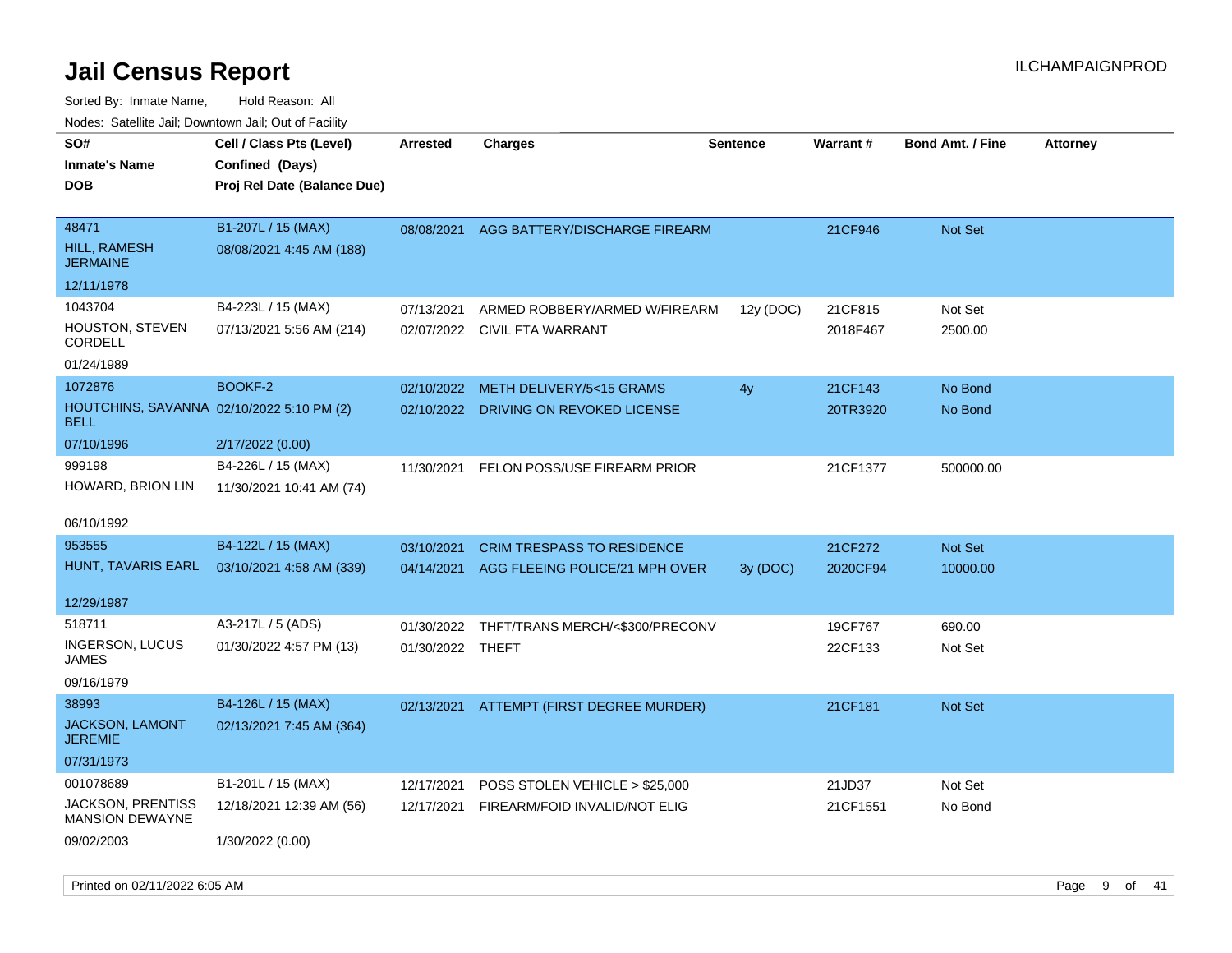| rouce. Calcinic Jan, Downtown Jan, Out or Facility |                                            |                     |                                                          |                 |                 |                         |                 |
|----------------------------------------------------|--------------------------------------------|---------------------|----------------------------------------------------------|-----------------|-----------------|-------------------------|-----------------|
| SO#                                                | Cell / Class Pts (Level)                   | <b>Arrested</b>     | <b>Charges</b>                                           | <b>Sentence</b> | <b>Warrant#</b> | <b>Bond Amt. / Fine</b> | <b>Attorney</b> |
| <b>Inmate's Name</b>                               | Confined (Days)                            |                     |                                                          |                 |                 |                         |                 |
| <b>DOB</b>                                         | Proj Rel Date (Balance Due)                |                     |                                                          |                 |                 |                         |                 |
|                                                    |                                            |                     |                                                          |                 |                 |                         |                 |
| 001077487                                          | B3-W8-30L / 10 (MED)                       | 12/03/2020          | FELON POSS/USE WEAPON/FIREARM                            |                 | 20CF1377        | Not Set                 |                 |
| <b>JACKSON, TERRELL</b><br><b>DANDRE</b>           | 12/03/2020 10:18 AM (436)                  | 11/09/2021          | AGG DISCHARGE FIREARM/OCC VEH                            |                 | 21CR0331401     | No Bond                 |                 |
| 08/11/1990                                         |                                            |                     |                                                          |                 |                 |                         |                 |
| 001077864                                          | B1-103L / 15 (MAX)                         |                     | 04/18/2021 FELON POSS/USE WEAPON/FIREARM                 |                 | 21CF428         | Not Set                 |                 |
| D                                                  | JAMERSON, ANTHONY 04/18/2021 7:21 PM (300) |                     |                                                          |                 |                 |                         |                 |
| 01/26/1990                                         |                                            |                     |                                                          |                 |                 |                         |                 |
| 63110                                              | A3-213U / 15 (ADS)                         |                     | 01/29/2022 CRIM DMG TO PROP \$500-10K                    |                 | 2021CF001548    | 410.00                  |                 |
| JAMES, DOMINIQUE<br><b>JULIUS</b>                  | 01/29/2022 5:48 PM (14)                    |                     |                                                          |                 |                 |                         |                 |
| 03/04/1983                                         |                                            |                     |                                                          |                 |                 |                         |                 |
| 001078703                                          | A1-227U / 15 (ADS)                         |                     | 12/20/2021 MURDER/INTENT TO KILL/INJURE                  |                 | 21CF1574        | Not Set                 |                 |
| JOHNS, SHANIQUH<br><b>THERESA</b>                  | 12/22/2021 6:41 AM (52)                    |                     |                                                          |                 |                 |                         |                 |
| 04/03/1992                                         |                                            |                     |                                                          |                 |                 |                         |                 |
| 001078788                                          | A4-207U / 5 (ADS)                          |                     | 01/21/2022 AGGRAVATED BATTERY                            |                 | 22CF93          | Not Set                 |                 |
| JOHNSON, BRENTON Z 01/21/2022 8:33 PM (22)         |                                            |                     |                                                          |                 |                 |                         |                 |
|                                                    |                                            |                     |                                                          |                 |                 |                         |                 |
| 08/07/1987                                         |                                            |                     |                                                          |                 |                 |                         |                 |
| 53058                                              | A4-201L / 5 (ADS)                          |                     | 01/31/2022 DELIVERY OF OR POSSESSION OF W/IN15y/6m (DOC) |                 |                 | Not Set                 |                 |
| JOHNSON, DEMARIO<br><b>LACONTE</b>                 | 01/31/2022 11:12 AM (12)                   |                     |                                                          |                 |                 |                         |                 |
| 06/14/1981                                         |                                            |                     |                                                          |                 |                 |                         |                 |
| 001078766                                          | <b>BOOKH-8 / 5 (ADS)</b>                   | 02/08/2022          | <b>AGGRAVATED BATTERY</b>                                |                 | 22CF160         | Not Set                 |                 |
| JOHNSON, IYONZI                                    | 02/08/2022 11:56 AM (4)                    | 02/08/2022 BURGLARY |                                                          |                 | 22CF63          | 3000.00                 |                 |
| 07/16/1994                                         |                                            |                     |                                                          |                 |                 |                         |                 |
| 001078645                                          | B4-222U / 10 (MED)                         | 12/02/2021          | AGG DISCHARGE FIREARM                                    |                 | 21CF1478        | No Bond                 |                 |
| JONES, KELVIN<br><b>KHYRIC</b>                     | 12/02/2021 6:56 PM (72)                    |                     |                                                          |                 |                 |                         |                 |
| 02/27/2001                                         |                                            |                     |                                                          |                 |                 |                         |                 |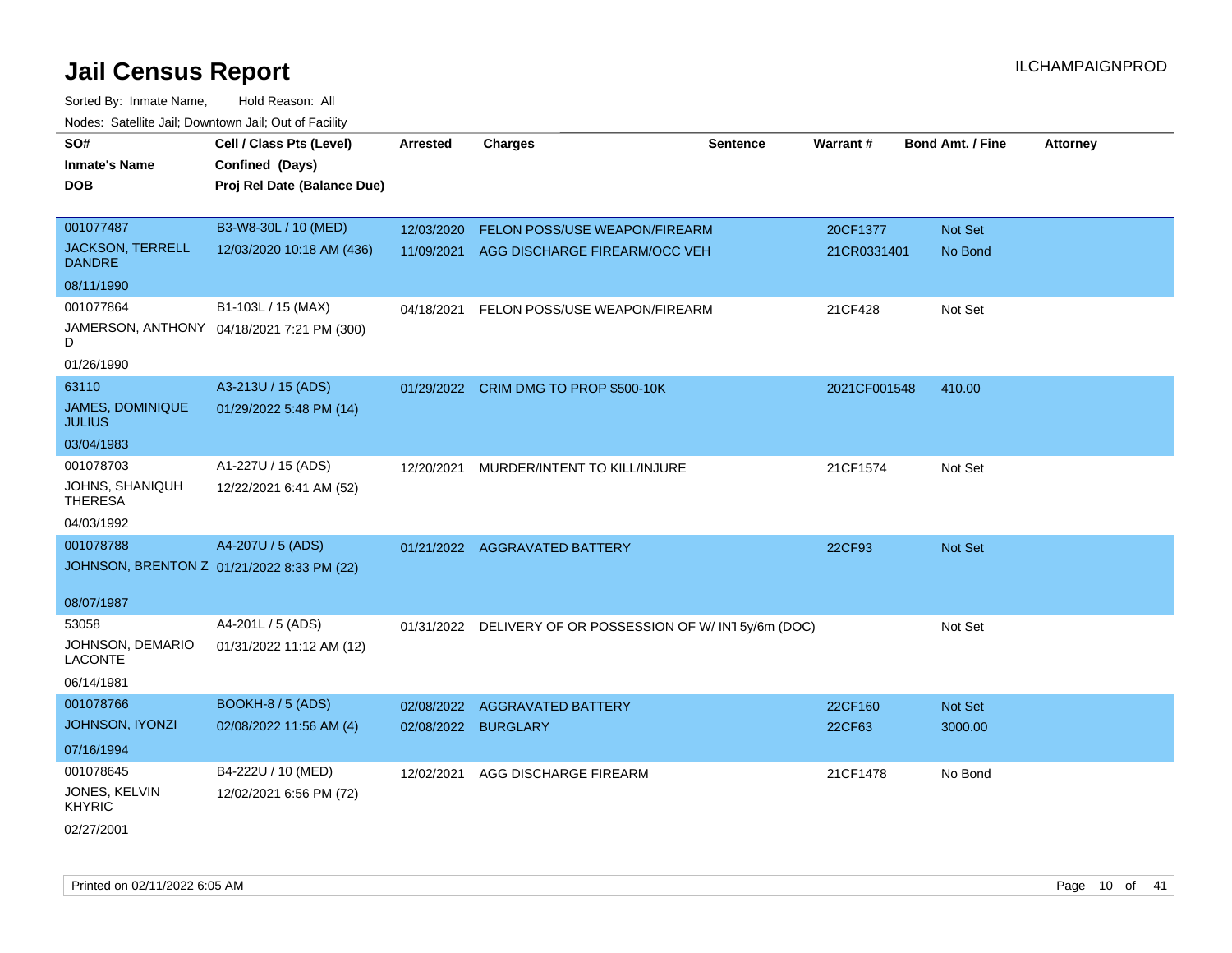| SO#<br><b>Inmate's Name</b><br><b>DOB</b>                             | Cell / Class Pts (Level)<br>Confined (Days)<br>Proj Rel Date (Balance Due) | <b>Arrested</b>                        | <b>Charges</b>                                                             | <b>Sentence</b> | <b>Warrant#</b>                   | <b>Bond Amt. / Fine</b>              | <b>Attorney</b> |
|-----------------------------------------------------------------------|----------------------------------------------------------------------------|----------------------------------------|----------------------------------------------------------------------------|-----------------|-----------------------------------|--------------------------------------|-----------------|
| 956822<br><b>JONES, MARIO</b><br><b>NATHANIEL</b>                     | B1-205U / 15 (MAX)<br>11/25/2021 10:37 AM (79)                             | 11/25/2021<br>11/25/2021<br>11/25/2021 | AGGRAVATED DOMESTIC BATTERY<br>PAROLE REVOCATION<br>UNLAWFUL RESTRAINT     |                 | 21CF1442<br>CH2106361<br>21CF1443 | Not Set<br>No Bond<br><b>Not Set</b> |                 |
| 10/27/1987                                                            |                                                                            |                                        |                                                                            |                 |                                   |                                      |                 |
| 1008468<br>JONES, MARTEZ<br><b>LAMONTE</b><br>06/22/1993              | B4-226U / 10 (MED)<br>12/01/2021 1:28 PM (73)                              | 12/01/2021<br>12/02/2021               | FELON POSS/USE WEAPON/FIREARM<br>PROBATION VIOLATION                       |                 | 21CF1472<br>20CF1151              | Not Set<br>Not Set                   |                 |
| 506244<br><b>JOSLIN, JASON LEE</b>                                    | B1-204L / 15 (MAX)<br>07/15/2021 4:38 AM (212)                             | 07/15/2021                             | ARMED ROBBERY/ARMED W/FIREARM                                              |                 | 2021CF791                         | 250000.00                            |                 |
| 12/22/1985                                                            |                                                                            |                                        |                                                                            |                 |                                   |                                      |                 |
| 1068501<br>KING, JULIUS<br><b>EMANUEL</b>                             | <b>BOOKH-3/5 (MIN)</b><br>02/07/2022 7:06 PM (5)                           |                                        | 02/07/2022 VIO ORDER/NOTICE/PRIOR VIO O/P                                  |                 | 22CF156                           | No Bond                              |                 |
| 04/08/1985                                                            |                                                                            |                                        |                                                                            |                 |                                   |                                      |                 |
| 001078818<br>KINSEL, EVERAL<br>MICHAEL WILLIAM<br>10/16/1985          | A3-213L / 10 (ADS)<br>02/04/2022 7:37 PM (8)                               |                                        | 02/04/2022 DOMESTIC BATTERY/OTHER PRIOR                                    |                 | 22CF148                           | <b>Not Set</b>                       |                 |
| 66662<br>KINTNER, WESLEY J<br>04/15/1986                              | B3-W5-20L / 10 (MED)<br>12/05/2021 1:57 PM (69)                            | 12/05/2021                             | POSS AMT CON SUB EXCEPT(A)/(D)                                             | 2y (DOC)        | 18CF597                           | 200000.00                            |                 |
| 001078693<br>LARGE, JOSHUA DALE 12/19/2021 4:54 AM (55)<br>10/27/1985 | B3-W4-14L / 5 (MIN)                                                        | 12/19/2021<br>12/19/2021<br>12/19/2021 | RECEIVE/POSS/SELL STOLEN VEH<br><b>RETAIL THEFT</b><br><b>RETAIL THEFT</b> |                 | 21CF1555<br>2021CM216<br>20CF422  | Not Set<br>5000.00<br>20000.00       |                 |
| 1070011<br>LAWS, WILLIAM<br>ZARAK, Third<br>07/06/1999                | B4-124U / 15 (MAX)<br>08/03/2021 3:53 PM (193)                             | 08/03/2021                             | AGG DISCH FIREARM/1ST AID PERS                                             |                 | 21CF929                           | Not Set                              |                 |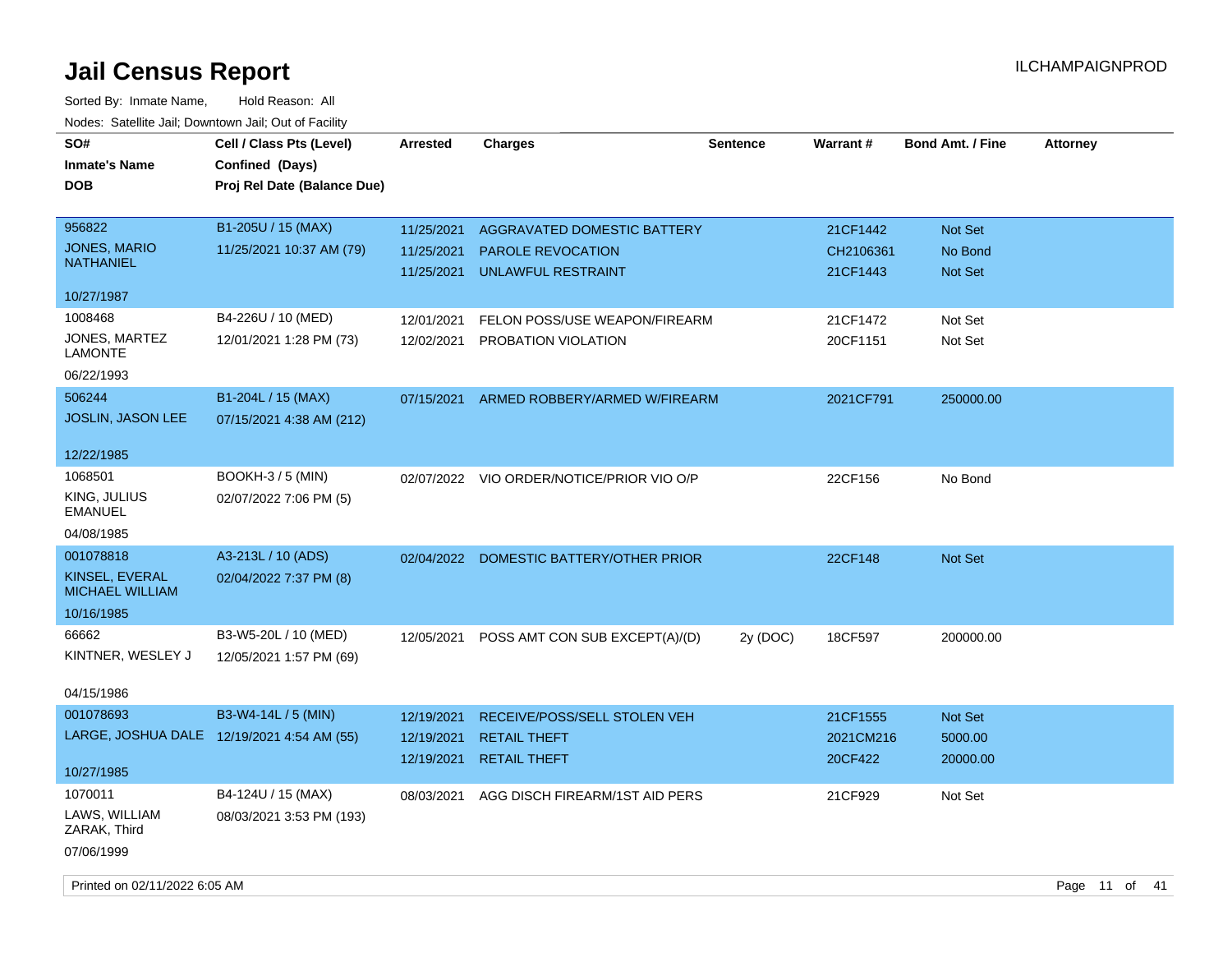| SO#<br><b>Inmate's Name</b><br><b>DOB</b>                       | Cell / Class Pts (Level)<br>Confined (Days)<br>Proj Rel Date (Balance Due) | <b>Arrested</b>                                      | <b>Charges</b>                                                                                                    | <b>Sentence</b> | <b>Warrant#</b>                                              | <b>Bond Amt. / Fine</b>                       | <b>Attorney</b> |
|-----------------------------------------------------------------|----------------------------------------------------------------------------|------------------------------------------------------|-------------------------------------------------------------------------------------------------------------------|-----------------|--------------------------------------------------------------|-----------------------------------------------|-----------------|
| 001078797<br>LEVIN, DANIEL DAVID                                | BOOKF-3 / 5 (ADS)<br>01/26/2022 3:00 PM (17)                               |                                                      | 01/26/2022 VIO STALKING NO CONTACT ORDER                                                                          |                 | 22CM31                                                       | Not Set                                       |                 |
| 08/08/1984                                                      |                                                                            |                                                      |                                                                                                                   |                 |                                                              |                                               |                 |
| 548089<br>LEWIS, LAWRENCE<br>PAUL, Third<br>02/08/1993          | B1-204U / 15 (MAX)<br>12/04/2020 4:42 AM (435)                             | 12/04/2020<br>12/04/2020<br>12/04/2020               | AGG DOMESTIC BATTERY/STRANGLE<br>ATTEMPT (FIRST DEGREE MURDER)<br>METH DELIVERY/100<400 GRAMS                     |                 | 18CF1507<br>20CF1378<br>20CF1481                             | 10000.00<br>Not Set<br>Not Set                |                 |
| 001077524<br>LEWIS, TREVOR<br><b>DANIEL</b><br>06/03/2002       | B2-DR / 10 (SPH)<br>12/14/2020 5:16 PM (425)                               | 12/14/2020<br>12/14/2020<br>12/14/2020<br>12/14/2020 | AGG BATTERY/JUDGE/EMT<br><b>RESIDENTIAL ARSON</b><br><b>AGG BATTERY/PUBLIC PLACE</b><br>AGG BATTERY/PEACE OFFICER |                 | 2020-CF-1212<br>2020-CF-1388<br>2020-CF-1231<br>2020-CF-1211 | 10000.00<br>150000.00<br>50000.00<br>10000.00 |                 |
| 63639<br>LINDSEY, ANTHONY<br><b>MARTEZ</b><br>03/18/1985        | A3-212L / 5 (ADS)<br>01/28/2022 10:06 PM (15)                              |                                                      | 01/28/2022 ESC OF FELON FROM PENAL INST<br>01/31/2022 FELON POSS/USE WEAPON/FIREARM                               | 5y (DOC)        | 22CF110<br>22CF110                                           | No Bond<br>No Bond                            |                 |
| 001078817<br>LIPSCOMB, LADAROL<br><b>ANTHONY</b><br>10/01/2000  | A3-113U / 10 (ADS)<br>02/03/2022 11:33 PM (9)                              |                                                      | 02/03/2022 AGG UUW/PERSON/PREV CONVICTION                                                                         |                 | 22CF143                                                      | Not Set                                       |                 |
| 1065002<br>LOVELESS, DUSTIN<br><b>DEE</b><br>06/17/1982         | B3-W7-26L / 10 (MED)<br>11/16/2021 11:41 AM (88)                           | 11/16/2021                                           | DOMESTIC BTRY/CONTACT/VIO O/P                                                                                     |                 | 2019CF001781                                                 | 25000.00                                      |                 |
| 48792<br><b>MCCLAIN, HURCHEL</b><br><b>JOSEPH</b><br>05/01/1979 | B4-127L / 10 (MED)<br>11/20/2021 4:11 AM (84)                              | 11/19/2021                                           | AGG BATTERY/DISCHARGE FIREARM                                                                                     |                 | 21CF1425                                                     | Not Set                                       |                 |
| 001077938<br>MCGAHA,<br>CHRISTOPHER D<br>07/27/1991             | BOOKH-2 / 15 (ADS)<br>05/10/2021 7:02 PM (278)                             | 05/10/2021<br>05/11/2021<br>05/27/2021               | AGG KIDNAPING DISCH FIR/HARM<br><b>MURDER</b><br>ESCAPE FROM DEPT OF CORRECTION                                   |                 | 21CF532<br>2021-CF-215<br>21CF600                            | Not Set<br>No Bond<br>Not Set                 |                 |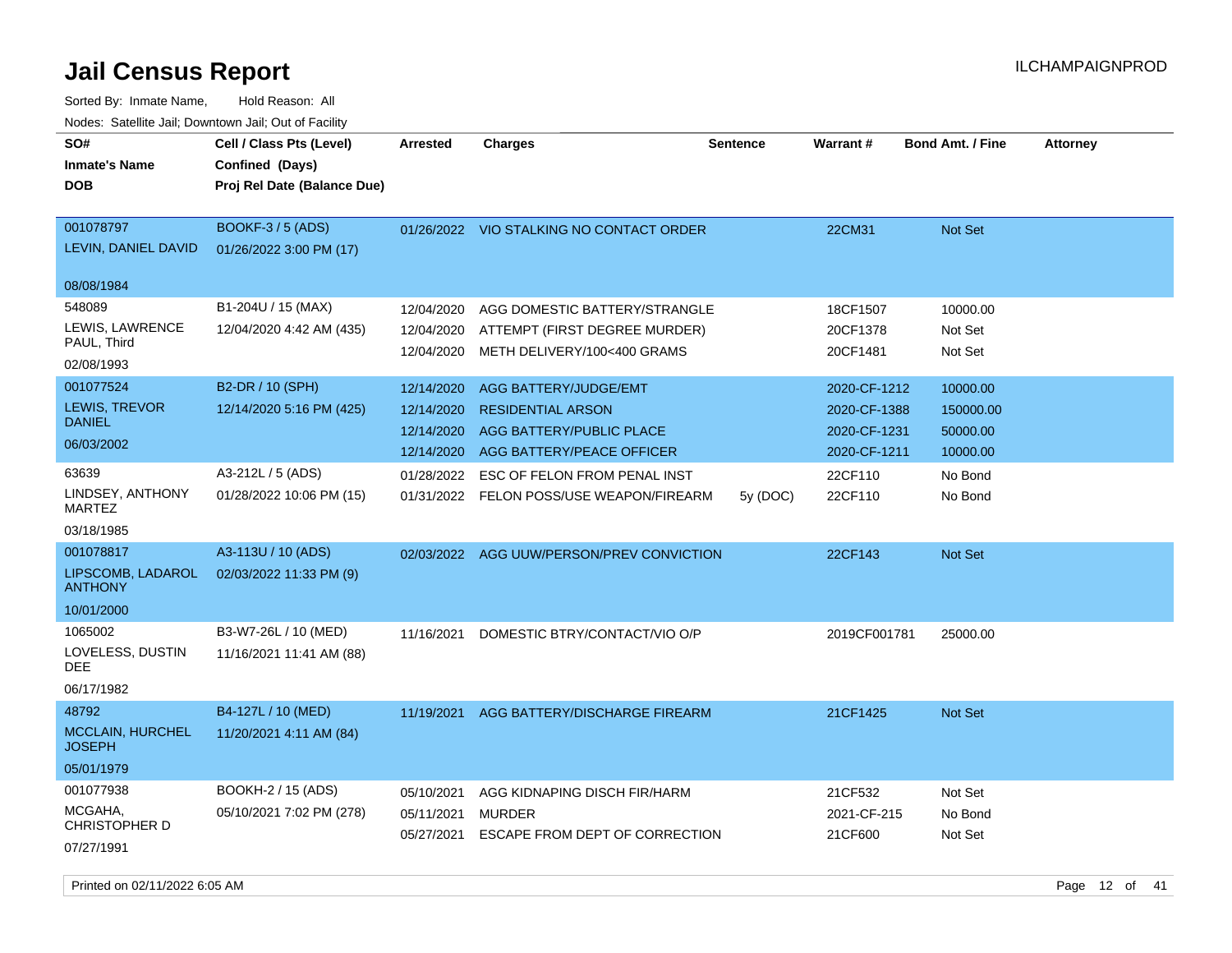Sorted By: Inmate Name, Hold Reason: All

Nodes: Satellite Jail; Downtown Jail; Out of Facility

| SO#                                         | Cell / Class Pts (Level)                    | <b>Arrested</b> | <b>Charges</b>                                | <b>Sentence</b> | Warrant#   | <b>Bond Amt. / Fine</b> | <b>Attorney</b> |
|---------------------------------------------|---------------------------------------------|-----------------|-----------------------------------------------|-----------------|------------|-------------------------|-----------------|
| <b>Inmate's Name</b>                        | Confined (Days)                             |                 |                                               |                 |            |                         |                 |
| <b>DOB</b>                                  | Proj Rel Date (Balance Due)                 |                 |                                               |                 |            |                         |                 |
|                                             |                                             |                 |                                               |                 |            |                         |                 |
| 66710                                       | A4-202L / 15 (ADS)                          |                 | 01/19/2022 ARMED VIOLENCE/CATEGORY I          |                 | 22CF88     | Not Set                 |                 |
| <b>MEEKS, CASSARIOUS</b><br><b>MONTE</b>    | 01/20/2022 11:40 AM (23)                    |                 |                                               |                 |            |                         |                 |
| 06/22/1984                                  |                                             |                 |                                               |                 |            |                         |                 |
| 1043071                                     | A2-120L / 10 (MED)                          | 11/08/2021      | CRIM DMG/GOVT PROP/<\$500                     |                 | 21CF1378   | Not Set                 |                 |
| MERRELL-<br>SUTHERLAND, ALICIA              | 11/08/2021 2:22 AM (96)                     |                 |                                               |                 |            |                         |                 |
| 11/26/1972                                  |                                             |                 |                                               |                 |            |                         |                 |
| 41584                                       | B4-227L / 15 (MAX)                          |                 | 12/01/2021 ARMED HABITUAL CRIMINAL            |                 | 21CF1467   | Not Set                 |                 |
| MILLER, JOSE LOVELL 12/02/2021 1:04 AM (72) |                                             |                 |                                               |                 |            |                         |                 |
|                                             |                                             |                 |                                               |                 |            |                         |                 |
| 10/07/1975                                  |                                             |                 |                                               |                 |            |                         |                 |
| 001077902                                   | <b>BOOKH-5 / 5 (ADS)</b>                    | 11/23/2021      | BATTERY/CAUSE BODILY HARM                     |                 | 21CM187    | Not Set                 |                 |
| MOFFETT, CAROLYN<br><b>REENE</b>            | 11/21/2021 10:31 AM (83)                    |                 |                                               |                 |            |                         |                 |
| 10/23/1988                                  |                                             |                 |                                               |                 |            |                         |                 |
| 39106                                       | B3-W3-11U / 10 (MED)                        | 10/12/2021      | DOMESTIC BATTERY/OTHER PRIOR                  |                 | 21CF1217   | Not Set                 |                 |
| Junior                                      | MOORE, ANDREW LEE, 10/12/2021 1:02 AM (123) |                 |                                               |                 |            |                         |                 |
| 04/12/1973                                  | 4/10/2022 (0.00)                            |                 |                                               |                 |            |                         |                 |
| 1007239                                     | B4-225U / 10 (MED)                          | 12/29/2021      | <b>DOMESTIC BATTERY</b>                       |                 | 21CF1607   | Not Set                 |                 |
| MOORE, ANDREW<br><b>VIRGIL</b>              | 12/29/2021 8:40 PM (45)                     |                 |                                               |                 |            |                         |                 |
| 08/20/1972                                  |                                             |                 |                                               |                 |            |                         |                 |
| 539294                                      | B1-104U / 10 (MED)                          | 01/11/2022      | AGG DUI/NO VALID DL                           |                 | 22CF49     | Not Set                 |                 |
| MOSLEY, JAMES<br><b>CALVIN</b>              | 01/11/2022 9:43 PM (32)                     |                 | 01/11/2022 PAROLE REVOCATION                  |                 | CH2200227  | No Bond                 |                 |
| 12/11/1985                                  |                                             |                 |                                               |                 |            |                         |                 |
| 522328                                      | BOOKH-3                                     | 02/10/2022      | UNLAWFUL USE OF A WEAPON                      |                 | 2022CFAWOW | No Bond                 |                 |
| MOSLEY, VINCENT<br><b>DONZEL</b>            | 02/10/2022 11:27 AM (2)                     |                 | 02/10/2022 DELIVERY OF OR POSSESSION OF W/INT |                 | 2022CFAWOW | No Bond                 |                 |

09/27/1985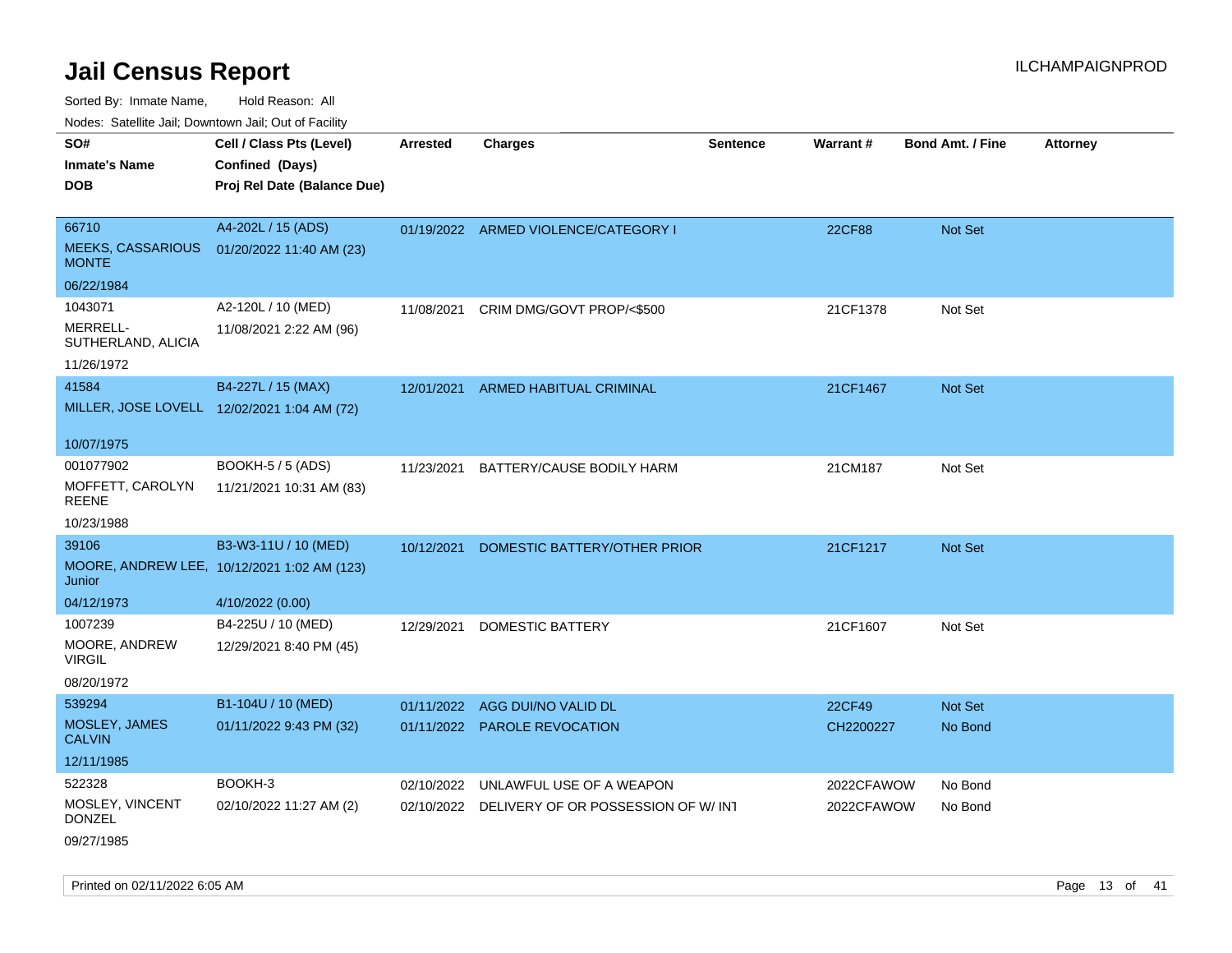| rouco. Calcinic Jan, Downtown Jan, Out of Facility |                                             |                    |                                          |                 |                 |                         |                 |
|----------------------------------------------------|---------------------------------------------|--------------------|------------------------------------------|-----------------|-----------------|-------------------------|-----------------|
| SO#                                                | Cell / Class Pts (Level)                    | <b>Arrested</b>    | <b>Charges</b>                           | <b>Sentence</b> | <b>Warrant#</b> | <b>Bond Amt. / Fine</b> | <b>Attorney</b> |
| Inmate's Name                                      | Confined (Days)                             |                    |                                          |                 |                 |                         |                 |
| <b>DOB</b>                                         | Proj Rel Date (Balance Due)                 |                    |                                          |                 |                 |                         |                 |
|                                                    |                                             |                    |                                          |                 |                 |                         |                 |
| 001078517                                          | B1-205L / 15 (MAX)                          |                    | 10/19/2021 ATTEMPT (FIRST DEGREE MURDER) |                 | 21CF1267        | Not Set                 |                 |
| <b>NELSON, RORY</b><br><b>DEMOND</b>               | 10/19/2021 3:55 AM (116)                    |                    |                                          |                 |                 |                         |                 |
| 08/14/1984                                         |                                             |                    |                                          |                 |                 |                         |                 |
| 1074169                                            | B3-W4-16L / 10 (MED)                        | 12/21/2021         | AGGRAVATED DOMESTIC BATTERY              |                 | 21CF1567        | Not Set                 |                 |
|                                                    | PANZER, IAN RICHARD 12/21/2021 2:24 PM (53) |                    |                                          |                 |                 |                         |                 |
| 07/04/1988                                         |                                             |                    |                                          |                 |                 |                         |                 |
| 001078357                                          | B2-DR / 15 (SPH)                            | 09/17/2021         | ARMED ROBBERY/ARMED W/FIREARM            |                 | 21CF1230        | <b>Not Set</b>          |                 |
| PETTIGREW, CAREY                                   | 09/17/2021 9:56 AM (148)                    | 09/17/2021         | ARMED ROBBERY/ARMED W/FIREARM            |                 | 21CF1128        | <b>Not Set</b>          |                 |
| <b>CORNITRIAS DEOBLO</b>                           |                                             | 09/17/2021         | ARMED ROBBERY/ARMED W/FIREARM            |                 | 21CF1129        | <b>Not Set</b>          |                 |
| 08/31/1986                                         |                                             |                    |                                          |                 |                 |                         |                 |
| 1030954                                            | B4-223U / 15 (MAX)                          | 01/14/2022         | ARMED VIOLENCE/CATEGORY I                |                 | 22CF76          | Not Set                 |                 |
| PETTIGREW,<br>MALCOME JAMIESON                     | 01/15/2022 4:35 AM (28)                     |                    | 01/14/2022 MFG/DEL CANNABIS/10-30 GRAMS  |                 | 2020CF9         | 15000.00                |                 |
| 02/20/1995                                         |                                             |                    |                                          |                 |                 |                         |                 |
| 1008308                                            | A4-105L / 10 (ADS)                          | 01/30/2022         | AGG BTRY/GREAT BOD HARM/60+              |                 | 22CF131         | No Bond                 |                 |
| PETTIGREW, MARIO<br>TRAVINIO                       | 01/30/2022 6:15 AM (13)                     | 01/30/2022 ASSAULT |                                          |                 | 19CM364         | 4000.00                 |                 |
| 08/11/1992                                         |                                             |                    |                                          |                 |                 |                         |                 |
| 1059512                                            | BOOKH-4 / 10 (MED)                          |                    | 02/07/2022 PROBATION VIOLATION           |                 | 19CF589         | Not Set                 |                 |
| PHILLIPS, LAMAR<br>DESHAWN                         | 02/06/2022 6:51 PM (6)                      |                    |                                          |                 |                 |                         |                 |
| 04/02/1996                                         |                                             |                    |                                          |                 |                 |                         |                 |
| 999352                                             | B4-225L / 10 (MED)                          | 09/09/2021         | <b>VIOLATE OP/OTHER PRIOR</b>            | 2y (DOC)        |                 | <b>Not Set</b>          |                 |
| PIRLOT, JUSTIN LEE                                 | 09/09/2021 11:28 AM (156)                   | 10/23/2021         | FALSE REPORT OF OFFENSE                  |                 | 2019CF836       | 5000.00                 |                 |
|                                                    |                                             |                    |                                          |                 |                 |                         |                 |
| 11/08/1982                                         |                                             |                    |                                          |                 |                 |                         |                 |
| 001077908                                          | BOOKF-2                                     |                    | 02/10/2022 VIOLATE ORDER PROTECTION      |                 | 22CFAWOW        | Not Set                 |                 |
| POWELL, CRYSTAL<br>DIANE                           | 02/10/2022 8:31 PM (2)                      |                    |                                          |                 |                 |                         |                 |
| 09/08/1985                                         |                                             |                    |                                          |                 |                 |                         |                 |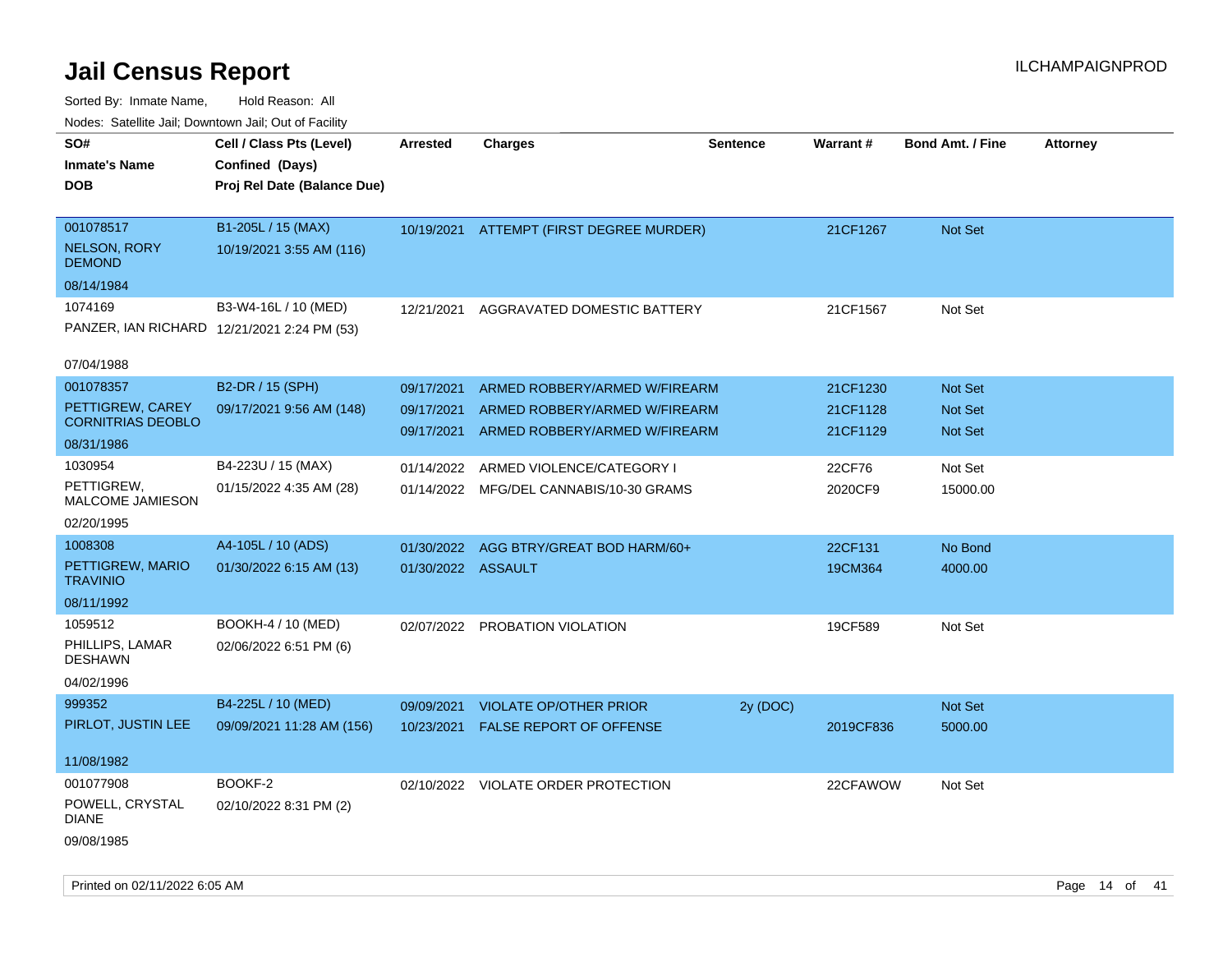Sorted By: Inmate Name, Hold Reason: All

| Nodes: Satellite Jail; Downtown Jail; Out of Facility |                             |                 |                                           |                 |           |                         |          |
|-------------------------------------------------------|-----------------------------|-----------------|-------------------------------------------|-----------------|-----------|-------------------------|----------|
| SO#                                                   | Cell / Class Pts (Level)    | <b>Arrested</b> | <b>Charges</b>                            | <b>Sentence</b> | Warrant#  | <b>Bond Amt. / Fine</b> | Attorney |
| <b>Inmate's Name</b>                                  | Confined (Days)             |                 |                                           |                 |           |                         |          |
| <b>DOB</b>                                            | Proj Rel Date (Balance Due) |                 |                                           |                 |           |                         |          |
|                                                       |                             |                 |                                           |                 |           |                         |          |
| 001078799                                             | A4-101L / 10 (MED)          |                 | 01/27/2022 FIREARM/FOID INVALID/NOT ELIG  |                 | 22CF116   | Not Set                 |          |
| PURNELL, MARKISE<br><b>MONROE</b>                     | 01/27/2022 9:50 AM (16)     |                 |                                           |                 |           |                         |          |
| 07/13/2002                                            |                             |                 |                                           |                 |           |                         |          |
| 001078669                                             | B3-W3-10L / 10 (MED)        | 12/10/2021      | AGG DISCHARGE FIREARM/BLDG/SCH            |                 | 21CF1507  | Not Set                 |          |
| RANGEL, ADRIAN                                        | 12/10/2021 12:53 AM (64)    |                 |                                           |                 |           |                         |          |
| 11/25/2000                                            |                             |                 |                                           |                 |           |                         |          |
| 1069524                                               | B3-W3-12L / 10 (MED)        | 08/08/2021      | MFG/DEL CANNABIS/30-500 GRAMS             |                 | 21CF953   | Not Set                 |          |
| RAY-DAVIS, KAMARI<br><b>DAYVON</b>                    | 08/09/2021 2:44 AM (187)    |                 |                                           |                 |           |                         |          |
| 03/30/2000                                            |                             |                 |                                           |                 |           |                         |          |
| 45473                                                 | B2-T1-04L / 15 (SPH)        | 11/23/2021      | CHIL SEX OFFEN/RESIDE DAY CARE            |                 | 21CF1275  | 10000.00                |          |
| REXROAD, CALVIN<br><b>ALLEN</b>                       | 11/23/2021 6:27 PM (81)     | 11/23/2021      | VIOLATE SEX OFFENDER REGIS                |                 | 21CF546   | 50000.00                |          |
| 10/04/1970                                            |                             |                 |                                           |                 |           |                         |          |
| 1008646                                               | BOOKF-2                     | 02/10/2022      | <b>RESIST/OBSTRUCTING A PEACE OFFICEF</b> |                 | 22CMAWOW  | 100.00                  |          |
| RIVERA, ANDRIANNA                                     | 02/10/2022 9:16 PM (2)      |                 | 02/10/2022 AGG ASLT/USE DDLY WEAPON       |                 | 21CM490   | 1000.00                 |          |
| <b>LEANN</b>                                          |                             |                 | 02/10/2022 THEFT CON PROB DPRV \$500<10K  |                 | 22CF20    | 3000.00                 |          |
| 06/25/1991                                            |                             |                 |                                           |                 |           |                         |          |
| 979485                                                | B2-T4-16L / 15 (SPH)        | 03/12/2021      | <b>PRED CRIM SEX ASLT/VICTIM &lt;13</b>   |                 | 21CF282   | Not Set                 |          |
| RODRIGUEZ, JOSHUA<br><b>ANTHONY</b>                   | 03/12/2021 1:57 PM (337)    |                 |                                           |                 |           |                         |          |
| 04/06/1990                                            |                             |                 |                                           |                 |           |                         |          |
| 61330                                                 | B4-123L / 15 (MAX)          | 12/01/2021      | <b>ARMED HABITUAL CRIMINAL</b>            |                 | 21CF1473  | Not Set                 |          |
| <b>RUFFIN, JONATHON</b><br><b>CECIL</b>               | 12/01/2021 5:34 AM (73)     | 12/01/2021      | <b>PAROLE REVOCATION</b>                  |                 | CH2107545 | No Bond                 |          |
| 05/10/1984                                            |                             |                 |                                           |                 |           |                         |          |
| 1071161                                               | B4-124L / 15 (MAX)          | 08/18/2021      | DELIVERY OF OR POSSESSION OF W/INT        |                 | 21CF1008  | No Bond                 |          |
| $\bigcap$                                             |                             |                 |                                           |                 |           |                         |          |

SANDERS, MARKELL 08/18/2021 6:18 PM (178) LAMAR

02/02/2000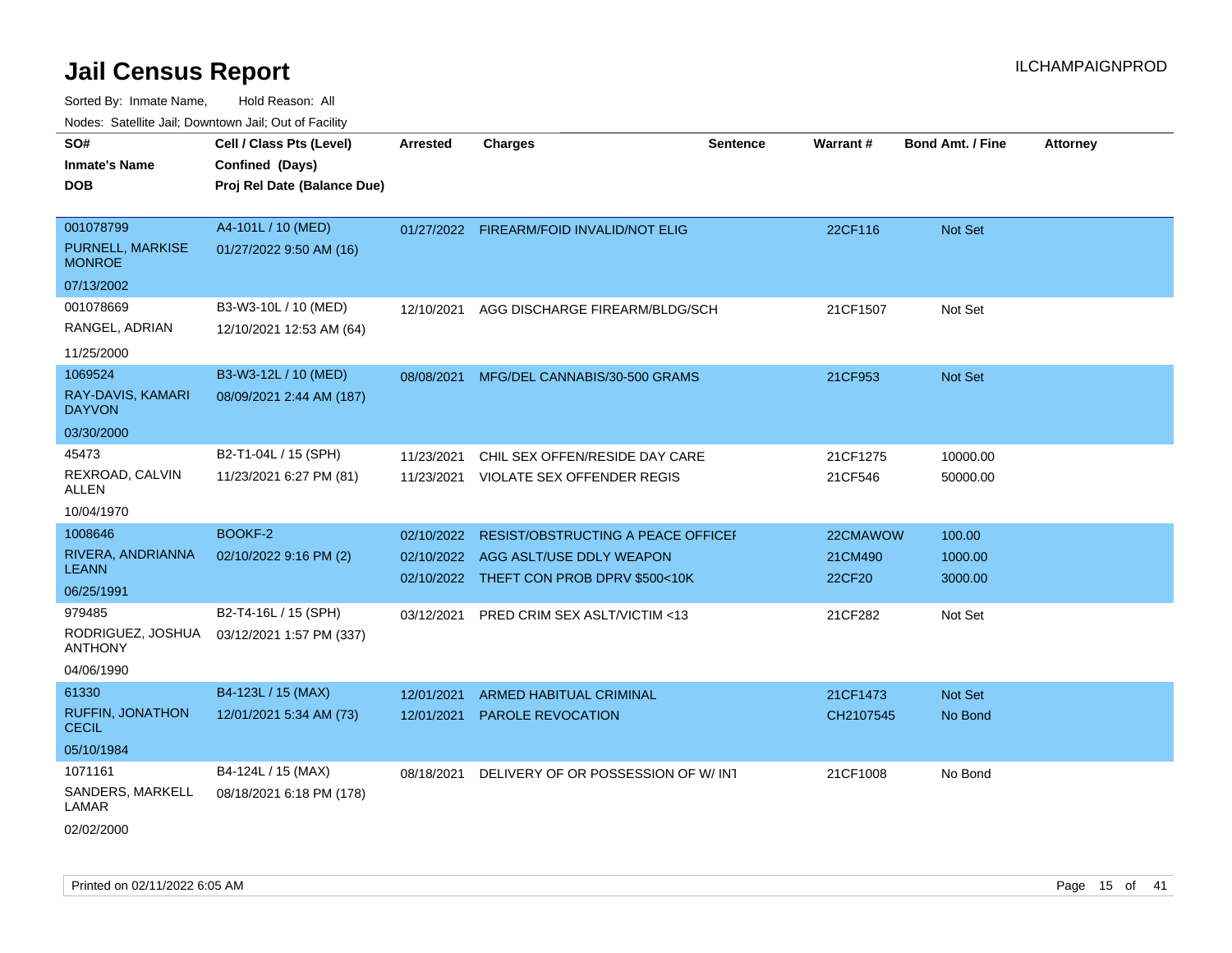Sorted By: Inmate Name, Hold Reason: All Nodes: Satellite Jail; Downtown Jail; Out of Facility

| SO#                                                         | Cell / Class Pts (Level)    | <b>Arrested</b>          | <b>Charges</b>                                              | <b>Sentence</b>     | Warrant#             | <b>Bond Amt. / Fine</b> | <b>Attorney</b> |
|-------------------------------------------------------------|-----------------------------|--------------------------|-------------------------------------------------------------|---------------------|----------------------|-------------------------|-----------------|
| <b>Inmate's Name</b>                                        | Confined (Days)             |                          |                                                             |                     |                      |                         |                 |
| <b>DOB</b>                                                  | Proj Rel Date (Balance Due) |                          |                                                             |                     |                      |                         |                 |
|                                                             |                             |                          |                                                             |                     |                      |                         |                 |
| 1047469                                                     | B3-W5-18L / 10 (MED)        | 07/03/2021               | <b>CRIMINAL SEX ASSAULT/CONSENT</b>                         | 2y/6m (DOC) 21CF773 |                      | Not Set                 |                 |
| <b>SCHINDLER, RICHARD</b><br><b>ALLEN</b>                   | 07/03/2021 10:25 PM (224)   |                          |                                                             |                     |                      |                         |                 |
| 10/16/1979                                                  |                             |                          |                                                             |                     |                      |                         |                 |
| 1000820                                                     | A4-206L / 15 (ADS)          | 01/24/2022               | FELON POSS/USE WEAPON/FIREARM                               |                     | 22CF105              | Not Set                 |                 |
| SCHNEIDER, SONGAN 01/24/2022 8:20 AM (19)<br><b>MICHAEL</b> |                             | 01/24/2022<br>01/24/2022 | AGGRAVATED DOMESTIC BATTERY<br>DRIVING ON SUSPENDED LICENSE |                     | 21CF1433<br>20TR2771 | 25000.00<br>2500.00     |                 |
| 08/18/1992                                                  |                             |                          |                                                             |                     |                      |                         |                 |
| 001078748                                                   | B3-W4-13U / 10 (MED)        |                          | 01/10/2022 AGGRAVATED BATTERY                               |                     | 21CF151              | No Bond                 |                 |
| SCHROEDER, JOSHUA 01/10/2022 9:34 AM (33)<br><b>CURTIS</b>  |                             |                          |                                                             |                     |                      |                         |                 |
| 09/04/1980                                                  | 3/8/2022 (0.00)             |                          |                                                             |                     |                      |                         |                 |
| 001078698                                                   | B3-W1-04L / 5 (ADS)         | 12/20/2021               | DIRECT CRIMINAL CONTEMPT                                    |                     | 2019F44              | No Bond                 |                 |
| SIDES, BRIAN KEITH                                          | 12/20/2021 4:23 PM (54)     |                          |                                                             |                     |                      |                         |                 |
| 12/08/1969                                                  |                             |                          |                                                             |                     |                      |                         |                 |
| 001078441                                                   | <b>BOOKF-1 / 15 (ADS)</b>   | 10/01/2021               | <b>ARMED HABITUAL CRIMINAL</b>                              |                     | 21CF1182             | <b>Not Set</b>          |                 |
| SINGLETON, CORRIE<br><b>DERRELL</b>                         | 10/01/2021 12:36 PM (134)   |                          | 12/20/2021 SPEEDING 26-34 MPH OVER LIMIT                    |                     | 2021TR2701           | 1000.00                 |                 |
| 05/07/1983                                                  |                             |                          |                                                             |                     |                      |                         |                 |
| 001078765                                                   | B4-122U / 10 (MED)          |                          | 01/13/2022 FELON POSS/USE WEAPON/FIREARM                    |                     | 22CF66               | Not Set                 |                 |
| SMITH, COREY ADRIAN 01/13/2022 7:32 PM (30)                 |                             |                          |                                                             |                     |                      |                         |                 |
|                                                             |                             |                          |                                                             |                     |                      |                         |                 |
| 09/01/1987                                                  |                             |                          |                                                             |                     |                      |                         |                 |
| 1038158                                                     | A3-114L / 10 (MED)          |                          | 02/04/2022 CRIMINAL SEX ASSAULT/CONSENT                     |                     | 22CF146              | Not Set                 |                 |
| <b>SMITH, RASHAD</b><br><b>JARECE</b>                       | 02/04/2022 11:42 PM (8)     |                          |                                                             |                     |                      |                         |                 |
| 09/16/1995                                                  |                             |                          |                                                             |                     |                      |                         |                 |
| 001077770                                                   | A1-226L / 5 (MIN)           |                          | 01/06/2022 RESIDENTIAL BURGLARY                             |                     | 21CF319              | Not Set                 |                 |
| STOFFLE, KELLY ANNE 01/06/2022 3:14 PM (37)                 |                             |                          |                                                             |                     |                      |                         |                 |

04/12/1989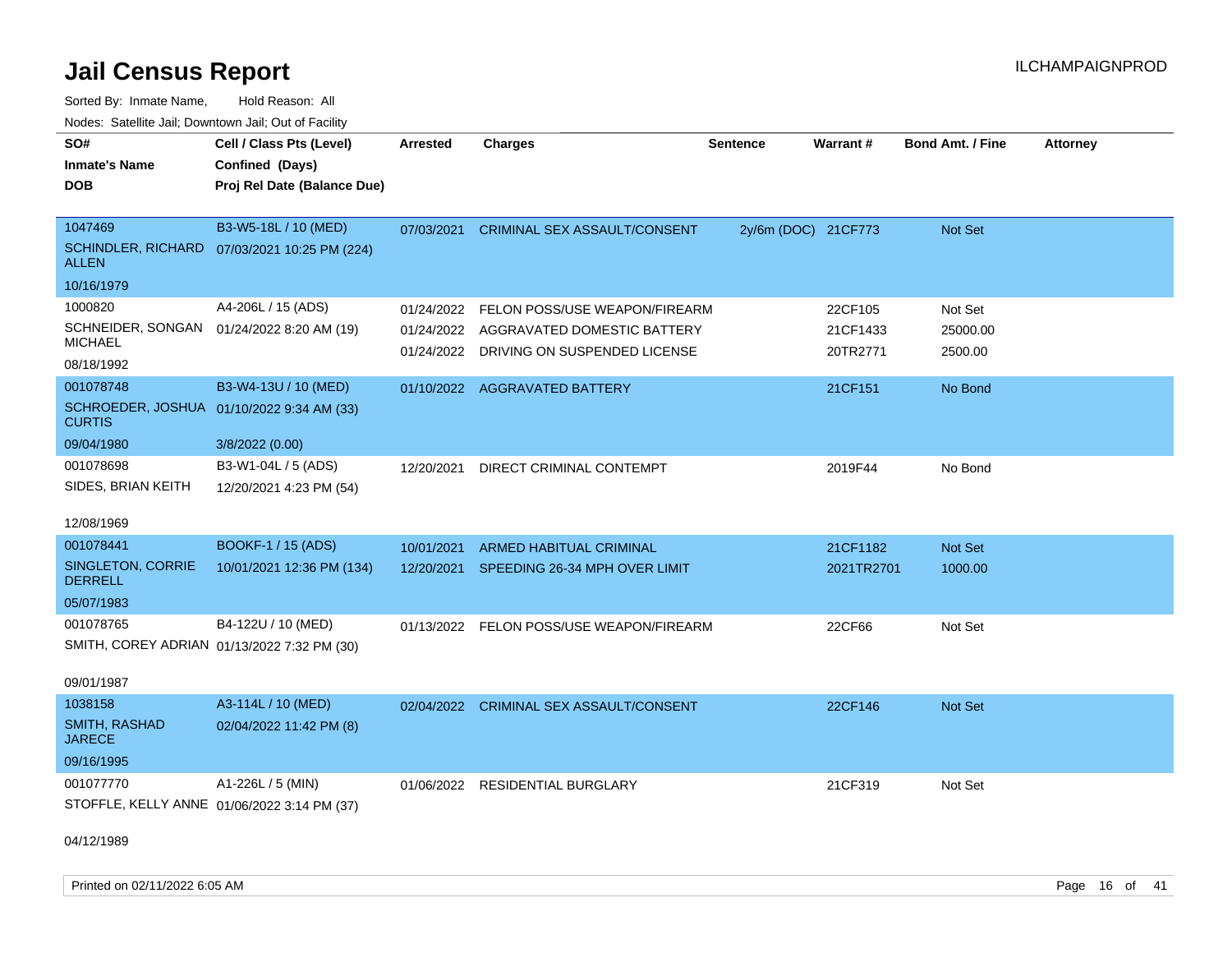| ivouss. Satellite Jali, Downtown Jali, Out of Facility |                             |            |                                     |                 |            |                         |                 |
|--------------------------------------------------------|-----------------------------|------------|-------------------------------------|-----------------|------------|-------------------------|-----------------|
| SO#                                                    | Cell / Class Pts (Level)    | Arrested   | <b>Charges</b>                      | <b>Sentence</b> | Warrant#   | <b>Bond Amt. / Fine</b> | <b>Attorney</b> |
| <b>Inmate's Name</b>                                   | Confined (Days)             |            |                                     |                 |            |                         |                 |
| <b>DOB</b>                                             | Proj Rel Date (Balance Due) |            |                                     |                 |            |                         |                 |
|                                                        |                             |            |                                     |                 |            |                         |                 |
| 38305                                                  | B2-T2-06L / 10 (SPH)        |            | 03/18/2020 CRIMINAL SEXUAL ABUSE    |                 | 20CF-343   | 500000.00               |                 |
| STOVER, JOSH<br>ANDREW                                 | 03/18/2020 10:24 AM (696)   |            |                                     |                 |            |                         |                 |
| 08/18/1973                                             |                             |            |                                     |                 |            |                         |                 |
| 001078182                                              | B3-W2-06L / 5 (MIN)         | 12/20/2021 | DRIVING ON REVOKED LICENSE          |                 | 2021CF800  | No Bond                 |                 |
| STRONG, KEVIN<br>GARDNER                               | 12/20/2021 4:34 PM (54)     |            |                                     |                 |            |                         |                 |
| 02/12/1963                                             | 3/19/2022 (0.00)            |            |                                     |                 |            |                         |                 |
| 991624                                                 | BOOKH-3                     |            | 02/10/2022 DOMESTIC BATTERY         |                 | 2022CMAWOW | <b>Not Set</b>          |                 |
| <b>TARTER, ANTHONY</b><br>MILES                        | 02/10/2022 4:40 PM (2)      |            |                                     |                 |            |                         |                 |
| 07/17/1988                                             |                             |            |                                     |                 |            |                         |                 |
| 1062701                                                | B1-107L / 15 (MAX)          |            | 01/20/2022 UNLAWFUL USE OF A WEAPON | 10y (DOC)       | 2021CF114  | No Bond                 |                 |
| TAYLOR, CODY EARL                                      | 01/20/2022 11:31 AM (23)    |            |                                     |                 |            |                         |                 |
|                                                        |                             |            |                                     |                 |            |                         |                 |
| 10/22/1997                                             |                             |            |                                     |                 |            |                         |                 |
| 1049786                                                | A3-115L / 15 (ADS)          |            | 02/04/2022 AGGRAVATED BATTERY       |                 | 22CF141    | No Bond                 |                 |
| TAYLOR, COZENE JR                                      | 02/04/2022 1:49 AM (8)      |            |                                     |                 |            |                         |                 |
|                                                        |                             |            |                                     |                 |            |                         |                 |
| 12/02/1988                                             |                             |            |                                     |                 |            |                         |                 |
| 962484                                                 | A3-113L / 10 (ADS)          | 12/29/2021 | AGGRAVATED DOMESTIC BATTERY         |                 | 21CF1608   | Not Set                 |                 |
| TAYLOR, VINCENT<br>REGINALD                            | 12/29/2021 7:23 AM (45)     |            |                                     |                 |            |                         |                 |
| 11/03/1988                                             |                             |            |                                     |                 |            |                         |                 |
| 1000614                                                | A3-211U / 15 (SPH)          |            | 01/12/2022 AGGRAVATED BATTERY       | 3y (DOC)        | 2018CF376  | No Bond                 |                 |
| TESTER, TIMOTHY                                        | 01/12/2022 3:38 PM (31)     |            |                                     |                 |            |                         |                 |
| RAY.                                                   |                             |            |                                     |                 |            |                         |                 |
| 06/08/1992                                             |                             |            |                                     |                 |            |                         |                 |
| 001078471                                              | B4-221U / 10 (MED)          |            | 10/11/2021 AGG UUW/VEHICLE/<21      |                 | 21CF1210   | 100.00                  |                 |
| THATCH, OMARION<br>DIAMONTE                            | 10/11/2021 1:26 AM (124)    |            |                                     |                 |            |                         |                 |
| 09/05/2003                                             |                             |            |                                     |                 |            |                         |                 |
|                                                        |                             |            |                                     |                 |            |                         |                 |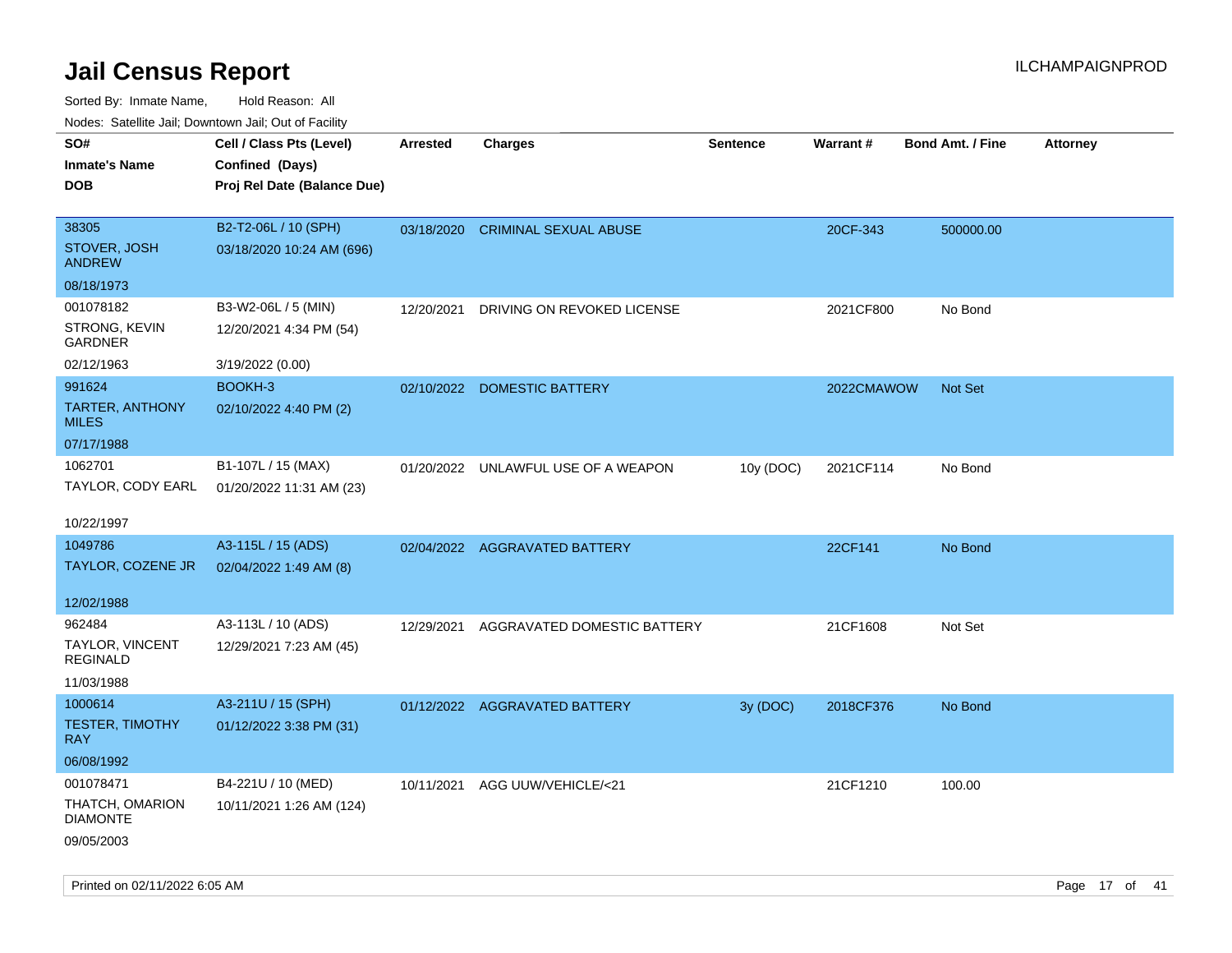| ivodes. Satellite Jali, Downtown Jali, Out of Facility |                             |                 |                                      |                 |           |                         |                 |
|--------------------------------------------------------|-----------------------------|-----------------|--------------------------------------|-----------------|-----------|-------------------------|-----------------|
| SO#                                                    | Cell / Class Pts (Level)    | <b>Arrested</b> | <b>Charges</b>                       | <b>Sentence</b> | Warrant#  | <b>Bond Amt. / Fine</b> | <b>Attorney</b> |
| <b>Inmate's Name</b>                                   | Confined (Days)             |                 |                                      |                 |           |                         |                 |
| <b>DOB</b>                                             | Proj Rel Date (Balance Due) |                 |                                      |                 |           |                         |                 |
|                                                        |                             |                 |                                      |                 |           |                         |                 |
| 32058                                                  | B4-123U / 15 (MAX)          | 06/14/2021      | <b>AGG DISCH FIREARM</b>             |                 | 21CF690   | <b>Not Set</b>          |                 |
| THOMPSON, STEVEN<br><b>ONEAL</b>                       | 06/14/2021 6:44 AM (243)    |                 |                                      |                 |           |                         |                 |
| 03/14/1969                                             |                             |                 |                                      |                 |           |                         |                 |
| 001078792                                              | A4-203L / 15 (ADS)          | 01/24/2022      | <b>FUGITIVE FROM JUSTICE</b>         |                 | 22CF99    | Not Set                 |                 |
| TRAMBLE, TOM                                           | 01/24/2022 10:24 AM (19)    | 01/24/2022      | <b>FUGITIVE FROM JUSTICE</b>         |                 | 22CF100   | Not Set                 |                 |
| <b>MARCUS</b>                                          |                             |                 | 01/24/2022 ARMED VIOLENCE/CATEGORY I |                 | 22CF101   | Not Set                 |                 |
| 02/28/1985                                             |                             |                 |                                      |                 |           |                         |                 |
| 32910                                                  | B3-W1-01U / 10 (MED)        | 10/04/2021      | DOM BTRY/HARM/1-2 PRECONV            |                 | 21CF1189  | Not Set                 |                 |
| <b>TULL, CHRISTOPHER</b><br><b>MICHAEL</b>             | 10/04/2021 10:53 PM (131)   |                 |                                      |                 |           |                         |                 |
| 04/02/1971                                             |                             |                 |                                      |                 |           |                         |                 |
| 001078835                                              | BOOKH-3                     | 02/11/2022      | INTERF REPT DOMESTIC VIOLENCE        |                 | 22CMAWOW  | 100.00                  |                 |
| WALKER, DEANDRAE<br>CORTEZ                             | 02/11/2022 2:38 AM (1)      |                 |                                      |                 |           |                         |                 |
| 08/01/1989                                             |                             |                 |                                      |                 |           |                         |                 |
| 961786                                                 | A4-206U / 15 (ADS)          |                 | 01/24/2022 ARMED HABITUAL CRIMINAL   |                 | 22CF104   | Not Set                 |                 |
| <b>WARREN, DESIE</b><br><b>ARNEZ</b>                   | 01/24/2022 7:23 AM (19)     |                 |                                      |                 |           |                         |                 |
| 04/28/1988                                             |                             |                 |                                      |                 |           |                         |                 |
| 1070737                                                | A1-126L / 15 (MAX)          | 10/14/2021      | AGG KIDNAPG/<13/INTEL DISABL         |                 | 2020CF418 | 250000.00               |                 |
| <b>WASHINGTON,</b><br><b>JASTINA VIRGINIA</b>          | 10/14/2021 12:02 PM (121)   |                 |                                      |                 |           |                         |                 |
| 04/11/2000                                             |                             |                 |                                      |                 |           |                         |                 |
| 977140                                                 | B1-203L / 10 (MED)          | 10/24/2021      | <b>ARMED HABITUAL CRIMINAL</b>       |                 | 21CF1289  | <b>Not Set</b>          |                 |
| <b>WEBSTER, DERRIAL</b><br><b>DEVON</b>                | 10/24/2021 2:46 AM (111)    |                 |                                      |                 |           |                         |                 |
| 01/14/1990                                             |                             |                 |                                      |                 |           |                         |                 |
| 001078328                                              | B1-207U / 15 (MAX)          | 08/30/2021      | FELON POSS/USE WEAPON/FIREARM        |                 | 21CF1045  | Not Set                 |                 |
| WHITE, JUSTIN<br><b>STEVEN</b>                         | 08/30/2021 10:48 AM (166)   |                 |                                      |                 |           |                         |                 |
| 10/25/1995                                             |                             |                 |                                      |                 |           |                         |                 |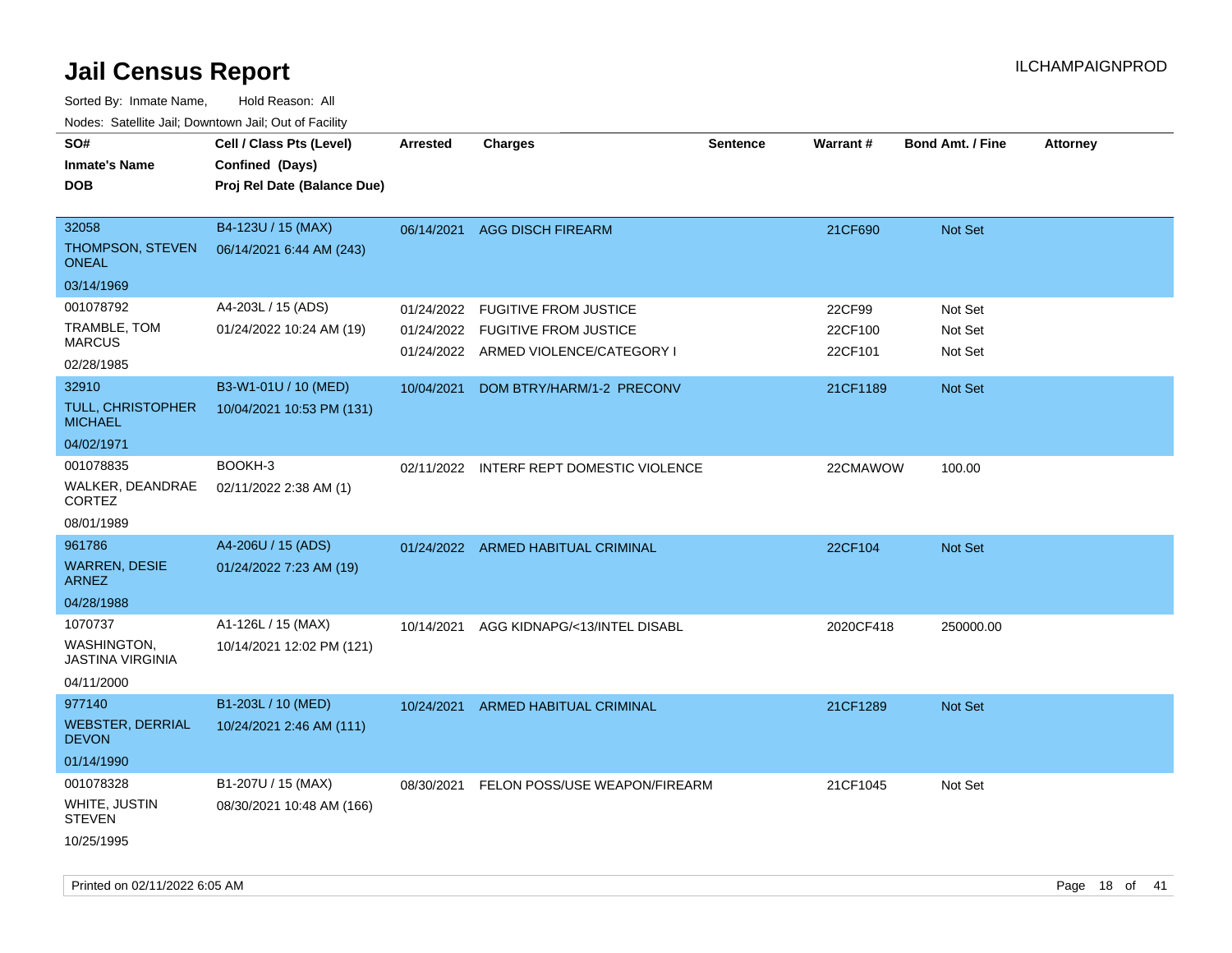| SO#<br><b>Inmate's Name</b><br><b>DOB</b>   | Cell / Class Pts (Level)<br>Confined (Days)<br>Proj Rel Date (Balance Due) | <b>Arrested</b> | <b>Charges</b>                                | <b>Sentence</b> | Warrant#    | <b>Bond Amt. / Fine</b> | <b>Attorney</b> |
|---------------------------------------------|----------------------------------------------------------------------------|-----------------|-----------------------------------------------|-----------------|-------------|-------------------------|-----------------|
| 1075313                                     | A3-216L / 15 (ADS)                                                         | 01/29/2022      | POSSESSION OF STOLEN FIREARM                  |                 | 22CF132     | Not Set                 |                 |
| <b>WILLIAMS, EARDIS</b>                     | 01/29/2022 1:23 AM (14)                                                    |                 | 01/29/2022 MFG/DEL CANNABIS/30-500 GRAMS      |                 | 20CF51      | 5000.00                 |                 |
| <b>ANTONIO, Junior</b>                      |                                                                            |                 | 01/29/2022 POSSESSION OF STOLEN FIREARM       |                 | 20CF1048    | 500000.00               |                 |
| 01/21/1999                                  |                                                                            |                 |                                               |                 |             |                         |                 |
| 1049234                                     | A3-111U                                                                    |                 | 01/22/2022 AGGRAVATED DOMESTIC BATTERY        |                 | 22CF94      | Not Set                 |                 |
| <b>WILLIAMS, KHAMRON</b><br><b>MARCELL</b>  | 01/22/2022 9:30 AM (21)                                                    |                 |                                               |                 |             |                         |                 |
| 08/15/1995                                  |                                                                            |                 |                                               |                 |             |                         |                 |
| 1019420                                     | B1-105L / 10 (MED)                                                         | 12/14/2021      | METH MANUFACTURING/15<100 GR                  | 8y (DOC)        | 21CF205     | No Bond                 |                 |
| <b>WILLIAMS.</b><br><b>MARSHAWN ANTONIO</b> | 12/14/2021 1:56 PM (60)                                                    |                 |                                               |                 |             |                         |                 |
| 06/02/1994                                  |                                                                            |                 |                                               |                 |             |                         |                 |
| 638552                                      | B2-T2-08L / 5 (SPH)                                                        | 10/07/2021      | CHILD PORNOGRAPHY/PHOTOGRAPH                  |                 | 2021CF1207  | No Bond                 |                 |
| <b>WILLIAMS, MICHAEL</b><br><b>JAMES</b>    | 10/07/2021 12:20 PM (128)                                                  |                 |                                               |                 |             |                         |                 |
| 03/29/1964                                  |                                                                            |                 |                                               |                 |             |                         |                 |
| 1066370                                     | B1-101L / 15 (MAX)                                                         | 07/28/2021      | ARMED VIOLENCE/CATEGORY III                   |                 | 2021 CF 882 | Not Set                 |                 |
| <b>WILLIAMS, REONTE</b><br><b>REMIR</b>     | 07/28/2021 5:40 AM (199)                                                   |                 |                                               |                 |             |                         |                 |
| 05/14/1999                                  |                                                                            |                 |                                               |                 |             |                         |                 |
| 1051953                                     | A2-221L / 10 (MED)                                                         | 02/02/2022      | DOMESTIC BATTERY/OTHER PRIOR                  |                 | 22CF144     | Not Set                 |                 |
| WINSTON, ALYSSIA<br><b>LETEECE</b>          | 02/02/2022 4:29 AM (10)                                                    |                 |                                               |                 |             |                         |                 |
| 03/17/1996                                  |                                                                            |                 |                                               |                 |             |                         |                 |
| 511006                                      | BOOKH-3                                                                    | 02/10/2022      | UNLAWFUL USE OF A WEAPON                      |                 | 2022CFAWOW  | No Bond                 |                 |
| <b>WINTERS, ANDRE</b><br><b>TERRELL</b>     | 02/10/2022 11:09 AM (2)                                                    |                 | 02/10/2022 DELIVERY OF OR POSSESSION OF W/INT |                 | 2022CFAWOW  | No Bond                 |                 |
| 02/06/1986                                  |                                                                            |                 |                                               |                 |             |                         |                 |
| 972160                                      | B1-206U / 10 (MED)                                                         |                 | 01/11/2022 AGG DOMESTIC BATTERY/STRANGLE      | 3y (DOC)        | 21-CF-917   | Not Set                 |                 |
| WOOD, ANTONIO                               | 01/11/2022 5:14 PM (32)                                                    |                 |                                               |                 |             |                         |                 |
| 10/16/1981                                  |                                                                            |                 |                                               |                 |             |                         |                 |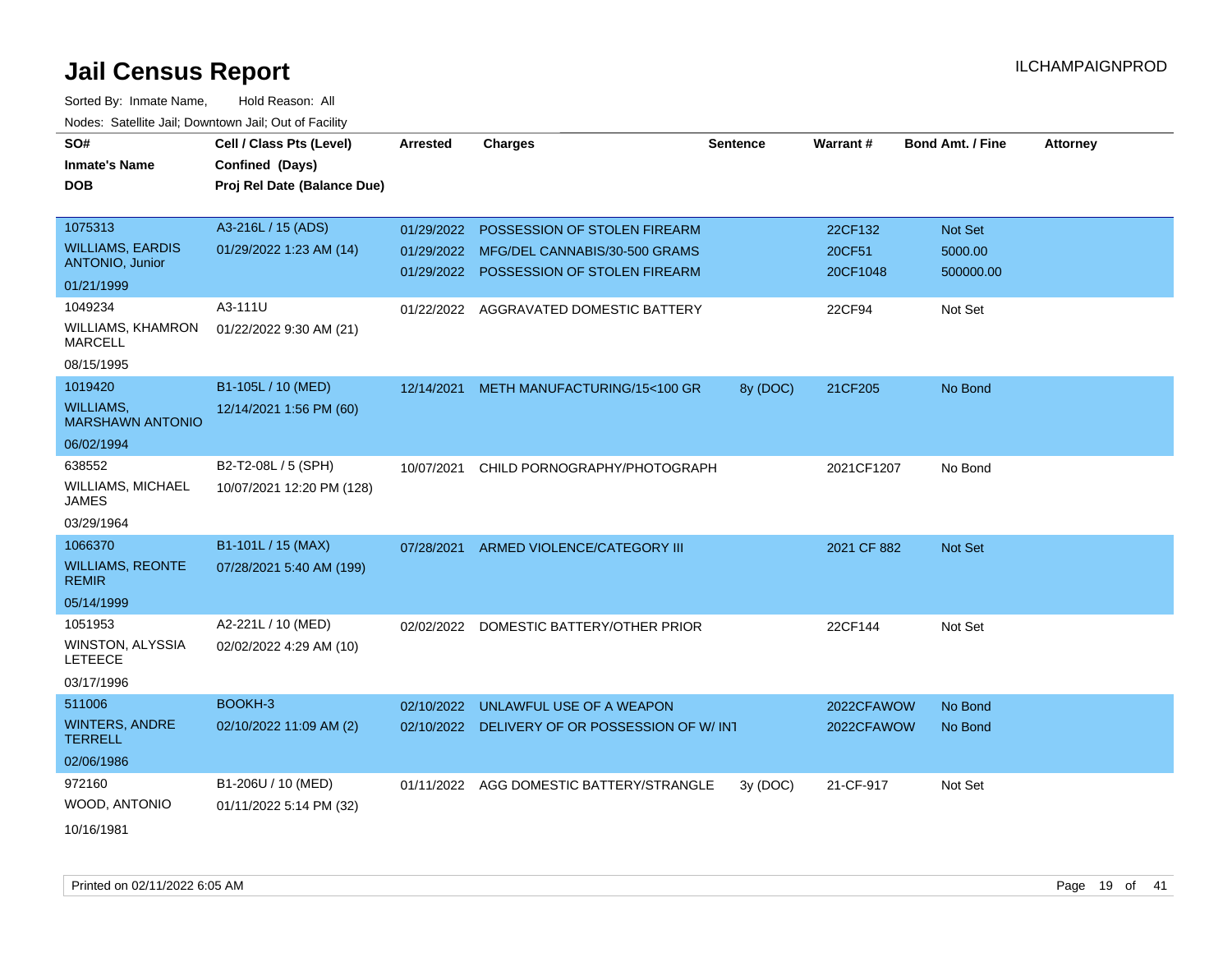Sorted By: Inmate Name, Hold Reason: All Nodes: Satellite Jail; Downtown Jail; Out of Facility

**Total Satellite Jail: 146 Males: 127 Females: 19 Unknown: 0**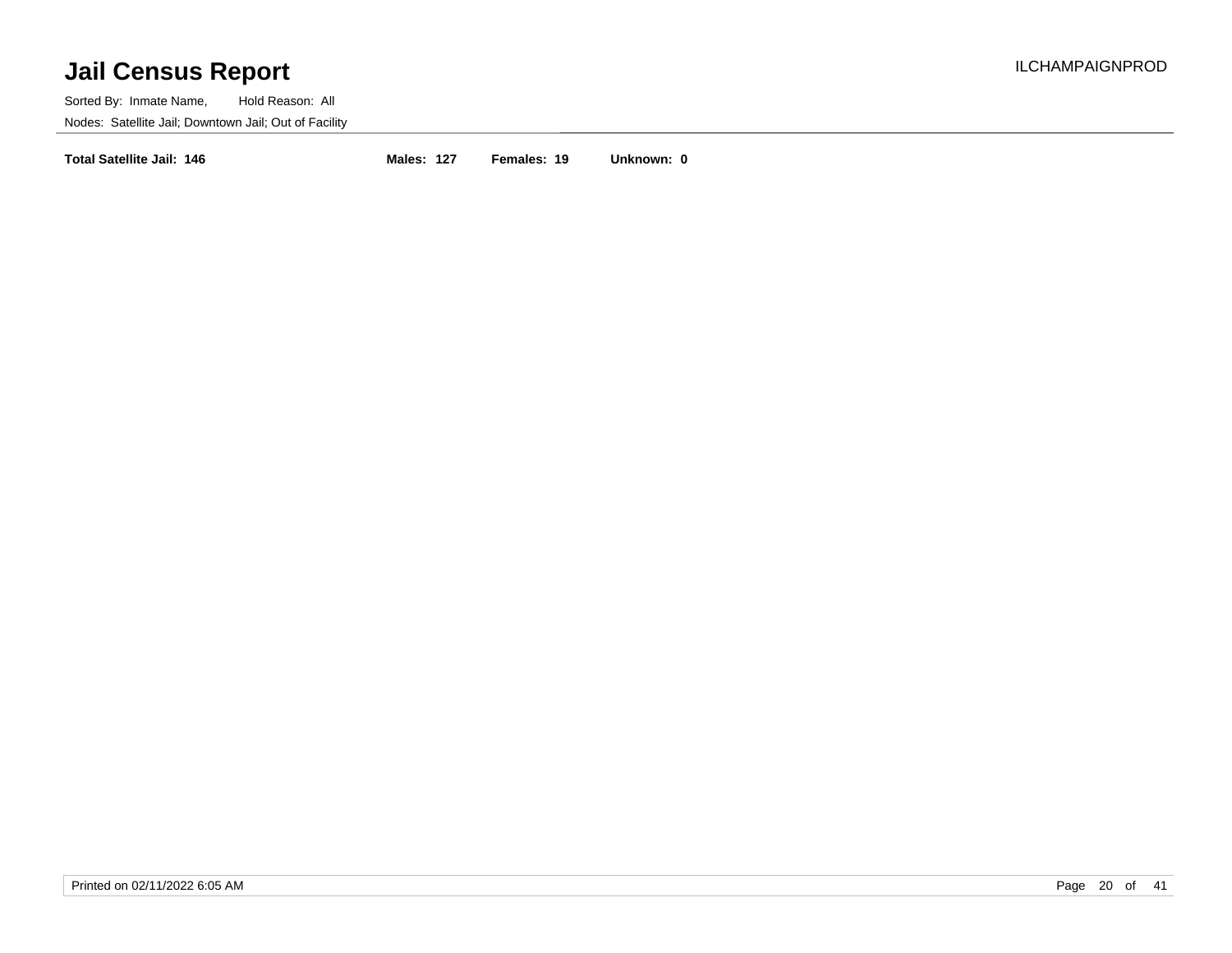| <b>Downtown Jail</b> |  |
|----------------------|--|
|                      |  |

| SO#<br><b>Inmate's Name</b>               | Cell / Class Pts (Level)<br>Confined (Days)  | <b>Arrested</b> | <b>Charges</b>                    | <b>Sentence</b> | Warrant#  | <b>Bond Amt. / Fine</b> | <b>Attorney</b> |
|-------------------------------------------|----------------------------------------------|-----------------|-----------------------------------|-----------------|-----------|-------------------------|-----------------|
| <b>DOB</b>                                | Proj Rel Date (Balance Due)                  |                 |                                   |                 |           |                         |                 |
|                                           |                                              |                 |                                   |                 |           |                         |                 |
| 1073165                                   | G4L / 5 (MIN)                                | 04/30/2021      | FORGERY/ISSUE/DELIVER DOCUMENT    |                 | 19CF143   | 75000.00                |                 |
| ACKERMAN, CODY<br><b>JAMES</b>            | 04/30/2021 4:48 PM (288)                     | 04/30/2021      | <b>BURGLARY</b>                   |                 | 21CF516   | Not Set                 |                 |
| 02/01/1989                                |                                              | 05/03/2021      | FORGERY/ISSUE/DELIVER DOCUMENT    |                 | 2018CF689 | 2500.00 / 75.00         |                 |
| 1070569                                   | G9U / 5 (MIN)                                | 01/14/2022      | AGGRAVATED ASSAULT                |                 | 22CF75    | Not Set                 |                 |
| ARNDT, MICHAEL<br>Junior                  | 01/14/2022 11:32 PM (29)                     | 02/01/2022      | PROBATION VIOLATION               |                 | 20CF806   | Not Set                 |                 |
| 11/28/1971                                |                                              |                 |                                   |                 |           |                         |                 |
| 001078621                                 | F5U / 10 (MED)                               | 12/23/2021      | <b>RESIDENTIAL BURGLARY</b>       |                 | 21CF1582  | Not Set                 |                 |
|                                           | BAILEY, DANIEL SCOTT 12/23/2021 9:44 AM (51) | 01/14/2022      | <b>PROBATION VIOLATION</b>        |                 | 21CF1445  | Not Set                 |                 |
| 05/09/1999                                |                                              |                 |                                   |                 |           |                         |                 |
| 969121                                    | I3 / 15 (SPH)                                | 11/25/2021      | <b>CRIM TRESPASS TO RESIDENCE</b> |                 | 21CF1444  | Not Set                 |                 |
| BECKLEY, ANTHONY<br><b>PATRICK</b>        | 11/25/2021 7:16 PM (79)                      |                 |                                   |                 |           |                         |                 |
| 06/30/1989                                |                                              |                 |                                   |                 |           |                         |                 |
| 517915                                    | C1L / 5 (MIN)                                | 08/03/2021      | <b>BURGLARY</b>                   |                 | 21CF289   | 20000.00                |                 |
| <b>BOXLEY, CHARLES</b><br><b>OMAR</b>     | 08/03/2021 2:18 PM (193)                     | 08/03/2021      | <b>BURGLARY</b>                   |                 | 21CF679   | 20000.00                |                 |
| 01/10/1985                                |                                              | 08/03/2021      | FORGERY/ISSUE/DELIVER DOCUMENT    |                 |           | No Bond                 |                 |
| 1027929                                   | F6L / 15 (MAX)                               | 12/18/2021      | <b>HOME INVASION/CAUSE INJURY</b> |                 | 21CF1560  | No Bond                 |                 |
| <b>BROUGHTON, MARK</b><br>ANTHONY, Junior | 12/18/2021 2:55 AM (56)                      |                 |                                   |                 |           |                         |                 |
| 02/15/1990                                |                                              |                 |                                   |                 |           |                         |                 |
| 1067476                                   | F5L / 10 (MED)                               | 11/13/2021      | AGG DOMESTIC BATTERY/STRANGLE     |                 | 20CF575   | 5000.00                 |                 |
| <b>BROWN, JAMES</b><br><b>BRONELL</b>     | 11/13/2021 2:35 AM (91)                      | 11/13/2021      | <b>RESIDENTIAL BURGLARY</b>       |                 | 21CF385   | 25000.00                |                 |
| 01/08/1996                                |                                              |                 |                                   |                 |           |                         |                 |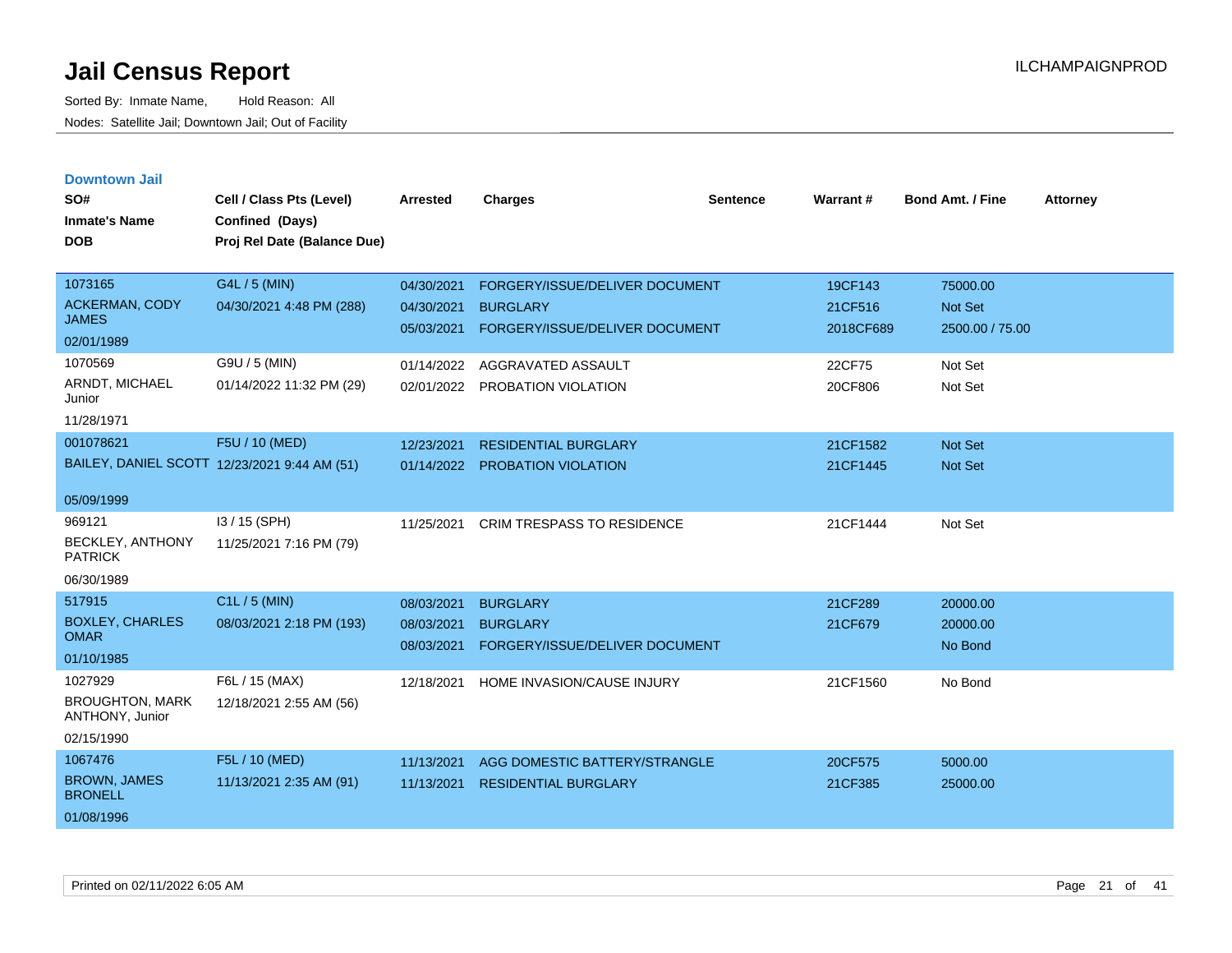Sorted By: Inmate Name, Hold Reason: All Nodes: Satellite Jail; Downtown Jail; Out of Facility

| SO#                                              | Cell / Class Pts (Level)                   | <b>Arrested</b> | <b>Charges</b>                          | <b>Sentence</b> | Warrant#   | <b>Bond Amt. / Fine</b> | <b>Attorney</b> |
|--------------------------------------------------|--------------------------------------------|-----------------|-----------------------------------------|-----------------|------------|-------------------------|-----------------|
| <b>Inmate's Name</b>                             | Confined (Days)                            |                 |                                         |                 |            |                         |                 |
| <b>DOB</b>                                       | Proj Rel Date (Balance Due)                |                 |                                         |                 |            |                         |                 |
|                                                  |                                            |                 |                                         |                 |            |                         |                 |
| 995432                                           | <b>H5L / 10 (ADS)</b>                      | 12/20/2021      | FAIL TO RPT WKLY/NO FIXED ADDR          |                 | 21CF1559   | Not Set                 |                 |
| <b>BROWN, JAVON</b><br><b>SHANTEZ</b>            | 12/20/2021 2:06 AM (54)                    |                 |                                         |                 |            |                         |                 |
| 10/14/1991                                       |                                            |                 |                                         |                 |            |                         |                 |
| 1075941                                          | G2L / 5 (MIN)                              | 10/08/2021      | AGG UNLAWFUL USE OF WEAPON/VEH          | 2y (DOC)        | 20CF360    | No Bond                 |                 |
| <b>BROWN, LIONEL</b><br><b>TERRELL</b>           | 10/08/2021 5:16 PM (127)                   |                 |                                         |                 |            |                         |                 |
| 10/19/1981                                       |                                            |                 |                                         |                 |            |                         |                 |
| 1068812                                          | F1L / 15 (MAX)                             | 12/21/2021      | AGG DISCHARGE FIREARM/OCC VEH           |                 | 21CF741    | Not Set                 |                 |
| <b>BRYANT, DANNY</b><br><b>EUGENE</b>            | 12/21/2021 1:50 PM (53)                    | 12/21/2021      | FELON POSS/USE FIREARM PRIOR            |                 | 21CF1568   | Not Set                 |                 |
| 11/22/1989                                       |                                            |                 |                                         |                 |            |                         |                 |
| 56936                                            | C4U / 10 (ADS)                             | 11/01/2021      | PUBLIC INDECENCY/EXPOSURE/3+            | 3y/0m/0d (DO    |            | Not Set                 |                 |
| CALDWELL, STEVEN<br>ANDRE                        | 11/01/2021 1:09 PM (103)                   |                 |                                         |                 |            |                         |                 |
| 04/19/1982                                       |                                            |                 |                                         |                 |            |                         |                 |
| 001078092                                        | H2U / 10 (ADS)                             | 12/27/2021      | AGG BATTERY/PUBLIC PLACE                |                 | 2021CF1042 | 5000.00                 |                 |
| <b>WILLIAM</b>                                   | CHOUNARD, STANLEY 12/27/2021 10:47 PM (47) |                 |                                         |                 |            |                         |                 |
| 06/25/1986                                       |                                            |                 |                                         |                 |            |                         |                 |
| 56241                                            | $E1L / 5$ (MIN)                            |                 | 01/13/2022 VIOLATE ORDER/PRIOR DOM BTRY |                 | 22CF59     | Not Set                 |                 |
| CLARK, DAMON<br><b>GILLMORE</b>                  | 01/13/2022 4:36 AM (30)                    |                 |                                         |                 |            |                         |                 |
| 12/21/1976                                       |                                            |                 |                                         |                 |            |                         |                 |
| 1075361                                          | J6L / 5 (ADS)                              | 04/16/2021      | <b>BURGLARY</b>                         |                 | 21CF414    | Not Set                 |                 |
| <b>COWART, TORREY</b><br><b>BENJAMEN, Junior</b> | 04/16/2021 9:17 PM (302)                   |                 |                                         |                 |            |                         |                 |
| 11/22/1987                                       |                                            |                 |                                         |                 |            |                         |                 |
| 1076276                                          | $G1L / 5$ (MIN)                            | 12/20/2021      | THEFT/CONTROL <\$500/PRIOR              | $2y/6m$ (DOC)   |            | Not Set                 |                 |
| COX, SEAN MICHAEL                                | 12/20/2021 12:45 PM (54)                   | 12/20/2021      | <b>WARRANT OUT OF COUNTY</b>            |                 | 21CM99     | 3000.00                 |                 |

02/06/1985

Printed on 02/11/2022 6:05 AM Page 22 of 41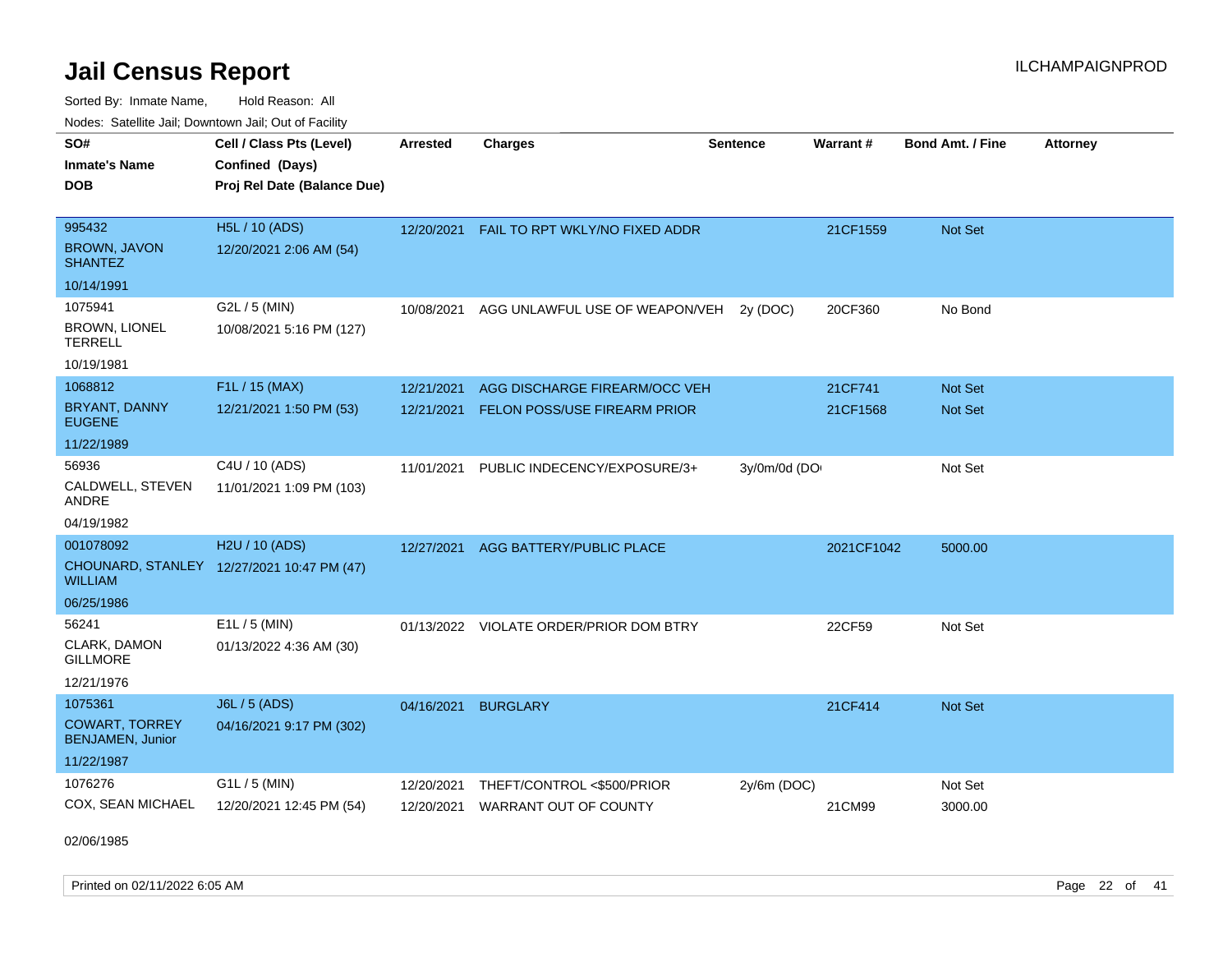|                                        | ivodes. Satellite Jali, Downtown Jali, Out of Facility |            |                               |                 |            |                         |                 |
|----------------------------------------|--------------------------------------------------------|------------|-------------------------------|-----------------|------------|-------------------------|-----------------|
| SO#                                    | Cell / Class Pts (Level)                               | Arrested   | <b>Charges</b>                | <b>Sentence</b> | Warrant#   | <b>Bond Amt. / Fine</b> | <b>Attorney</b> |
| Inmate's Name                          | Confined (Days)                                        |            |                               |                 |            |                         |                 |
| DOB                                    | Proj Rel Date (Balance Due)                            |            |                               |                 |            |                         |                 |
|                                        |                                                        |            |                               |                 |            |                         |                 |
| 1067370                                | E6L / 15 (ADS)                                         | 11/05/2021 | FIREARM/FOID INVALID/NOT ELIG |                 | 21CF1370   | <b>Not Set</b>          |                 |
| DAVIS, AUSTIN<br><b>CHRISTOPHER</b>    | 11/06/2021 12:23 AM (98)                               |            |                               |                 |            |                         |                 |
| 08/11/1997                             |                                                        |            |                               |                 |            |                         |                 |
| 001077214                              | 14 / 15 (ADS)                                          | 12/20/2021 | <b>MURDER</b>                 |                 | 21CF1572   | Not Set                 |                 |
| DAVIS-MURDOCK,<br><b>ERION VASSHAD</b> | 12/21/2021 10:13 AM (53)                               | 12/22/2021 | PAROLE REVOCATION             |                 | CH2107977  | Not Set                 |                 |
| 06/22/1998                             |                                                        |            |                               |                 |            |                         |                 |
| 001078223                              | G6L / 5 (MIN)                                          | 11/09/2021 | AGG DUI/NO VALID DL           |                 | 21CF1382   | Not Set                 |                 |
| DIEGO-MATEO,<br>JOAQUIN                | 11/09/2021 10:52 PM (95)                               |            |                               |                 |            |                         |                 |
| 01/23/2002                             |                                                        |            |                               |                 |            |                         |                 |
| 571307                                 | J3L / 15 (ADS)                                         | 09/14/2020 | CRIM SEXUAL ABUSE/CONSENT     |                 | 2020CF1026 | Not Set                 |                 |
| DOMINGO-<br>CASTANEDA,                 | 09/14/2020 11:19 PM (516)                              | 09/14/2020 | PRED CRIM SEX ASLT/VICTIM <13 |                 | 2020CF1025 | Not Set                 |                 |
| 09/29/1989                             |                                                        |            |                               |                 |            |                         |                 |
| 527379                                 | D6 / 15 (ADS)                                          | 10/25/2021 | ARMED HABITUAL CRIMINAL       |                 | 21CF1297   | Not Set                 |                 |
| DRAKE, MARCELL<br>DEON                 | 10/25/2021 5:05 PM (110)                               | 10/27/2021 | AGG DOMESTIC BATTERY/STRANGLE |                 | 21CF1245   | <b>Not Set</b>          |                 |
| 04/20/1987                             |                                                        |            |                               |                 |            |                         |                 |
| 959292                                 | K1 / 15 (ADS)                                          | 04/01/2021 | ATTEMPT (FIRST DEGREE MURDER) |                 | 2020CF565  | 2000000.00              |                 |
| DUNCAN, COREYON<br>ANTHONY             | 04/01/2021 8:46 PM (317)                               | 12/17/2021 | <b>MURDER</b>                 |                 | 21CF1542   | Not Set                 |                 |
| 01/17/1989                             |                                                        |            |                               |                 |            |                         |                 |
| 1024895                                | C5L / 10 (ADS)                                         | 12/15/2021 | MFG/DEL 100<400 GR COCA/ANLG  |                 | 21CF1535   | Not Set                 |                 |
| <b>EDWARDS, GEORGE</b><br>CORTEZ       | 12/15/2021 12:26 PM (59)                               | 12/15/2021 | <b>AGGRAVATED BATTERY</b>     |                 | 21CF1536   | Not Set                 |                 |
| 06/19/1994                             |                                                        |            |                               |                 |            |                         |                 |
| 1053207                                | K3 / 15 (SPH)                                          | 06/06/2019 | MURDER/INTENT TO KILL/INJURE  |                 | 2019-CF849 | 2000000.00              |                 |
| FAUST, JAQUAVEON<br>LAVELL             | 06/06/2019 2:24 PM (982)                               |            |                               |                 |            |                         |                 |
| 07/25/1996                             |                                                        |            |                               |                 |            |                         |                 |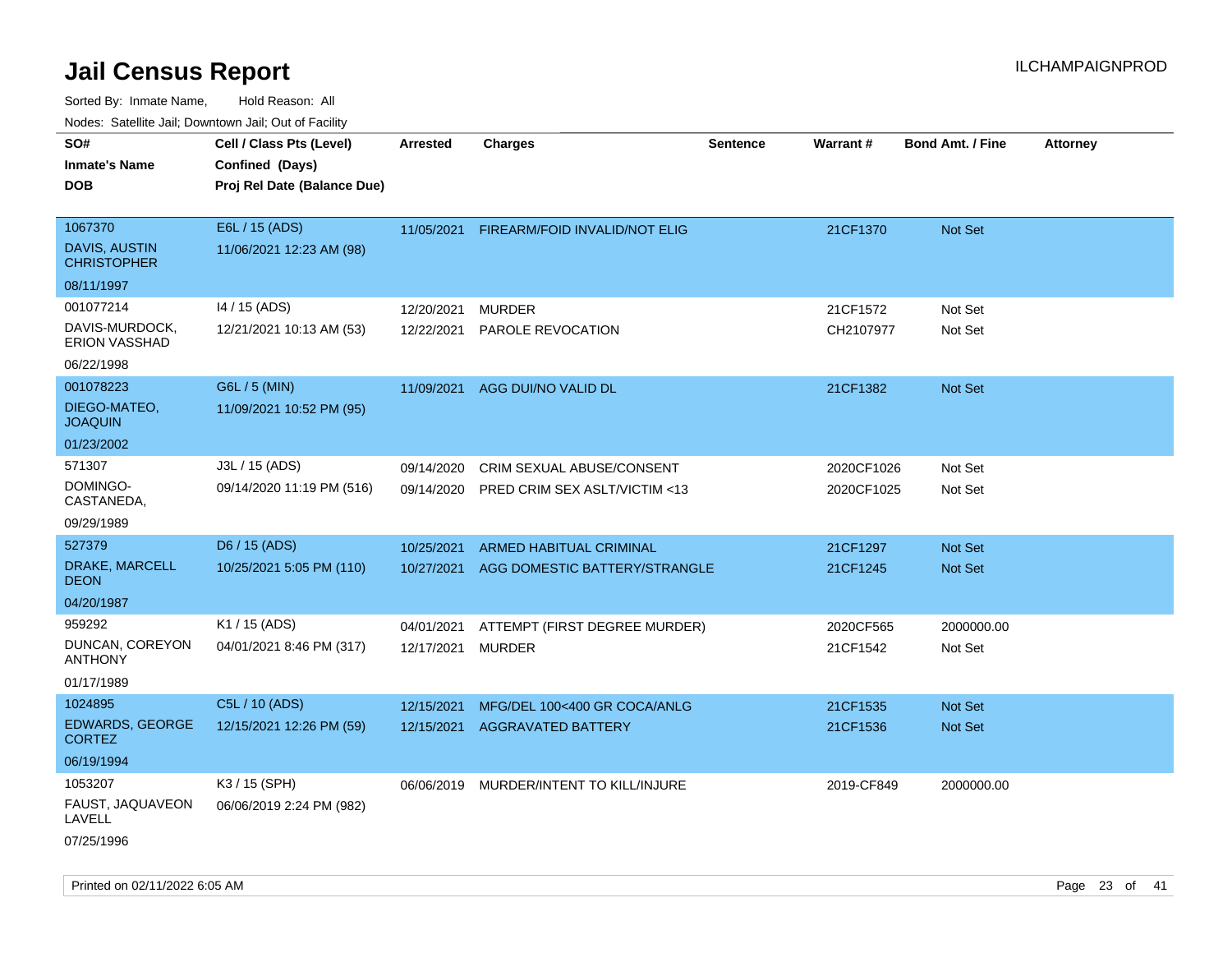Sorted By: Inmate Name, Hold Reason: All Nodes: Satellite Jail; Downtown Jail; Out of Facility

| <u>Rodoo:</u> Odtomto dan, Downtown dan, Out or Fabilit |                                              |            |                                        |                       |           |                         |                 |
|---------------------------------------------------------|----------------------------------------------|------------|----------------------------------------|-----------------------|-----------|-------------------------|-----------------|
| SO#                                                     | Cell / Class Pts (Level)                     | Arrested   | <b>Charges</b>                         | <b>Sentence</b>       | Warrant#  | <b>Bond Amt. / Fine</b> | <b>Attorney</b> |
| <b>Inmate's Name</b>                                    | Confined (Days)                              |            |                                        |                       |           |                         |                 |
| <b>DOB</b>                                              | Proj Rel Date (Balance Due)                  |            |                                        |                       |           |                         |                 |
|                                                         |                                              |            |                                        |                       |           |                         |                 |
| 962759                                                  | J1L / 5 (ADS)                                | 07/16/2021 | <b>METH DELIVERY&lt;5 GRAMS</b>        |                       | 21CF833   | Not Set                 |                 |
|                                                         | FINLEY, KEVIN DANTE 07/16/2021 9:44 PM (211) | 07/29/2021 | AGG CRIM SEX ASSAULT/FELONY            |                       | 21CF891   | No Bond                 |                 |
| 12/28/1988                                              |                                              |            |                                        |                       |           |                         |                 |
| 524764                                                  | G3L / 5 (MIN)                                | 09/18/2021 | METH DELIVERY/15<100 GRAMS             |                       | 21CF627   | 50000.00                |                 |
| FISCUS, ROBERT<br>LOWELL                                | 09/18/2021 10:50 AM (147)                    |            |                                        |                       |           |                         |                 |
| 02/17/1986                                              |                                              |            |                                        |                       |           |                         |                 |
| 1063104                                                 | G1U / 5 (MIN)                                | 01/10/2022 | <b>VIOLATE ORDER PROTECTION</b>        |                       | 21CF1258  | 25000.00                |                 |
| <b>FUSON, KEITH</b><br><b>EDWARD</b>                    | 01/10/2022 9:14 PM (33)                      |            | 01/10/2022 VIOLATE ORDER PROTECTION    |                       | 21CF1259  | 25000.00                |                 |
| 05/07/1987                                              |                                              |            |                                        |                       |           |                         |                 |
| 32913                                                   | I1 / 15 (ADS)                                | 12/03/2021 | PRED CRIM SEX ASLT/VICTIM <13          |                       | 21CF1481  | Not Set                 |                 |
| GROB, WARREN A,<br>Junior                               | 12/03/2021 4:24 PM (71)                      |            |                                        |                       |           |                         |                 |
| 12/07/1950                                              |                                              |            |                                        |                       |           |                         |                 |
| 1073611                                                 | G3U / 5 (MIN)                                | 02/09/2021 | DELIVERY OF OR POSSESSION OF W/INT     |                       | 21CF160   | Not Set                 |                 |
| <b>HAYES, CAMERON</b><br><b>TAYLOR MALEEK</b>           | 02/09/2021 3:10 PM (368)                     | 02/09/2021 | MFG 15>100 GR ECSTASY/ANALOG           |                       | 21CF121   | 500000.00               |                 |
| 08/10/1998                                              |                                              |            |                                        |                       |           |                         |                 |
| 544770                                                  | D3 / 10 (MED)                                | 08/14/2021 | AGG DOMESTIC BATTERY/STRANGLE          |                       | 2021CF514 | 25000.00                |                 |
| HAYES, DEVON<br><b>JERMAINE</b>                         | 08/14/2021 2:56 AM (182)                     |            | 08/14/2021 AGGRAVATED DOMESTIC BATTERY |                       | 21CF977   | No Bond                 |                 |
| 11/07/1987                                              |                                              |            |                                        |                       |           |                         |                 |
| 972300                                                  | F6U / 10 (MED)                               | 12/22/2021 | <b>RESIDENTIAL BURGLARY</b>            |                       | 18CF1691  | 25000.00                |                 |
| <b>HOLT, MICHAEL</b><br><b>TERRELL</b>                  | 12/22/2021 8:36 AM (52)                      | 12/22/2021 | AGG CRIM SEX ABUSE/VICTIM <9           |                       | 19CF1277  | 250000.00               |                 |
| 12/25/1989                                              |                                              |            |                                        |                       |           |                         |                 |
| 1063119                                                 | J5L / 10 (MED)                               | 11/05/2021 | <b>BURGLARY</b>                        | 2y/6m (DOC) 2018CF877 |           | 10000.00                |                 |
| HUNT, KHALLEEL<br><b>MALIK</b>                          | 11/05/2021 7:47 AM (99)                      |            |                                        |                       |           |                         |                 |
| ---------                                               |                                              |            |                                        |                       |           |                         |                 |

03/28/1999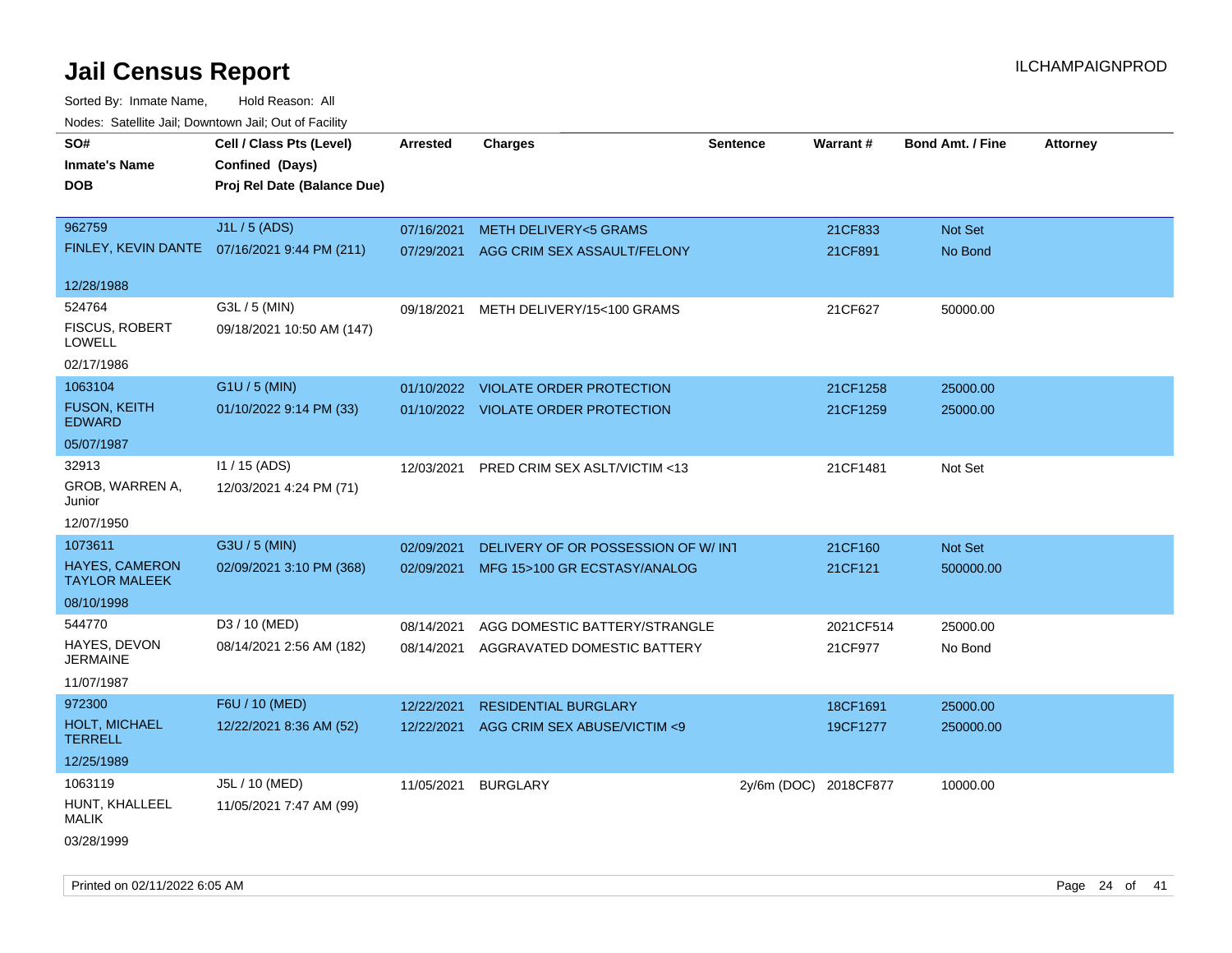**CEL ATTA:** CHARGE **CHARGE AFTER CHARGE AFTER CHARGE ATT** 

Sorted By: Inmate Name, Hold Reason: All Nodes: Satellite Jail; Downtown Jail; Out of Facility

| Nodes: Satellite Jail; Downtown Jail; Out of Facility |                      |                          |          |                |  |
|-------------------------------------------------------|----------------------|--------------------------|----------|----------------|--|
|                                                       | SO#                  | Cell / Class Pts (Level) | Arrested | <b>Charges</b> |  |
|                                                       | <b>Inmate's Name</b> | Confined (Days)          |          |                |  |

| inmate s Name<br><b>DOB</b>        | Confined (Days)<br>Proj Rel Date (Balance Due) |            |                                    |          |           |                |
|------------------------------------|------------------------------------------------|------------|------------------------------------|----------|-----------|----------------|
| 1071536                            | D1 / 15 (MED)                                  | 06/17/2021 | <b>UNLAWFUL RESTRAINT</b>          | 2y (DOC) | 21CF702   | Not Set        |
| JOHNSON, ZACHERY<br><b>EDWARD</b>  | 06/17/2021 2:00 AM (240)                       |            |                                    |          |           |                |
| 10/30/1987                         |                                                |            |                                    |          |           |                |
| 24308                              | D2 / 15 (MAX)                                  | 06/03/2021 | <b>ROBBERY</b>                     |          | 21CF625   | No Bond        |
| <b>KWIATKOWSKI,</b><br>ROBERT JOHN | 06/03/2021 10:40 PM (254)                      |            |                                    |          |           |                |
| 08/08/1963                         |                                                |            |                                    |          |           |                |
| 1041648                            | C8L / 15 (MAX)                                 | 01/11/2022 | <b>ARMED HABITUAL CRIMINAL</b>     |          | 22CF41    | Not Set        |
| LANE, DEMETRIUS<br><b>LAQUAN</b>   | 01/11/2022 5:27 AM (32)                        |            | 01/11/2022 PAROLE REVOCATION       |          | CH2200221 | Not Set        |
| 07/04/1996                         |                                                |            |                                    |          |           |                |
| 29681                              | J2L / 15 (ADS)                                 | 07/14/2020 | PREDATORY CRIMINAL SEX ASSLT/CHILD |          | 20CF-781  | 250000.00      |
| LENOIR, JOHN<br><b>CHRISTOPHER</b> | 07/14/2020 12:51 PM (578)                      |            |                                    |          |           |                |
| 04/20/1966                         |                                                |            |                                    |          |           |                |
| 45113                              | E2L / 15 (MAX)                                 | 11/20/2021 | ARMED HABITUAL CRIMINAL            |          | 21CF1424  | No Bond        |
| MARTIN, JEREMIAH<br><b>FRANCIS</b> | 11/20/2021 1:18 AM (84)                        |            |                                    |          |           |                |
| 01/18/1977                         |                                                |            |                                    |          |           |                |
| 1000869                            | C9L / 15 (MAX)                                 | 09/11/2021 | FELON POSS/USE WEAPON/FIREARM      |          | 21CF1102  | Not Set        |
| MARTIN, MANNIX<br><b>TILMOND</b>   | 09/12/2021 12:40 AM (153)                      |            |                                    |          |           |                |
| 07/19/1991                         |                                                |            |                                    |          |           |                |
| 1063030                            | H4L / 15 (ADS)                                 | 12/20/2021 | <b>MURDER</b>                      |          | 21CF1571  | <b>Not Set</b> |
|                                    | MASON, RYAN ONEIAL 12/21/2021 9:30 AM (53)     | 12/22/2021 | PAROLE REVOCATION                  |          | CH2107979 | Not Set        |
| 02/22/1991                         |                                                |            |                                    |          |           |                |
| 1066623                            | G6U / 5 (MIN)                                  | 11/17/2021 | MFG/DEL 15<100 GR COCA/ANALOG      |          | 17CF1093  | 75000.00       |
| MATA-OROZCO,<br><b>OLEGARIO</b>    | 11/17/2021 5:08 PM (87)                        |            |                                    |          |           |                |
| 03/06/1995                         |                                                |            |                                    |          |           |                |

**Sentence**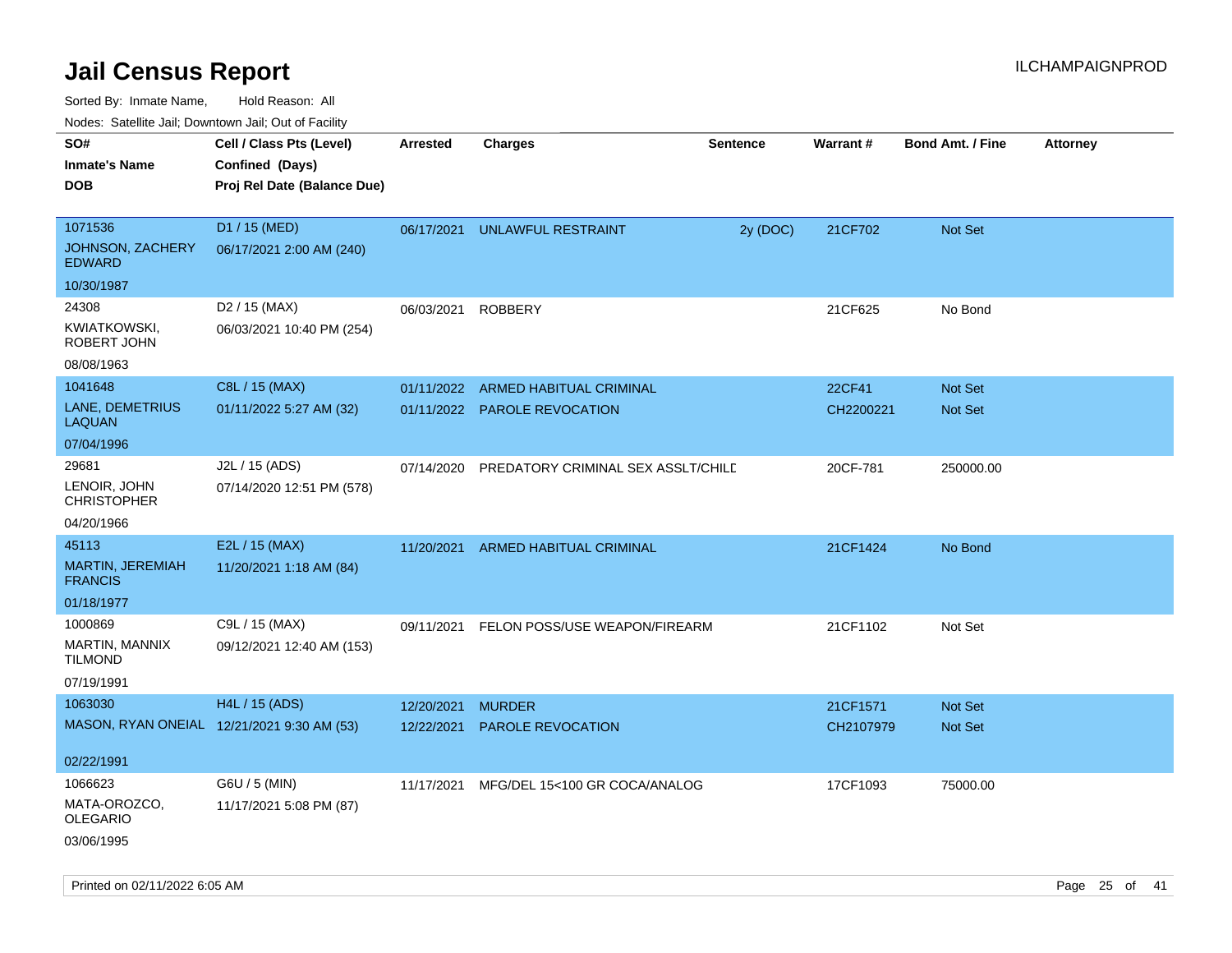| SO#<br><b>Inmate's Name</b><br><b>DOB</b> | Cell / Class Pts (Level)<br>Confined (Days)<br>Proj Rel Date (Balance Due) | <b>Arrested</b> | <b>Charges</b>                       | <b>Sentence</b> | <b>Warrant#</b> | <b>Bond Amt. / Fine</b> | <b>Attorney</b> |
|-------------------------------------------|----------------------------------------------------------------------------|-----------------|--------------------------------------|-----------------|-----------------|-------------------------|-----------------|
|                                           |                                                                            |                 |                                      |                 |                 |                         |                 |
| 001078249<br>MCCLENDON, CALVIN<br>M       | B3 / 10 (MED)<br>08/07/2021 8:56 AM (189)                                  | 08/07/2021      | <b>FELON POSS/USE WEAPON/FIREARM</b> |                 | 21CF947         | <b>Not Set</b>          |                 |
| 04/29/1990                                |                                                                            |                 |                                      |                 |                 |                         |                 |
| 43476                                     | G8U / 5 (MIN)                                                              | 01/25/2022      | POSSESSING A CONTROLLED SUBSTAND     |                 | 22CF109         | Not Set                 |                 |
| <b>MERRICK, BRIAN</b>                     | 01/25/2022 12:40 PM (18)                                                   | 01/25/2022      | POSSESSION OF METH<5 GRAMS           |                 | 20CF450         | 690.00                  |                 |
| MATHEW                                    |                                                                            | 01/25/2022      | POSSESSION OF METH< 5 GRAMS          |                 | 21CF116         | 690.00                  |                 |
| 06/01/1974                                |                                                                            | 01/25/2022      | <b>METH DELIVERY&lt;5 GRAMS</b>      |                 | 21CF170         | 940.00                  |                 |
| 40235                                     | G9L / 5 (MIN)                                                              | 10/04/2021      | AGG DUI/4                            |                 | 2021CF1145      | 35000.00                |                 |
| MERRIWEATHER,<br><b>MARCUS TODD</b>       | 10/04/2021 4:41 PM (131)                                                   |                 |                                      |                 |                 |                         |                 |
| 11/28/1967                                |                                                                            |                 |                                      |                 |                 |                         |                 |
| 1040273                                   | E5U / 15 (ADS)                                                             | 09/30/2021      | PRED CRIM SEX ASLT/VICTIM <13        |                 | 21CF329         | 500000.00               |                 |
| METCALFE, LANELL<br><b>JARON</b>          | 09/30/2021 11:32 PM (135)                                                  |                 |                                      |                 |                 |                         |                 |
| 09/22/1988                                |                                                                            |                 |                                      |                 |                 |                         |                 |
| 1075635                                   | B2 / 10 (ADS)                                                              | 05/11/2021      | AGG DISCHARGE FIREARM/OCC VEH        |                 | 21CF538         | <b>Not Set</b>          |                 |
| MILES, DEVLON VON,<br>Junior              | 05/11/2021 10:39 PM (277)                                                  | 05/11/2021      | MFG/DEL CANNABIS/30-500 GRAMS        |                 | 20CF1402        | 100000.00               |                 |
| 11/04/2000                                |                                                                            |                 |                                      |                 |                 |                         |                 |
| 001078721                                 | $15/5$ (ADS)                                                               | 12/29/2021      | VIOLATE ORDER PROTECTION             |                 | 21CF1600        | Not Set                 |                 |
| MIRAMONTES, RAUL                          | 12/29/2021 4:02 AM (45)                                                    |                 |                                      |                 |                 |                         |                 |
| 05/11/1989                                |                                                                            |                 |                                      |                 |                 |                         |                 |
| 48033                                     | G7L / 5 (MIN)                                                              | 12/04/2021      | DOMESTIC BATTERY/OTHER PRIOR         | 4y (DOC)        | 21CF1482        | <b>Not Set</b>          |                 |
| MOORE,<br><b>CHRISTOPHER ALLEN</b>        | 12/04/2021 4:38 PM (70)                                                    |                 |                                      |                 |                 |                         |                 |
| 07/02/1976                                |                                                                            |                 |                                      |                 |                 |                         |                 |
| 1069209                                   | H1L / 10 (ADS)                                                             | 04/07/2021      | AGG BATTERY/GREAT BODILY HARM        |                 | 21CF376         | Not Set                 |                 |
| MOORE, DEVONTE<br>JAMAL                   | 04/07/2021 6:25 PM (311)                                                   |                 |                                      |                 |                 |                         |                 |
| 09/24/1995                                |                                                                            |                 |                                      |                 |                 |                         |                 |
| Printed on 02/11/2022 6:05 AM             |                                                                            |                 |                                      |                 |                 |                         | Page 26 of 41   |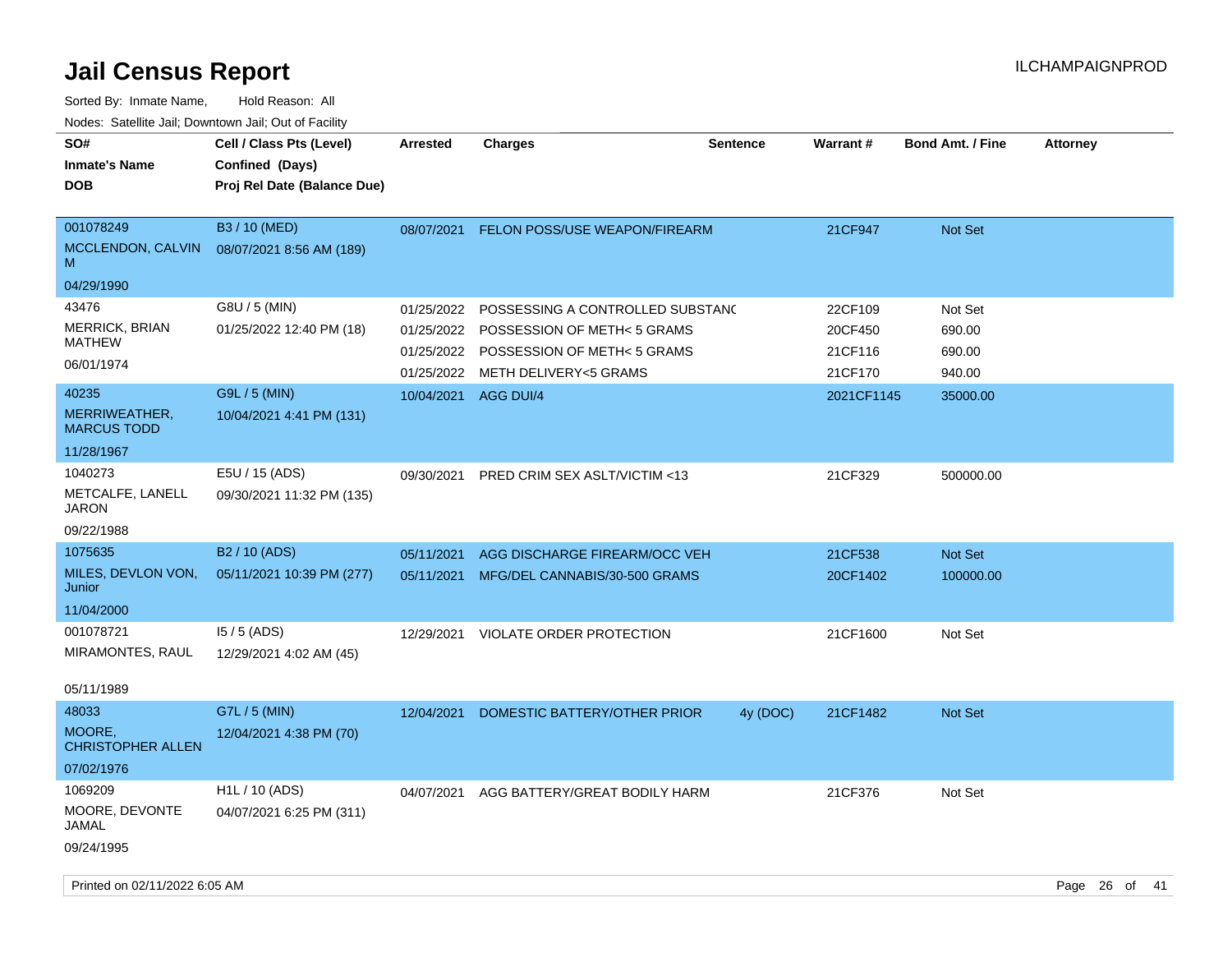| ivouss. Satellite Jali, Downtown Jali, Out of Facility |                                            |                 |                                          |                 |                 |                         |                 |
|--------------------------------------------------------|--------------------------------------------|-----------------|------------------------------------------|-----------------|-----------------|-------------------------|-----------------|
| SO#                                                    | Cell / Class Pts (Level)                   | <b>Arrested</b> | <b>Charges</b>                           | <b>Sentence</b> | <b>Warrant#</b> | <b>Bond Amt. / Fine</b> | <b>Attorney</b> |
| Inmate's Name                                          | Confined (Days)                            |                 |                                          |                 |                 |                         |                 |
| DOB                                                    | Proj Rel Date (Balance Due)                |                 |                                          |                 |                 |                         |                 |
|                                                        |                                            |                 |                                          |                 |                 |                         |                 |
| 61251                                                  | E4L / 15 (ADS)                             | 12/27/2021      | <b>PRED CRIM SEX ASLT/VICTIM &lt;13</b>  |                 | 21CF651         | No Bond                 |                 |
| PETMECKY, JOHN<br><b>ROBERT</b>                        | 12/27/2021 1:52 PM (47)                    |                 |                                          |                 |                 |                         |                 |
| 03/09/1983                                             |                                            |                 |                                          |                 |                 |                         |                 |
| 1022441                                                | C3L / 10 (ADS)                             | 10/27/2021      | AGG BATTERY/PEACE OFFICER                |                 | 2021 CF 12      | No Bond                 |                 |
| PICKENS, DONTRELL<br>DEMAR                             | 10/27/2021 1:39 PM (108)                   | 10/27/2021      | AGG BATTERY/PEACE OFFICER                |                 | 2020 CF 1488    | No Bond                 |                 |
| 12/10/1993                                             |                                            |                 |                                          |                 |                 |                         |                 |
| 1063325                                                | C6L / 10 (MED)                             |                 | 01/13/2022 VIO BAIL BOND/CLASS A OFFENSE |                 | 22CM17          | Not Set                 |                 |
| PICKENS, JOSEPH<br><b>PARNELL</b>                      | 01/14/2022 12:28 AM (29)                   |                 |                                          |                 |                 |                         |                 |
| 04/27/1978                                             |                                            |                 |                                          |                 |                 |                         |                 |
| 001077783                                              | H6L / 10 (ADS)                             |                 | 01/05/2022 AGGRAVATED BATTERY            |                 | 21CF325         | Not Set                 |                 |
| RIVERA, DARYL<br>ANTONIO                               | 01/05/2022 4:20 PM (38)                    |                 |                                          |                 |                 |                         |                 |
| 11/14/1981                                             |                                            |                 |                                          |                 |                 |                         |                 |
| 1072114                                                | A1U / 15 (SPH)                             | 01/17/2021      | ATTEMPT (FIRST DEGREE MURDER)            |                 | 2021CF65        | Not Set                 |                 |
| <b>LEVON</b>                                           | ROBINSON, DONNELL 01/17/2021 2:40 PM (391) | 01/17/2021      | ARMED ROBBERY/NO FIREARM                 |                 | 2020CF824       | 75000.00                |                 |
| 10/23/2000                                             |                                            | 02/17/2021      | <b>AGGRAVATED BATTERY</b>                | 4y (DOC)        |                 | 250000.00               |                 |
| 1068592                                                | J7L / 15 (ADS)                             | 11/12/2021      | <b>BURGLARY</b>                          | 2y (DOC)        | 21CF1393        | Not Set                 |                 |
| ROSS, TEVONTAE<br>TERRANCE                             | 11/12/2021 8:41 AM (92)                    |                 |                                          |                 |                 |                         |                 |
| 12/15/1998                                             |                                            |                 |                                          |                 |                 |                         |                 |
| 59178                                                  | F8L / 15 (MAX)                             | 12/13/2021      | AGG DISCHARGE FIREARM/OCC VEH            |                 | 21CF1274        | 1500000.00              |                 |
| <b>SANDERS, MICHAEL</b><br>JEAN                        | 12/13/2021 4:17 PM (61)                    |                 |                                          |                 |                 |                         |                 |
| 12/22/1967                                             |                                            |                 |                                          |                 |                 |                         |                 |
| 001078704                                              | F7U / 15 (MAX)                             | 12/21/2021      | MURDER/INTENT TO KILL/INJURE             |                 | 21CF1575        | Not Set                 |                 |
| SHORTER, JAQUAN<br><b>MAURICE</b>                      | 12/23/2021 1:23 AM (51)                    |                 |                                          |                 |                 |                         |                 |
| 10/08/1998                                             |                                            |                 |                                          |                 |                 |                         |                 |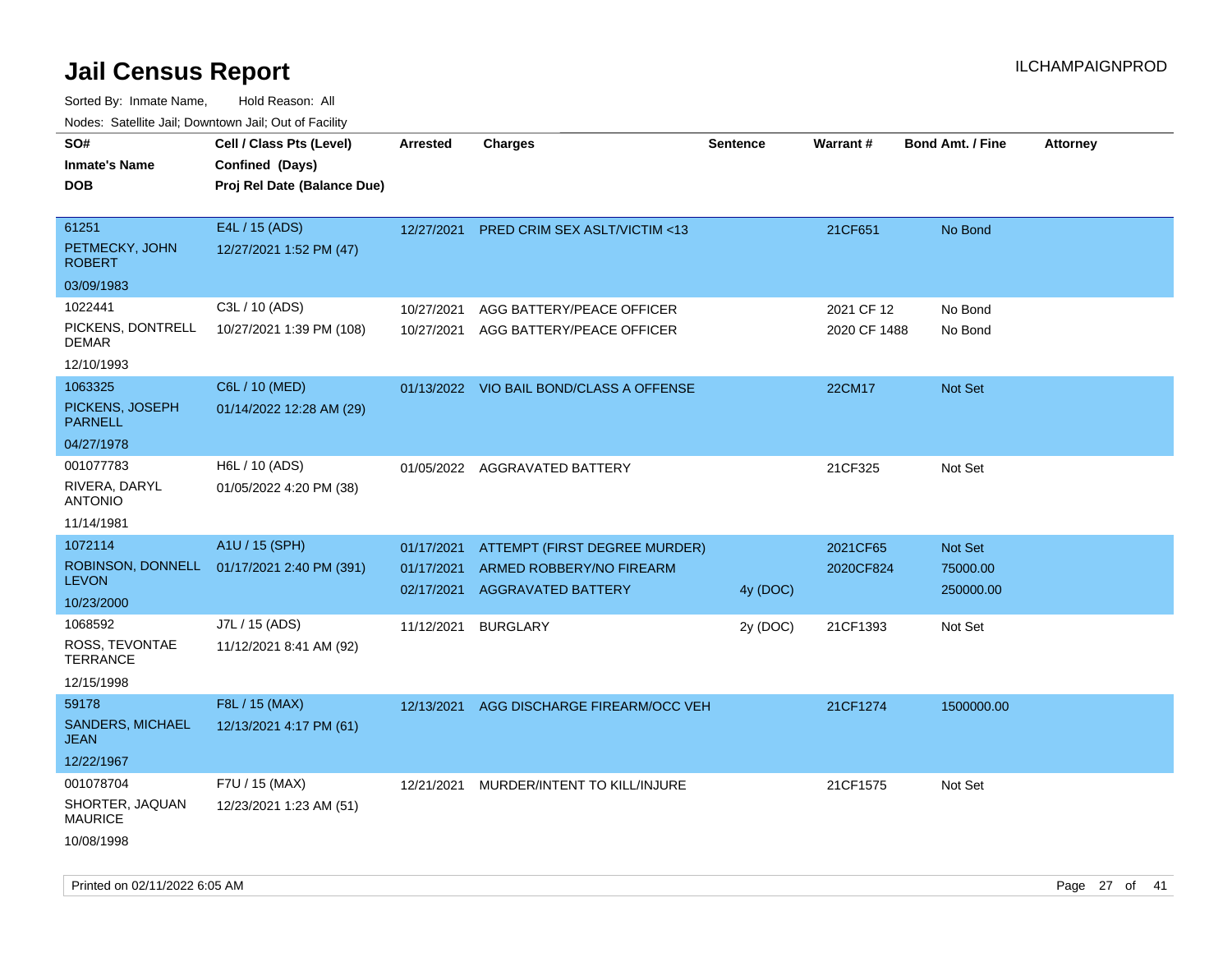| roaco. Catolino dall, Downtown dall, Out of Fability |                             |                     |                                         |                 |                 |                         |                 |
|------------------------------------------------------|-----------------------------|---------------------|-----------------------------------------|-----------------|-----------------|-------------------------|-----------------|
| SO#                                                  | Cell / Class Pts (Level)    | <b>Arrested</b>     | <b>Charges</b>                          | <b>Sentence</b> | <b>Warrant#</b> | <b>Bond Amt. / Fine</b> | <b>Attorney</b> |
| <b>Inmate's Name</b>                                 | Confined (Days)             |                     |                                         |                 |                 |                         |                 |
| <b>DOB</b>                                           | Proj Rel Date (Balance Due) |                     |                                         |                 |                 |                         |                 |
|                                                      |                             |                     |                                         |                 |                 |                         |                 |
| 47195                                                | G8L / 5 (MIN)               | 12/27/2021          | <b>RESIDENTIAL BURGLARY</b>             |                 | 2020CF1222      | 10000.00                |                 |
| SIMMONS, JAMES<br><b>ROBERT</b>                      | 12/27/2021 8:42 AM (47)     | 12/28/2021          | <b>RESIDENTIAL BURGLARY</b>             |                 | 2021CF1596      | <b>Not Set</b>          |                 |
| 03/13/1975                                           |                             |                     |                                         |                 |                 |                         |                 |
| 1057312                                              | G5U / 5 (MIN)               | 11/10/2021          | HOME INVASION/FIREARM                   | 7y (DOC)        | 21CF1388        | Not Set                 |                 |
| STARKS, RAMEON<br>TAHZIER                            | 11/10/2021 9:51 PM (94)     |                     |                                         |                 |                 |                         |                 |
| 12/18/1996                                           |                             |                     |                                         |                 |                 |                         |                 |
| 1064798                                              | B1 / 15 (ADS)               | 01/17/2022 MURDER   |                                         |                 | 2021CF695       | 1500000.00              |                 |
| STENNIS, BRUCE<br><b>DEONTAY</b>                     | 01/17/2022 1:29 PM (26)     |                     | 01/17/2022 MFG/DEL 1<15 GR COCAINE/ANLG |                 | 21CF520         | 50000.00                |                 |
| 08/12/1998                                           |                             |                     |                                         |                 |                 |                         |                 |
| 65920                                                | F3L / 15 (MAX)              | 12/21/2021          | ARMED ROBBERY/ARMED W/FIREARM           |                 | 2021CF1543      | 100000.00               |                 |
| TAPSCOTT,<br><b>CORNELIUS</b>                        | 12/21/2021 10:57 PM (53)    |                     |                                         |                 |                 |                         |                 |
| 07/14/1985                                           |                             |                     |                                         |                 |                 |                         |                 |
| 1068839                                              | F4L / 15 (MAX)              | 08/07/2020 HOMICIDE |                                         |                 | 2020-CF851      | 1000000.00              |                 |
| <b>TAYLOR, LONDON</b><br><b>JAVON</b>                | 08/07/2020 10:30 AM (554)   |                     |                                         |                 |                 |                         |                 |
| 08/16/1999                                           |                             |                     |                                         |                 |                 |                         |                 |
| 1004142                                              | F2U / 15 (MAX)              | 10/27/2021          | POSSESSION OF METH/15<100GRAMS          |                 | 2021CF1298      | 1500000.00              |                 |
| TOY, KAYON LARENZ                                    | 10/22/2021 1:01 PM (113)    |                     |                                         |                 |                 |                         |                 |
|                                                      |                             |                     |                                         |                 |                 |                         |                 |
| 09/12/1991                                           |                             |                     |                                         |                 |                 |                         |                 |
| 1056971                                              | D4 / 10 (ADS)               | 08/07/2021          | FELON POSS/USE WEAPON/FIREARM           |                 | 21CF948         | No Bond                 |                 |
| <b>TRAVIS, DENZEL</b><br><b>DANTRELL</b>             | 08/07/2021 7:36 AM (189)    | 08/08/2021          | AGG BATTERY/PUBLIC PLACE                |                 | 2020CF647       | 25000.00                |                 |
| 03/21/1993                                           |                             |                     |                                         |                 |                 |                         |                 |
| 001078250                                            | F2L / 10 (MED)              | 08/07/2021          | FELON POSS WEAPON/BODY ARMOR            |                 | 21CF950         | Not Set                 |                 |
| TRAVIS, JORDAN<br>TESHAUN                            | 08/07/2021 10:27 AM (189)   |                     |                                         |                 |                 |                         |                 |
| 03/03/1996                                           |                             |                     |                                         |                 |                 |                         |                 |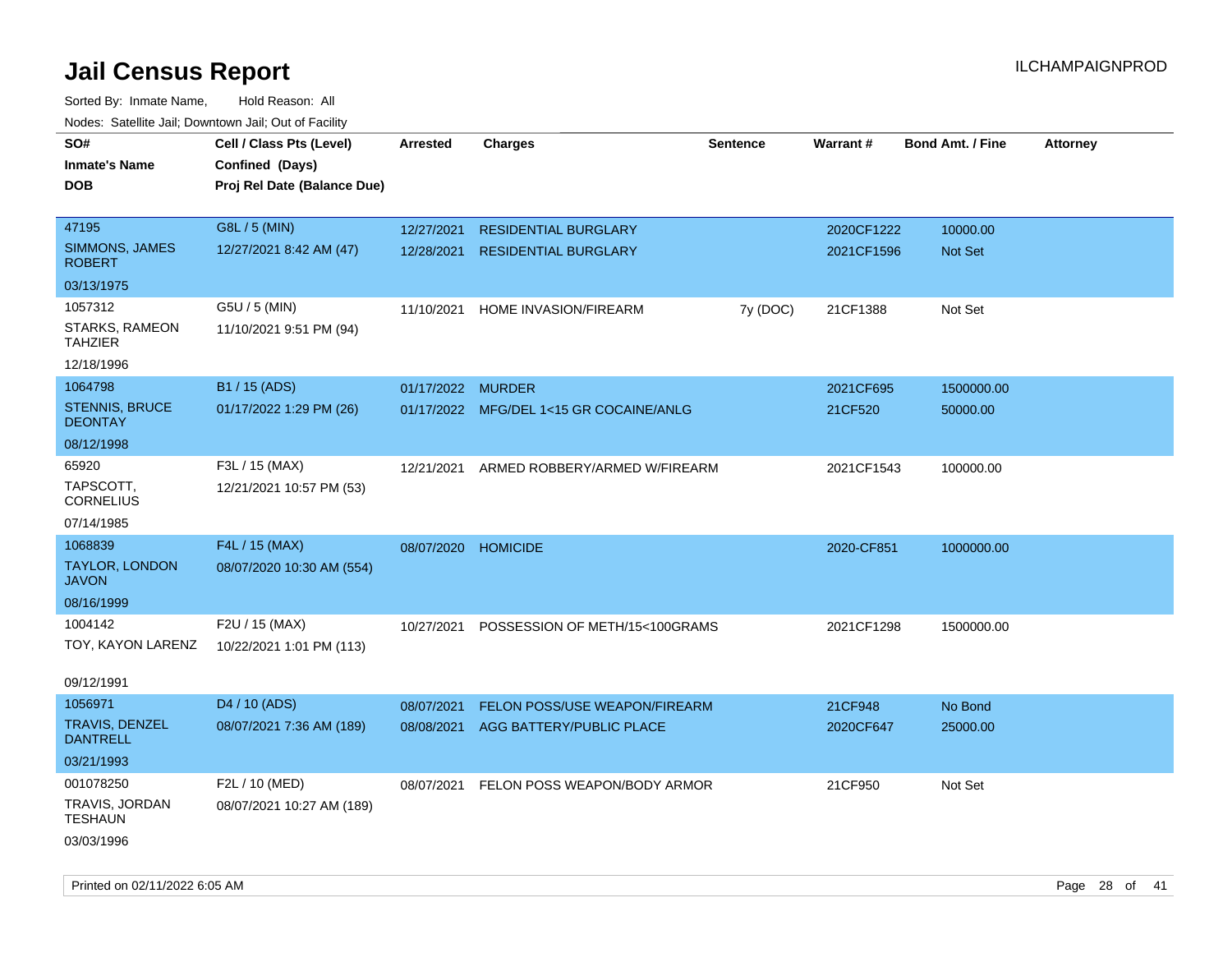| roacs. Catellite Jall, Downtown Jall, Out of Facility |                                                                            |                   |                                    |                 |           |                         |                 |
|-------------------------------------------------------|----------------------------------------------------------------------------|-------------------|------------------------------------|-----------------|-----------|-------------------------|-----------------|
| SO#<br><b>Inmate's Name</b><br><b>DOB</b>             | Cell / Class Pts (Level)<br>Confined (Days)<br>Proj Rel Date (Balance Due) | <b>Arrested</b>   | <b>Charges</b>                     | <b>Sentence</b> | Warrant#  | <b>Bond Amt. / Fine</b> | <b>Attorney</b> |
| 56994                                                 | A1L / 15 (SPH)                                                             | 12/09/2021        | STALKING/CAUSE FEAR FOR SAFETY     |                 | 21CF1514  | Not Set                 |                 |
| <b>TURNER, ROBERT</b><br>EARL, Senior                 | 12/09/2021 9:23 PM (65)                                                    | 12/13/2021        | PAROLE REVOCATION                  |                 | CH2107735 | Not Set                 |                 |
| 09/07/1982                                            |                                                                            |                   |                                    |                 |           |                         |                 |
| 30108                                                 | J4L / 15 (ADS)                                                             | 07/30/2021 MURDER |                                    |                 | 21CF902   | 2000000.00              |                 |
| VANDYKE, DARYL<br><b>ANTHONY</b>                      | 07/30/2021 8:29 PM (197)                                                   |                   |                                    |                 |           |                         |                 |
| 10/04/1965                                            |                                                                            |                   |                                    |                 |           |                         |                 |
| 968681                                                | D5 / 15 (ADS)                                                              | 08/27/2021        | <b>INDIRECT CRIMINAL CONTEMPT</b>  | 3y (DOC)        | 2021CC16  | No Bond                 |                 |
| <b>WADE, DEMETRIUS</b><br><b>DARYL</b>                | 08/27/2021 2:25 AM (169)                                                   | 08/27/2021        | AGG CRIM SX AB/VIC 13<18/TRUST     |                 | 2020CF499 | 250000.00               |                 |
| 01/07/1987                                            |                                                                            |                   |                                    |                 |           |                         |                 |
| 1070904                                               | G7U / 5 (MIN)                                                              | 10/28/2021        | <b>BURGLARY</b>                    | 3y (DOC)        | 2021CF321 | 15000.00                |                 |
| WANKEL, JONAH<br>JAMES                                | 10/28/2021 3:42 AM (107)                                                   |                   |                                    |                 |           |                         |                 |
| 12/15/1993                                            |                                                                            |                   |                                    |                 |           |                         |                 |
| 1070971                                               | H3L / 5 (ADS)                                                              | 12/07/2021        | <b>IDENTITY THEFT/&lt;\$300</b>    |                 | 20CF922   | <b>Not Set</b>          |                 |
| <b>WEIR, CLINTON</b><br><b>HOWARD</b>                 | 12/08/2021 3:45 AM (66)                                                    | 12/07/2021        | <b>RECKLESS DRIVING</b>            |                 | 19TR2348  | Not Set                 |                 |
| 03/15/1983                                            |                                                                            |                   |                                    |                 |           |                         |                 |
| 54212                                                 | E3U / 10 (ADS)                                                             | 12/21/2021        | ARMED VIOLENCE/CATEGORY I          |                 | 21CF1576  | Not Set                 |                 |
| WHITLOCK, GEORGE                                      | 12/21/2021 1:20 PM (53)                                                    | 12/21/2021        | RECEIVE/POSS/SELL STOLEN VEH       |                 | 2021CF669 | 10000.00                |                 |
| ABRAM                                                 |                                                                            | 12/21/2021        | VIOLATE ORDER PROTECTION           |                 | 2021CM391 | 1000.00                 |                 |
| 11/10/1978                                            |                                                                            |                   |                                    |                 |           |                         |                 |
| 001078709                                             | F3U / 15 (MAX)                                                             | 12/22/2021        | ARMED VIOLENCE/CATEGORY I          |                 | 21CF1586  | Not Set                 |                 |
|                                                       | WILLIAMS, DAVID LEE 12/22/2021 11:00 AM (52)                               |                   |                                    |                 |           |                         |                 |
| 12/18/1989                                            |                                                                            |                   |                                    |                 |           |                         |                 |
| 1058072                                               | A2U / 15 (SPH)                                                             |                   | 02/25/2021 ARMED HABITUAL CRIMINAL |                 |           | Not Set                 |                 |
| <b>WILLIAMS, KENNETH</b><br><b>BERNARD</b>            | 02/25/2021 3:24 PM (352)                                                   |                   |                                    |                 |           |                         |                 |
| 10/04/1985                                            |                                                                            |                   |                                    |                 |           |                         |                 |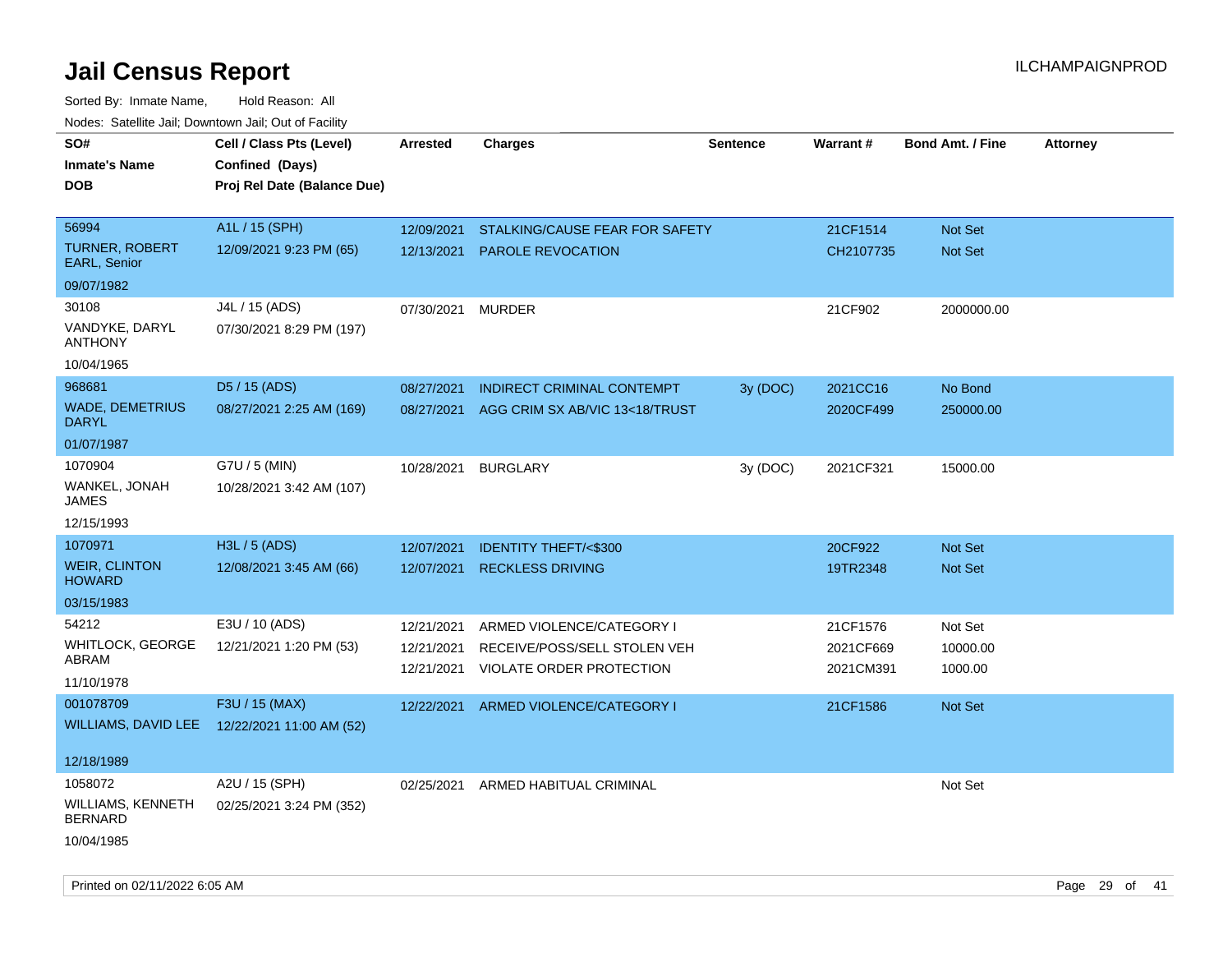| SO#                                          | Cell / Class Pts (Level)    | Arrested   | <b>Charges</b>                          | <b>Sentence</b> | Warrant#    | <b>Bond Amt. / Fine</b> | <b>Attorney</b> |
|----------------------------------------------|-----------------------------|------------|-----------------------------------------|-----------------|-------------|-------------------------|-----------------|
| <b>Inmate's Name</b>                         | Confined (Days)             |            |                                         |                 |             |                         |                 |
| <b>DOB</b>                                   | Proj Rel Date (Balance Due) |            |                                         |                 |             |                         |                 |
|                                              |                             |            |                                         |                 |             |                         |                 |
| 996311                                       | F7L / 10 (MED)              |            | 01/12/2022 RECEIVE/POSS/SELL STOLEN VEH | 3y (DOC)        | 2021CF524   | No Bond                 |                 |
| <b>WILLIAMS,</b><br><b>TRAYSHAUN DEVONTA</b> | 01/12/2022 5:31 PM (31)     |            |                                         |                 |             |                         |                 |
| 02/18/1992                                   |                             |            |                                         |                 |             |                         |                 |
| 001078711                                    | F9L / 10 (MED)              | 12/22/2021 | AGG DISCHARGE FIREARM/OCC BLDG          |                 | 21CF1585    | Not Set                 |                 |
| WILLIS, RANDY<br>RAMEEL                      | 12/22/2021 4:15 PM (52)     |            |                                         |                 |             |                         |                 |
| 09/10/2003                                   |                             |            |                                         |                 |             |                         |                 |
| 9326                                         | $12/5$ (ADS)                | 06/14/2021 | <b>BURGLARY</b>                         |                 | 2020-CF-625 | Not Set                 |                 |
| YOUNG, ANTHONY<br><b>PAUL</b>                | 06/14/2021 12:07 PM (243)   |            |                                         |                 |             |                         |                 |
| 03/13/1954                                   |                             |            |                                         |                 |             |                         |                 |
| <b>Total Downtown Jail: 74</b>               |                             | Males: 74  | Females: 0<br>Unknown: 0                |                 |             |                         |                 |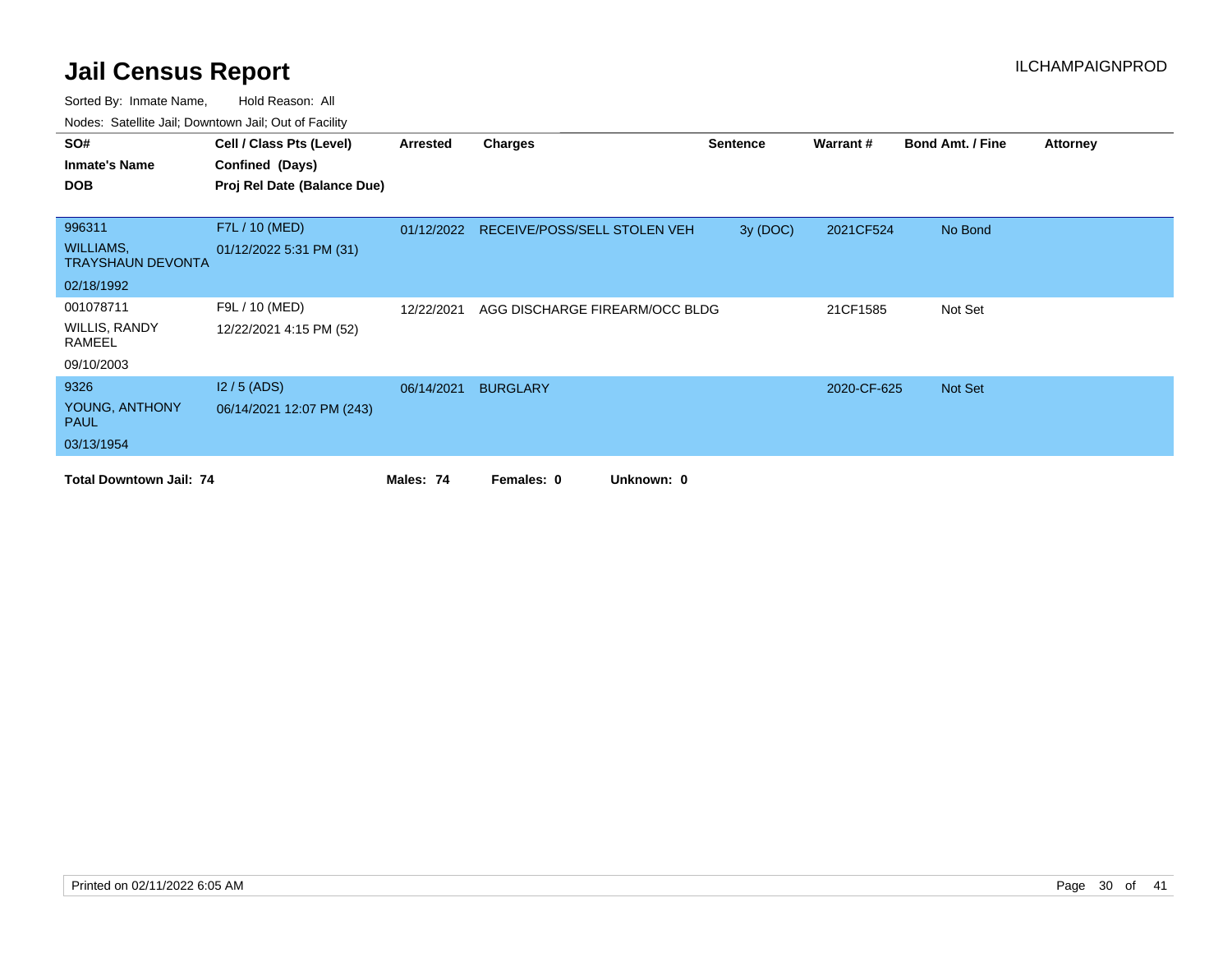|  |  |  | <b>Out of Facility</b> |  |
|--|--|--|------------------------|--|
|--|--|--|------------------------|--|

| SO#                                      | Cell / Class Pts (Level)                       | <b>Arrested</b> | <b>Charges</b>                   | <b>Sentence</b> | Warrant#  | <b>Bond Amt. / Fine</b> | <b>Attorney</b> |
|------------------------------------------|------------------------------------------------|-----------------|----------------------------------|-----------------|-----------|-------------------------|-----------------|
| <b>Inmate's Name</b><br><b>DOB</b>       | Confined (Days)<br>Proj Rel Date (Balance Due) |                 |                                  |                 |           |                         |                 |
|                                          |                                                |                 |                                  |                 |           |                         |                 |
| 61095                                    | <b>KAN / 10 (ADS)</b>                          | 05/02/2021      | HOME INVASION/CAUSE INJURY       |                 | 2021CF323 | 100000.00               |                 |
| AMOS, DERRICK<br><b>JAMES</b>            | 05/02/2021 9:02 PM (286)                       |                 |                                  |                 |           |                         |                 |
| 06/12/1985                               |                                                |                 |                                  |                 |           |                         |                 |
| 001078178                                | EHD                                            |                 | 02/08/2022 AGG DUI/NO VALID DL   |                 | 2021CF962 | Not Set                 |                 |
| BALTAZAR-MATEO,<br><b>MATEO</b>          | 02/08/2022 10:59 AM (4)                        |                 |                                  |                 |           |                         |                 |
| 06/10/1998                               | 2/17/2022 (0.00)                               |                 |                                  |                 |           |                         |                 |
| 19971                                    | <b>EHD</b>                                     | 11/09/2021      | DRIVING RVK/SUSP DUI/SSS 4-9     |                 | 2021CF968 | Not Set                 |                 |
| <b>LYNN</b>                              | BARNESKE, RAYMOND 11/09/2021 9:32 AM (95)      |                 |                                  |                 |           |                         |                 |
| 08/17/1961                               | 5/6/2022 (0.00)                                |                 |                                  |                 |           |                         |                 |
| 516062                                   | KAN / 15 (MAX)                                 | 02/22/2021      | PHONE HARASSMENT/2+              |                 | 20CF194   | 5000.00                 |                 |
| BENNETT, JOHN<br><b>MICHAEL</b>          | 02/22/2021 10:47 AM (355)                      | 02/22/2021      | AGG DISCH FIR/VEH/PC OFF/FRMAN   |                 | 21CF210   | No Bond                 |                 |
| 04/30/1986                               |                                                |                 |                                  |                 |           |                         |                 |
| 33993                                    | <b>KAN / 10 (MED)</b>                          | 06/14/2021      | AGGRAVATED DOMESTIC BATTERY      |                 | 21CF688   | <b>Not Set</b>          |                 |
| <b>BOOKER, STEPHON</b><br><b>MONTELL</b> | 06/14/2021 7:42 PM (243)                       | 06/14/2021      | POSSESSING A CONTROLLED SUBSTAND |                 | 21CF657   | Not Set                 |                 |
| 06/11/1971                               |                                                | 06/14/2021      | PAROLE REVOCATION                |                 | CH2103612 | No Bond                 |                 |
| 1074315                                  | KAN / 15 (MAX)                                 |                 |                                  |                 |           |                         |                 |
| <b>BRIGGS, PATRICK</b>                   | 08/03/2021 4:56 PM (193)                       | 07/27/2021      | AGG DISCHARGE FIREARM/VEH/SCH    |                 | 21CF927   | Not Set                 |                 |
| <b>MONTAY</b>                            |                                                |                 |                                  |                 |           |                         |                 |
| 08/05/2001                               |                                                |                 |                                  |                 |           |                         |                 |
| 001078065                                | <b>KAN / 10 (ADS)</b>                          | 06/17/2021      | AGG BATTERY/DISCHARGE FIREARM    |                 | 21CF704   | 1000000.00              |                 |
| <b>BROWN, CHARMAN</b><br><b>LAKEEF</b>   | 06/17/2021 12:32 PM (240)                      |                 |                                  |                 |           |                         |                 |
| 11/30/2002                               |                                                |                 |                                  |                 |           |                         |                 |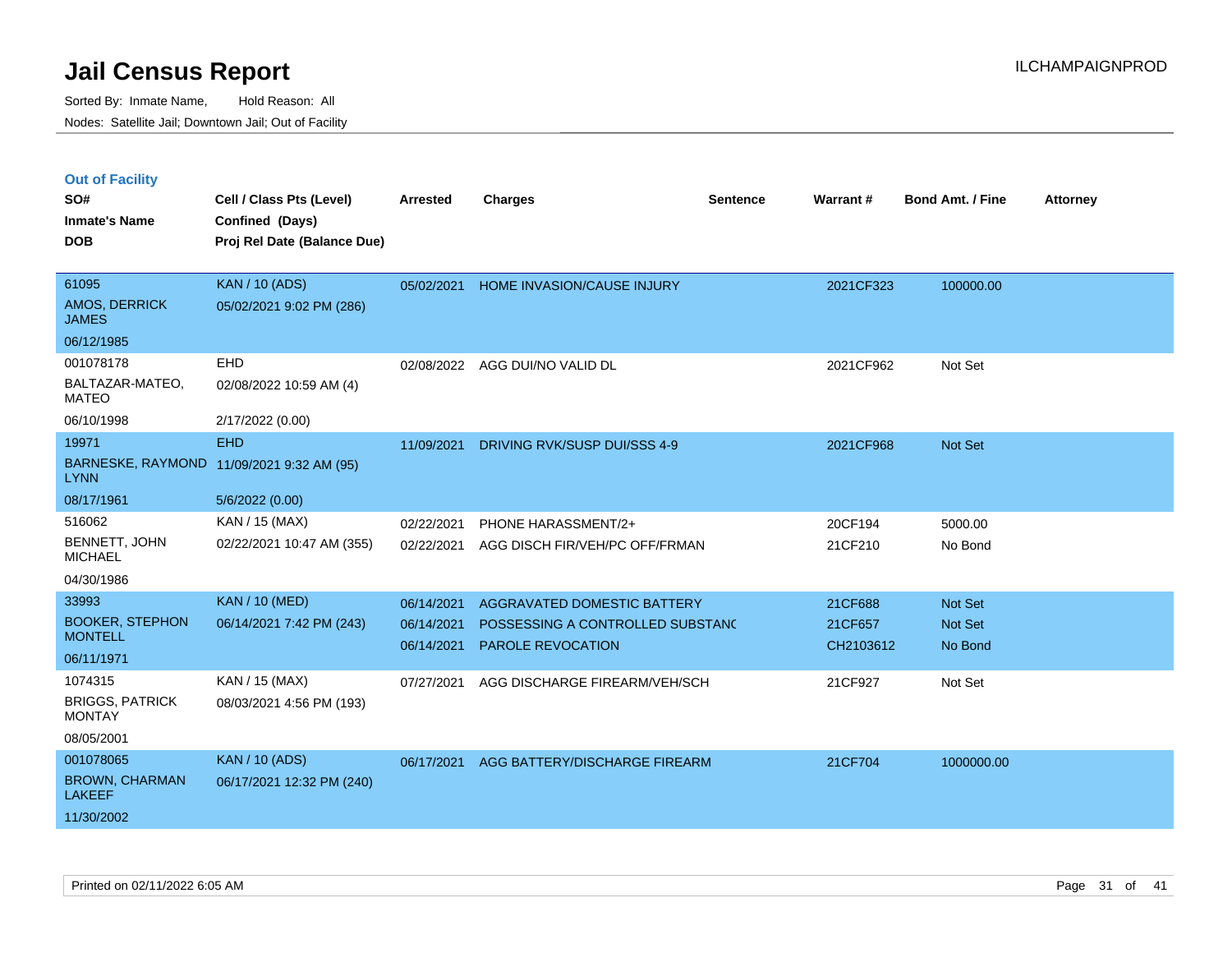Sorted By: Inmate Name, Hold Reason: All Nodes: Satellite Jail; Downtown Jail; Out of Facility

| roaco. Oatomto dan, Downtown dan, Oat or Fability |                                             |                 |                                     |                 |            |                         |                 |
|---------------------------------------------------|---------------------------------------------|-----------------|-------------------------------------|-----------------|------------|-------------------------|-----------------|
| SO#                                               | Cell / Class Pts (Level)                    | <b>Arrested</b> | <b>Charges</b>                      | <b>Sentence</b> | Warrant#   | <b>Bond Amt. / Fine</b> | <b>Attorney</b> |
| <b>Inmate's Name</b>                              | Confined (Days)                             |                 |                                     |                 |            |                         |                 |
| <b>DOB</b>                                        | Proj Rel Date (Balance Due)                 |                 |                                     |                 |            |                         |                 |
|                                                   |                                             |                 |                                     |                 |            |                         |                 |
| 1038554                                           | <b>KAN / 15 (MAX)</b>                       | 08/18/2021      | DELIVERY OF OR POSSESSION OF W/ INT |                 | 21CF1009   | No Bond                 |                 |
| <b>BROWN, CORRION</b><br><b>DEVONTAE</b>          | 08/18/2021 5:40 PM (178)                    | 08/18/2021      | ARMED HABITUAL CRIMINAL             |                 | 21CF1162   | Not Set                 |                 |
| 04/19/1995                                        |                                             |                 |                                     |                 |            |                         |                 |
| 1038579                                           | KAN / 15 (MAX)                              | 08/18/2021      | FELON POSS/USE WEAPON/FIREARM       |                 | 21CF1010   | Not Set                 |                 |
| <b>BROWN, MARKEL</b><br><b>RIKKI</b>              | 08/18/2021 2:05 PM (178)                    |                 |                                     |                 |            |                         |                 |
| 01/06/1995                                        |                                             |                 |                                     |                 |            |                         |                 |
| 1003006                                           | <b>KAN / 15 (MAX)</b>                       | 08/19/2021      | FELON POSS/USE MACHINE GUN          |                 | 21CF1011   | No Bond                 |                 |
| <b>BROWN, ROCKEITH</b><br><b>JAVONTE</b>          | 08/19/2021 12:55 AM (177)                   |                 |                                     |                 |            |                         |                 |
| 07/23/1991                                        |                                             |                 |                                     |                 |            |                         |                 |
| 995894                                            | KAN / 10 (ADS)                              | 12/28/2021      | FELON POSSESS WEAPON/2ND+           | 5y (DOC)        | 2020CF709  | No Bond                 |                 |
|                                                   | BUTLER, JAMES LYNN 12/28/2021 11:05 AM (46) |                 |                                     |                 |            |                         |                 |
|                                                   |                                             |                 |                                     |                 |            |                         |                 |
| 12/04/1991                                        |                                             |                 |                                     |                 |            |                         |                 |
| 987334                                            | KAN / 15 (MAX)                              | 03/10/2021      | ATTEMPT (FIRST DEGREE MURDER)       |                 | 19CF689    | Not Set                 |                 |
| CAIN, ISAIAH<br><b>DEPRIEST</b>                   | 03/10/2021 2:22 PM (339)                    |                 |                                     |                 |            |                         |                 |
| 12/23/1990                                        |                                             |                 |                                     |                 |            |                         |                 |
| 001078638                                         | EHD                                         | 12/15/2021      | DRIVING ON SUSPENDED LICENSE        |                 | 2021TR1120 | Not Set                 |                 |
| CAMPBELL, CARLA<br><b>GISSELLE</b>                | 12/15/2021 11:03 AM (59)                    |                 |                                     |                 |            |                         |                 |
| 08/12/1980                                        | 2/12/2022 (0.00)                            |                 |                                     |                 |            |                         |                 |
| 992962                                            | <b>KAN / 15 (ADS)</b>                       | 05/25/2021      | MURDER/INTENT TO KILL/INJURE        |                 | 2018CF1045 | 1000000.00              |                 |
| CAMPBELL, KEITH<br><b>KNAQEEB</b>                 | 05/25/2021 1:19 PM (263)                    |                 |                                     |                 |            |                         |                 |
| 07/22/1991                                        |                                             |                 |                                     |                 |            |                         |                 |
| 001078576                                         | KAN / 15 (MAX)                              | 11/09/2021      | UNLAWFUL USE OF A WEAPON            |                 | 21CF1383   | Not Set                 |                 |
| CARTER, DEMONDRE<br><b>DAVON</b>                  | 11/09/2021 6:01 PM (95)                     |                 |                                     |                 |            |                         |                 |
| 05/27/2001                                        |                                             |                 |                                     |                 |            |                         |                 |

Printed on 02/11/2022 6:05 AM Page 32 of 41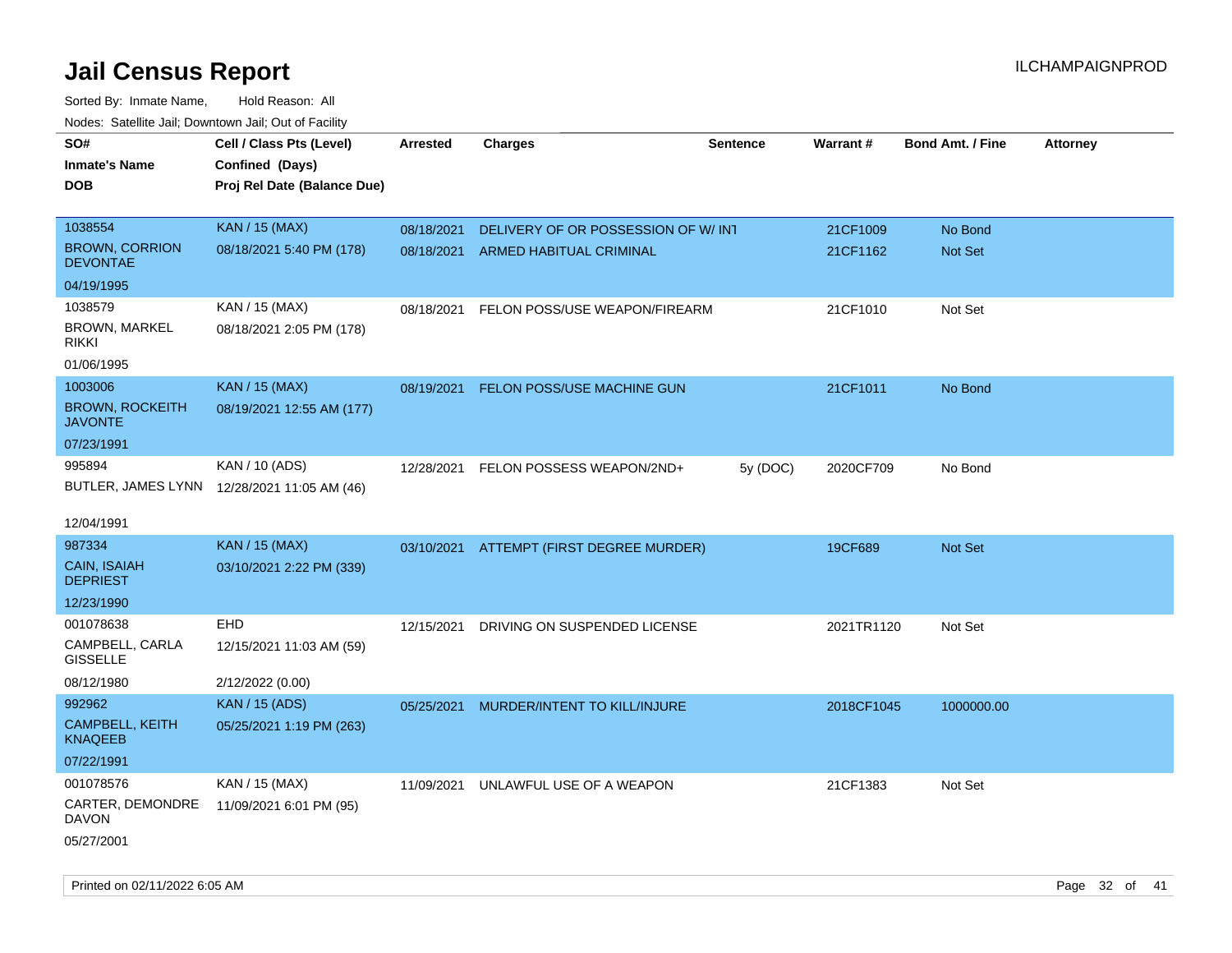| rouco. Calcinic Jan, Downtown Jan, Out of Facility |                                                                            |                          |                                                                 |                 |                          |                         |                 |
|----------------------------------------------------|----------------------------------------------------------------------------|--------------------------|-----------------------------------------------------------------|-----------------|--------------------------|-------------------------|-----------------|
| SO#<br>Inmate's Name<br><b>DOB</b>                 | Cell / Class Pts (Level)<br>Confined (Days)<br>Proj Rel Date (Balance Due) | <b>Arrested</b>          | <b>Charges</b>                                                  | <b>Sentence</b> | Warrant#                 | <b>Bond Amt. / Fine</b> | <b>Attorney</b> |
| 1064992<br><b>CARTER, KEJUAN</b><br>JAVONTE        | <b>KAN / 15 (MAX)</b><br>09/20/2021 11:42 PM (145)                         | 09/20/2021               | ARMED VIOLENCE/CATEGORY I                                       |                 | 21CF1137                 | Not Set                 |                 |
| 06/27/1998                                         |                                                                            |                          |                                                                 |                 |                          |                         |                 |
| 001078729<br>CARTER, TROY<br>DEMON                 | KAN / 15 (ADS)<br>01/02/2022 10:29 AM (41)                                 |                          | 01/02/2022 MURDER/INTENT TO KILL/INJURE                         |                 | 20CF396                  | 1000000.00              |                 |
| 01/02/2004                                         |                                                                            |                          |                                                                 |                 |                          |                         |                 |
| 001078461<br>COLE, ERIC JOSE                       | <b>KAN / 10 (MED)</b><br>10/08/2021 12:25 AM (127)                         | 10/07/2021<br>10/07/2021 | AGG UNLAWFUL USE WEAPON/PERSON<br>AGG DOMESTIC BATTERY/STRANGLE |                 | 2021CF1209<br>2021CF1208 | No Bond<br>Not Set      |                 |
| 01/24/2002                                         |                                                                            | 10/08/2021               | <b>HARASS WITNESS/FAMILY MBR/REP</b>                            |                 | 21CF1218                 | <b>Not Set</b>          |                 |
| 1048488<br>COLSON, WAYNE<br><b>ARTHUR, Third</b>   | KAN / 10 (ADS)<br>12/30/2021 8:27 AM (44)                                  | 12/30/2021               | ARMED VIOLENCE/CATEGORY I                                       |                 | 2022CF4                  | Not Set                 |                 |
| 10/14/1995                                         |                                                                            |                          |                                                                 |                 |                          |                         |                 |
| 57733                                              | <b>KAN / 15 (SPH)</b>                                                      | 02/25/2020               | <b>HOMICIDE</b>                                                 |                 | 2020-CF250               | 2000000.00              |                 |
| <b>CRAIG, ANTOINE</b><br><b>DARRELL</b>            | 02/25/2020 4:08 PM (718)                                                   | 02/25/2020               | <b>FELON POSS/USE WEAPON/FIREARM</b>                            |                 | 19CF-1827                | 80000.00                |                 |
| 10/09/1982                                         |                                                                            |                          |                                                                 |                 |                          |                         |                 |
| 001077939                                          | KAN / 10 (MED)                                                             | 05/10/2021               | FIREARM/FOID INVALID/NOT ELIG                                   |                 | 21CF526                  | No Bond                 |                 |
| <b>CROSS, PATRICK</b><br><b>DONTRELLE</b>          | 05/10/2021 7:31 PM (278)                                                   | 06/02/2021               | POSS STOLEN VEHICLE > \$25,000                                  |                 | 21CF612                  | Not Set                 |                 |
| 11/07/2001                                         |                                                                            |                          |                                                                 |                 |                          |                         |                 |
| 49972                                              | <b>KAN / 10 (ADS)</b>                                                      | 01/03/2022               | FELON POSS/USE WEAPON/FIREARM                                   | 2y (DOC)        | 20CF1476                 | No Bond                 |                 |
| DICKERSON,<br>RAYMOND COLLIER                      | 01/03/2022 11:10 AM (40)                                                   |                          |                                                                 |                 |                          |                         |                 |
| 08/16/1978                                         |                                                                            |                          |                                                                 |                 |                          |                         |                 |
| 1061304                                            | KAN / 15 (MAX)                                                             | 10/11/2021               | ARMED HABITUAL CRIMINAL                                         |                 | 21CF1226                 | No Bond                 |                 |
| DORRIS, KEMION<br><b>DAETOCE</b>                   | 10/11/2021 7:30 PM (124)                                                   | 10/11/2021<br>10/11/2021 | ARMED HABITUAL CRIMINAL<br>HOME INVASION/FIREARM                |                 | 21CF1227<br>21CF1228     | No Bond<br>No Bond      |                 |
| 11/19/1997                                         |                                                                            |                          |                                                                 |                 |                          |                         |                 |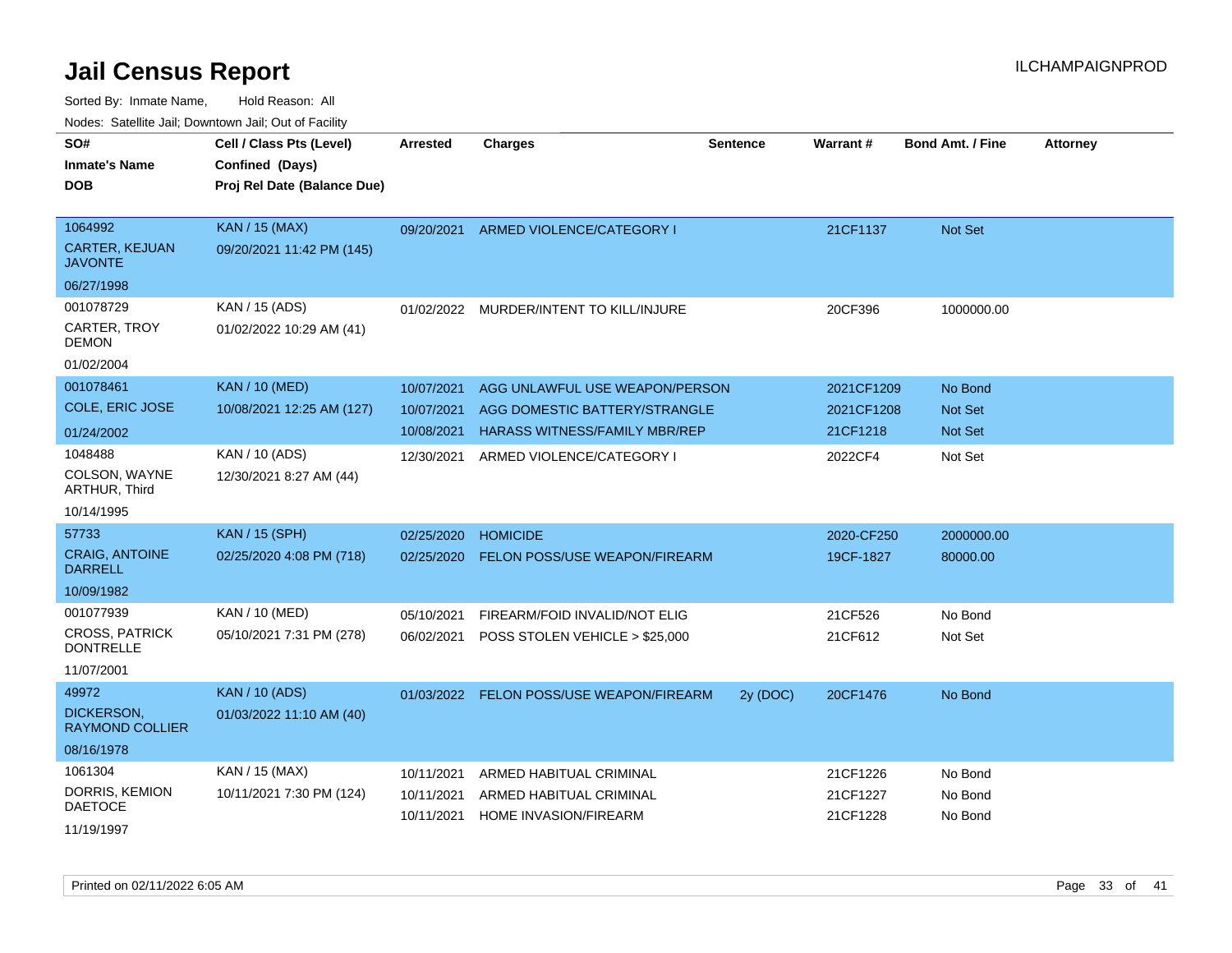Sorted By: Inmate Name, Hold Reason: All Nodes: Satellite Jail; Downtown Jail; Out of Facility

| SO#<br><b>Inmate's Name</b>              | Cell / Class Pts (Level)<br>Confined (Days)   | Arrested   | <b>Charges</b>                          | <b>Sentence</b> | <b>Warrant#</b> | Bond Amt. / Fine | <b>Attorney</b> |
|------------------------------------------|-----------------------------------------------|------------|-----------------------------------------|-----------------|-----------------|------------------|-----------------|
| <b>DOB</b>                               | Proj Rel Date (Balance Due)                   |            |                                         |                 |                 |                  |                 |
|                                          |                                               |            |                                         |                 |                 |                  |                 |
| 1059194                                  | <b>EHD</b>                                    |            | 02/08/2022 DRIVING ON SUSPENDED LICENSE |                 | 2019TR10596     | Not Set          |                 |
| <b>ELAM, NICKOLAS</b><br><b>VONTRELL</b> | 02/08/2022 10:13 AM (4)                       |            |                                         |                 |                 |                  |                 |
| 10/23/1990                               | 3/9/2022 (0.00)                               |            |                                         |                 |                 |                  |                 |
| 001078826                                | EHD                                           | 02/08/2022 | DRIVING ON REVOKED LICENSE              |                 | 2021TR3294      | Not Set          |                 |
| GALARZA-ROJAS.<br><b>DANIEL GARARDO</b>  | 02/08/2022 9:33 AM (4)                        |            |                                         |                 |                 |                  |                 |
| 07/09/1977                               | 2/17/2022 (0.00)                              |            |                                         |                 |                 |                  |                 |
| 001077363                                | <b>KAN / 25 (SPH)</b>                         |            | 10/30/2020 HOME INVASION/FIREARM        | 10y (DOC)       | 20CF1202        | 500000.00        |                 |
| <b>GARY, DAKOTA</b><br><b>TREVON</b>     | 10/30/2020 10:41 AM (470)                     |            |                                         |                 |                 |                  |                 |
| 12/31/2001                               |                                               |            |                                         |                 |                 |                  |                 |
| 1013012                                  | KAN / 15 (MAX)                                | 07/08/2021 | ATTEMPT (FIRST DEGREE MURDER)           |                 | 2021CF790       | 1000000.00       |                 |
| GARY, XAVIER LAMAR                       | 07/08/2021 9:24 AM (219)                      | 07/08/2021 | FELON POSS/USE FIREARM PRIOR            |                 | 2020CF650       | 25000.00         |                 |
|                                          |                                               | 07/08/2021 | FELON POSS/USE FIREARM PRIOR            |                 | 21CF798         | Not Set          |                 |
| 12/14/1991                               |                                               |            |                                         |                 |                 |                  |                 |
| 952666                                   | <b>EHD</b>                                    | 01/25/2022 | DRIVING ON REVOKED LICENSE              |                 | 2021TR175       | <b>Not Set</b>   |                 |
| Junior                                   | GILL, MICHAEL LAMAR, 01/25/2022 10:05 AM (18) |            |                                         |                 |                 |                  |                 |
| 12/07/1986                               | 3/10/2022 (0.00)                              |            |                                         |                 |                 |                  |                 |
| 1065946                                  | KAN / 10 (MED)                                | 09/04/2021 | AGG BATTERY/DISCHARGE FIREARM           |                 | 21CF1057        | 750000.00        |                 |
| GODBOLT, DESMOND<br><b>DEVONTAE</b>      | 09/04/2021 1:17 AM (161)                      | 09/04/2021 | RESIST/OBSTRUCTING A PEACE OFFICEL      |                 | 21CM407         | Not Set          |                 |
| 11/15/1997                               |                                               |            |                                         |                 |                 |                  |                 |
| 1070118                                  | <b>KAN / 15 (MAX)</b>                         | 08/31/2021 | <b>AGGRAVATED DOMESTIC BATTERY</b>      |                 | 21CF1049        | No Bond          |                 |
| <b>GRAHAM, CORTEZ</b><br><b>LAMON</b>    | 08/31/2021 9:32 PM (165)                      | 09/02/2021 | <b>PROBATION VIOLATION</b>              |                 | 21CF55          | Not Set          |                 |
| 03/31/1976                               |                                               |            |                                         |                 |                 |                  |                 |
| 1076506                                  | KAN / 15 (MAX)                                | 09/17/2021 | AGG UUW/PERSON/CM THREAT VIOL           |                 | 21CF1131        | Not Set          |                 |
|                                          | GRAY, JAMARH EMERE 09/17/2021 10:41 AM (148)  | 09/20/2021 | <b>DOMESTIC BATTERY</b>                 |                 | 21CM430         | Not Set          |                 |

06/21/2003

Printed on 02/11/2022 6:05 AM **Page 34 of 41**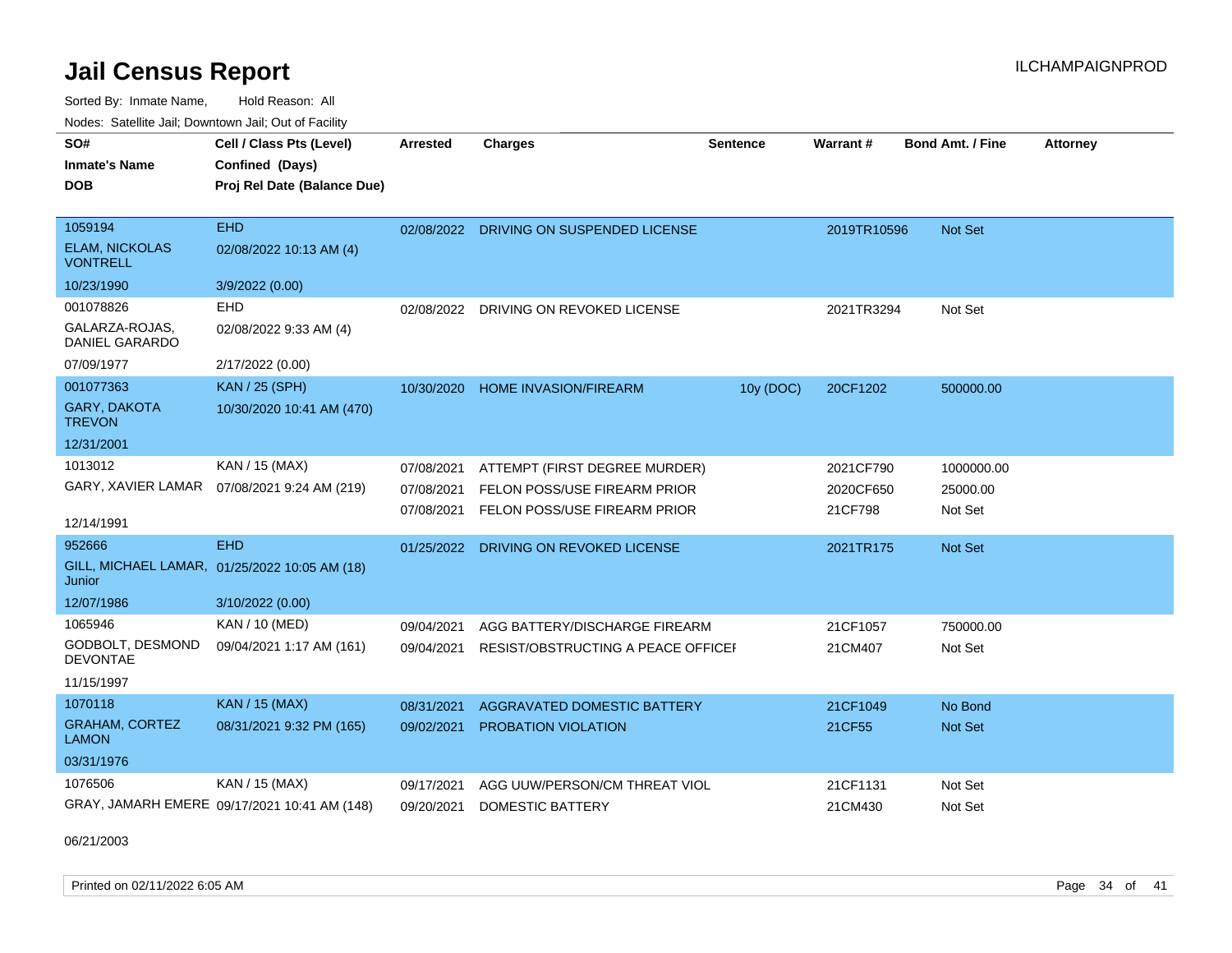| SO#<br><b>Inmate's Name</b><br><b>DOB</b>                                                           | Cell / Class Pts (Level)<br>Confined (Days)<br>Proj Rel Date (Balance Due)                  | <b>Arrested</b>                                      | <b>Charges</b>                                                                                                                              | <b>Sentence</b>                      | Warrant#                                        | <b>Bond Amt. / Fine</b>                            | <b>Attorney</b> |
|-----------------------------------------------------------------------------------------------------|---------------------------------------------------------------------------------------------|------------------------------------------------------|---------------------------------------------------------------------------------------------------------------------------------------------|--------------------------------------|-------------------------------------------------|----------------------------------------------------|-----------------|
| 1045186<br>HOLBROOK, JOHNNIE<br><b>MATHIS</b><br>07/19/1996                                         | <b>KAN / 15 (MAX)</b><br>08/16/2021 11:07 AM (180)                                          | 08/16/2021<br>08/16/2021<br>08/16/2021<br>08/16/2021 | ARMED VIOLENCE/CATEGORY I<br><b>FELON POSS/USE WEAPON/FIREARM</b><br>AGG FLEEING POLICE/21 MPH OVER<br><b>FELON POSS/USE WEAPON/FIREARM</b> |                                      | 21CF934<br>19CF968<br>21CF988<br>21CF989        | 1000000.00<br>Not Set<br><b>Not Set</b><br>Not Set |                 |
| 001078146<br>HUNT, TEIGAN<br><b>JAZAIREO</b><br>05/14/2003                                          | KAN / 15 (MAX)<br>07/09/2021 12:41 PM (218)                                                 | 07/09/2021<br>07/09/2021                             | AGG BATTERY/DISCHARGE FIREARM<br>ARMED ROBBERY/ARMED W/FIREARM                                                                              |                                      | 21CF795<br>21CF806                              | 1000000.00<br>Not Set                              |                 |
| 989743<br>JACKSON, STEVE<br><b>ALLEN</b><br>06/04/1991                                              | <b>KAN / 15 (ADS)</b><br>04/13/2021 2:45 AM (305)                                           | 04/13/2021<br>04/13/2021                             | AGG DISCHARGE FIREARM/VEH/SCH<br>AGGRAVATED DOMESTIC BATTERY                                                                                |                                      | 21CF400<br>21CF399                              | Not Set<br>Not Set                                 |                 |
| 1076450<br>JONES, CARLOS<br><b>ANTONIO</b><br>11/18/2001                                            | KAN / 15 (MAX)<br>06/25/2020 2:13 PM (597)                                                  | 06/25/2020<br>11/02/2020                             | AGG DISCHARGE OF A FIREARM<br>HOME INVASION/FIREARM                                                                                         | 6y/0m/0d (DOI 2020CF703<br>11y (DOC) | 20CF1204                                        | Not Set<br>No Bond                                 |                 |
| 001078401<br><b>KNIGHT, ERIC</b><br>07/11/1991<br>1002591<br><b>KRAUS, MARY</b><br><b>KATHERINE</b> | <b>KAN / 10 (ADS)</b><br>09/19/2021 7:32 PM (146)<br><b>EHD</b><br>01/11/2022 11:54 AM (32) | 09/19/2021<br>09/19/2021<br>09/21/2021<br>01/11/2022 | UNLAWFUL VEHICULAR INVASION<br>HRSMT/THREATEN PERSON/KILL<br><b>BURGLARY</b><br>AGG DUI/LIC SUSP OR REVOKED                                 |                                      | 21CF1134<br>2021CF561<br>21CF1139<br>2020CF1399 | Not Set<br>50000.00<br>Not Set<br>Not Set          |                 |
| 04/13/1959<br>1064445<br>LARUE, TERENCE<br><b>TRAMEL</b><br>12/23/1998                              | 2/22/2022 (0.00)<br><b>KAN / 15 (MAX)</b><br>04/23/2021 11:18 AM (295)                      | 04/23/2021<br>04/23/2021<br>04/23/2021               | AGG DISCHARGE FIREARM/OCC VEH<br>POSSESS 15<100 GRAMS COCAINE<br>FELON POSS/USE FIREARM/PAROLE                                              |                                      | 2021CF295<br>19CF1052<br>21CF899                | 500000.00<br>10000.00<br>Not Set                   |                 |
| 001078237<br>LAWS, TERON<br><b>RAMONTE</b><br>04/03/2001                                            | KAN / 15 (ADS)<br>08/03/2021 6:29 PM (193)                                                  | 08/03/2021                                           | AGG DISCHARGE FIREARM/OCC VEH                                                                                                               |                                      | 21CF928                                         | No Bond                                            |                 |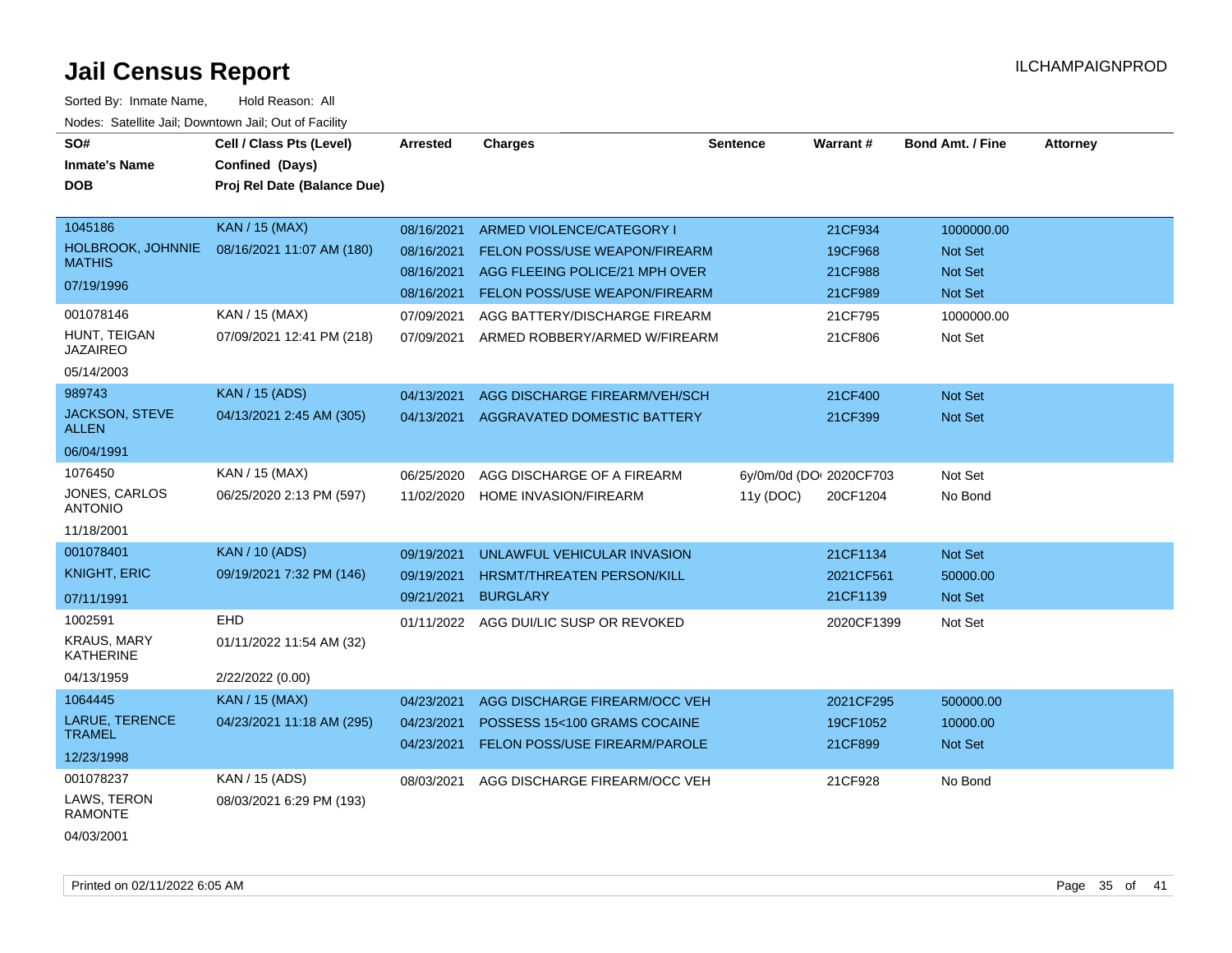Sorted By: Inmate Name, Hold Reason: All Nodes: Satellite Jail; Downtown Jail; Out of Facility

| Noucs. Calcinic Jail, Downtown Jail, Out of Facility |                             |                      |                                          |                 |            |                         |                 |
|------------------------------------------------------|-----------------------------|----------------------|------------------------------------------|-----------------|------------|-------------------------|-----------------|
| SO#                                                  | Cell / Class Pts (Level)    | <b>Arrested</b>      | <b>Charges</b>                           | <b>Sentence</b> | Warrant#   | <b>Bond Amt. / Fine</b> | <b>Attorney</b> |
| <b>Inmate's Name</b>                                 | Confined (Days)             |                      |                                          |                 |            |                         |                 |
| <b>DOB</b>                                           | Proj Rel Date (Balance Due) |                      |                                          |                 |            |                         |                 |
|                                                      |                             |                      |                                          |                 |            |                         |                 |
| 001078470                                            | <b>KAN / 15 (MAX)</b>       | 10/10/2021           | MURDER/INTENT TO KILL/INJURE             |                 | 21CF1221   | <b>Not Set</b>          |                 |
| <b>LEE, AMAHRION</b><br>JA'MERE                      | 10/10/2021 1:23 PM (125)    |                      |                                          |                 |            |                         |                 |
| 11/05/2002                                           |                             |                      |                                          |                 |            |                         |                 |
| 56792                                                | KAN / 10 (MED)              | 02/02/2021           | ARMED HABITUAL CRIMINAL                  |                 | 2021CF141  | 500000.00               |                 |
| LILLARD, LAWRENCE<br>TYRONE                          | 02/02/2021 2:11 PM (375)    | 02/22/2021           | DRIVING ON REVOKED LICENSE               |                 | 21TR426    | 5000.00                 |                 |
| 10/20/1982                                           |                             |                      |                                          |                 |            |                         |                 |
| 40877                                                | <b>EHD</b>                  | 02/01/2022 AGG DUI/3 |                                          |                 | 2020CF986  | <b>Not Set</b>          |                 |
| MABRY-HALL,<br><b>REBECCA SUE</b>                    | 02/01/2022 9:32 AM (11)     |                      |                                          |                 |            |                         |                 |
| 03/21/1971                                           | 5/1/2022 (0.00)             |                      |                                          |                 |            |                         |                 |
| 001078575                                            | KAN / 10 (MED)              | 11/09/2021           | <b>GUNRUNNING</b>                        |                 | 21CF1330   | 750000.00               |                 |
| MCLAURIN, KEYON A                                    | 11/09/2021 12:41 PM (95)    |                      |                                          |                 |            |                         |                 |
| 11/19/2002                                           |                             |                      |                                          |                 |            |                         |                 |
| 1011046                                              | <b>KAN / 15 (ADS)</b>       |                      | 04/10/2021 ATTEMPT (FIRST DEGREE MURDER) |                 | 21CF392    | <b>Not Set</b>          |                 |
| <b>MILES, DARRION</b><br><b>ANTONIO KEVONTA</b>      | 04/11/2021 12:46 AM (307)   |                      |                                          |                 |            |                         |                 |
| 03/18/1990                                           |                             |                      |                                          |                 |            |                         |                 |
| 001077278                                            | KAN / 15 (MAX)              | 10/06/2020           | MURDER/INTENT TO KILL/INJURE             |                 | 2020CF146  | 2000000.00              |                 |
| MILLER, D'ANDRE                                      | 10/06/2020 12:49 PM (494)   | 10/06/2020           | AGG FLEEING POLICE/21 MPH OVER           |                 | 2019CF1171 | 50000.00                |                 |
| 09/08/1986                                           |                             |                      |                                          |                 |            |                         |                 |
| 001078712                                            | <b>KAN / 10 (MED)</b>       | 12/23/2021           | AGG DISCH FIREARM/1ST AID PERS           |                 | 21CF1581   | <b>Not Set</b>          |                 |
| MONTGOMERY,<br>RASHARD MYKI                          | 12/23/2021 4:27 PM (51)     |                      |                                          |                 |            |                         |                 |
| 11/05/2001                                           |                             |                      |                                          |                 |            |                         |                 |
| 1026477                                              | KAN / 15 (ADS)              | 09/21/2021           | AGG DISCHARGE FIREARM/OCC VEH            |                 | 21CF1138   | Not Set                 |                 |
| NEWBILL, DEVONTRE<br>LAMONT                          | 09/21/2021 2:27 AM (144)    | 09/22/2021           | PROBATION VIOLATION                      |                 | 20CF577    | Not Set                 |                 |

11/22/1993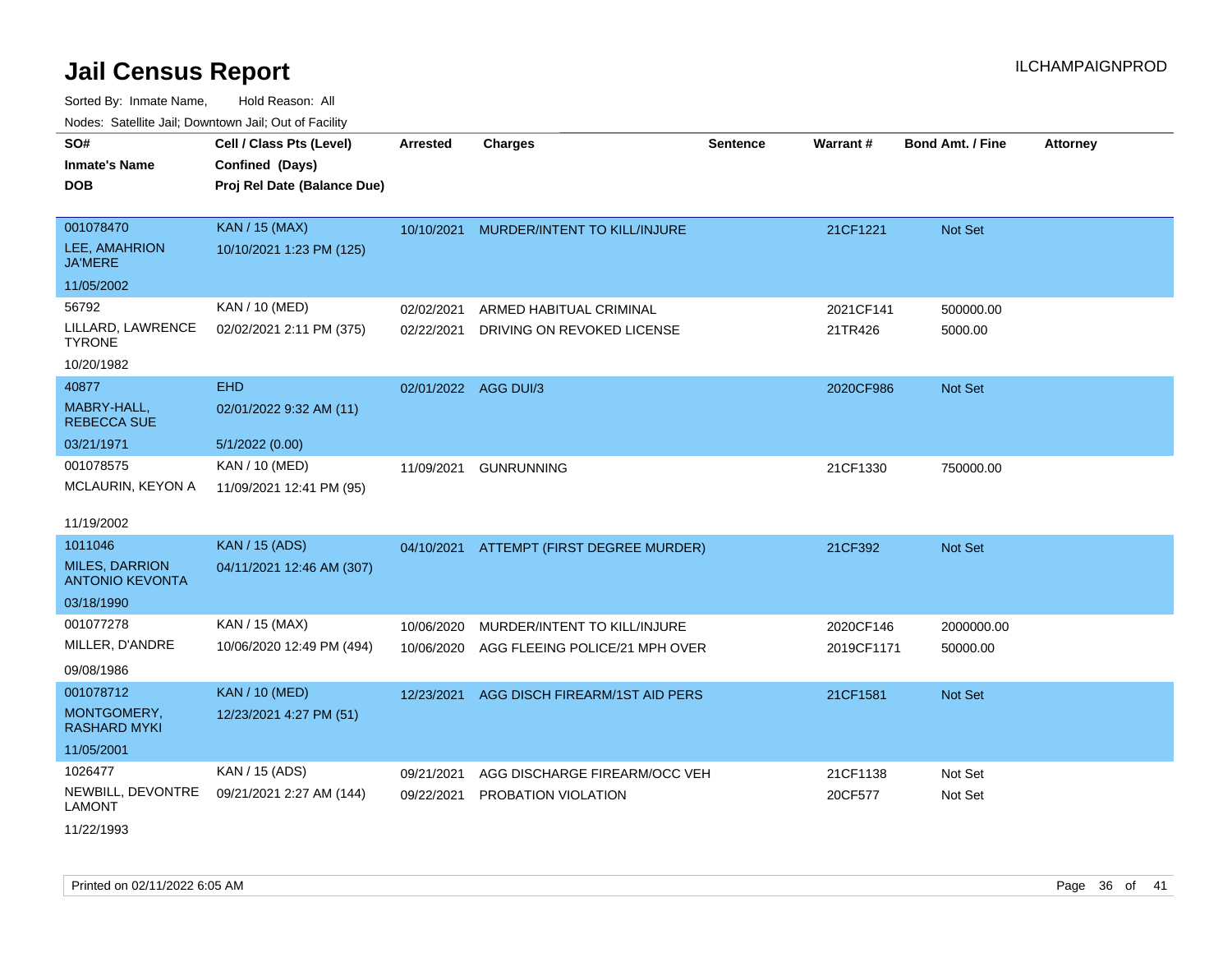| vouco. Odichite Jail, Downtown Jail, Out of Facility |                                               |            |                                          |                 |             |                  |                 |  |
|------------------------------------------------------|-----------------------------------------------|------------|------------------------------------------|-----------------|-------------|------------------|-----------------|--|
| SO#                                                  | Cell / Class Pts (Level)                      | Arrested   | <b>Charges</b>                           | <b>Sentence</b> | Warrant#    | Bond Amt. / Fine | <b>Attorney</b> |  |
| <b>Inmate's Name</b>                                 | Confined (Days)                               |            |                                          |                 |             |                  |                 |  |
| <b>DOB</b>                                           | Proj Rel Date (Balance Due)                   |            |                                          |                 |             |                  |                 |  |
|                                                      |                                               |            |                                          |                 |             |                  |                 |  |
| 1072907                                              | <b>KAN</b>                                    | 07/14/2021 | CRIMINAL DAMAGE <\$500/SCHOOL            |                 | 2021CF840   | 5000.00          |                 |  |
| NIKOLAEV, YEVGENIY                                   | 07/14/2021 10:10 PM (213)                     | 07/14/2021 | ATTEMPT (FIRST DEGREE MURDER)            |                 | 2021-CF-832 | 2000000.00       |                 |  |
| 10/06/1983                                           |                                               |            |                                          |                 |             |                  |                 |  |
| 001078558                                            | KAN / 10 (MED)                                | 11/03/2021 | UNLAWFUL USE OF A WEAPON                 |                 | 21CF1352    | Not Set          |                 |  |
| PARRISH, DOMINIC<br><b>WALTER</b>                    | 11/03/2021 1:25 PM (101)                      |            |                                          |                 |             |                  |                 |  |
| 08/23/2001                                           |                                               |            |                                          |                 |             |                  |                 |  |
| 001078063                                            | <b>KAN / 15 (MAX)</b>                         | 06/15/2021 | AGG CRIM SEX ASSAULT/WEAPON              |                 | 2021CF678   | 1000000.00       |                 |  |
|                                                      | PERRY, ROBERT Junior 06/15/2021 4:37 PM (242) | 06/15/2021 | <b>ROBBERY</b>                           |                 | 2021CF159   | 25000.00         |                 |  |
|                                                      |                                               |            |                                          |                 |             |                  |                 |  |
| 12/21/1990                                           |                                               |            |                                          |                 |             |                  |                 |  |
| 37559                                                | EHD                                           |            | 01/12/2022 DRIVING ON REVOKED LICENSE    |                 | 2021TR2685  | Not Set          |                 |  |
| PICKENS, DAVID<br><b>EUGENE</b>                      | 01/12/2022 10:16 AM (31)                      |            |                                          |                 |             |                  |                 |  |
| 02/01/1973                                           | 3/12/2022 (0.00)                              |            |                                          |                 |             |                  |                 |  |
| 001077591                                            | <b>KAN / 5 (ADS)</b>                          |            | 01/06/2022 FIREARM/FOID INVALID/NOT ELIG | 42m (DOC)       | 2021CF782   | No Bond          |                 |  |
| PYE, TRESHAUN<br><b>CORTEZ</b>                       | 01/06/2022 10:30 AM (37)                      |            |                                          |                 |             |                  |                 |  |
| 05/01/2001                                           |                                               |            |                                          |                 |             |                  |                 |  |
| 001077614                                            | KAN / 15 (MAX)                                | 01/17/2021 | ATTEMPT (FIRST DEGREE MURDER)            |                 | 21CF66      | Not Set          |                 |  |
| <b>DEVON</b>                                         | ROBINSON, DONTRELL 01/17/2021 3:08 PM (391)   |            |                                          |                 |             |                  |                 |  |
| 09/22/2002                                           |                                               |            |                                          |                 |             |                  |                 |  |
| 1061216                                              | <b>KAN / 10 (MED)</b>                         | 06/22/2021 | <b>HOME INVASION/FIREARM</b>             |                 | 21CF727     | Not Set          |                 |  |
| <b>RUNGE, ANDRE</b><br><b>MARSEAN</b>                | 06/22/2021 4:42 PM (235)                      |            |                                          |                 |             |                  |                 |  |
| 12/05/1997                                           |                                               |            |                                          |                 |             |                  |                 |  |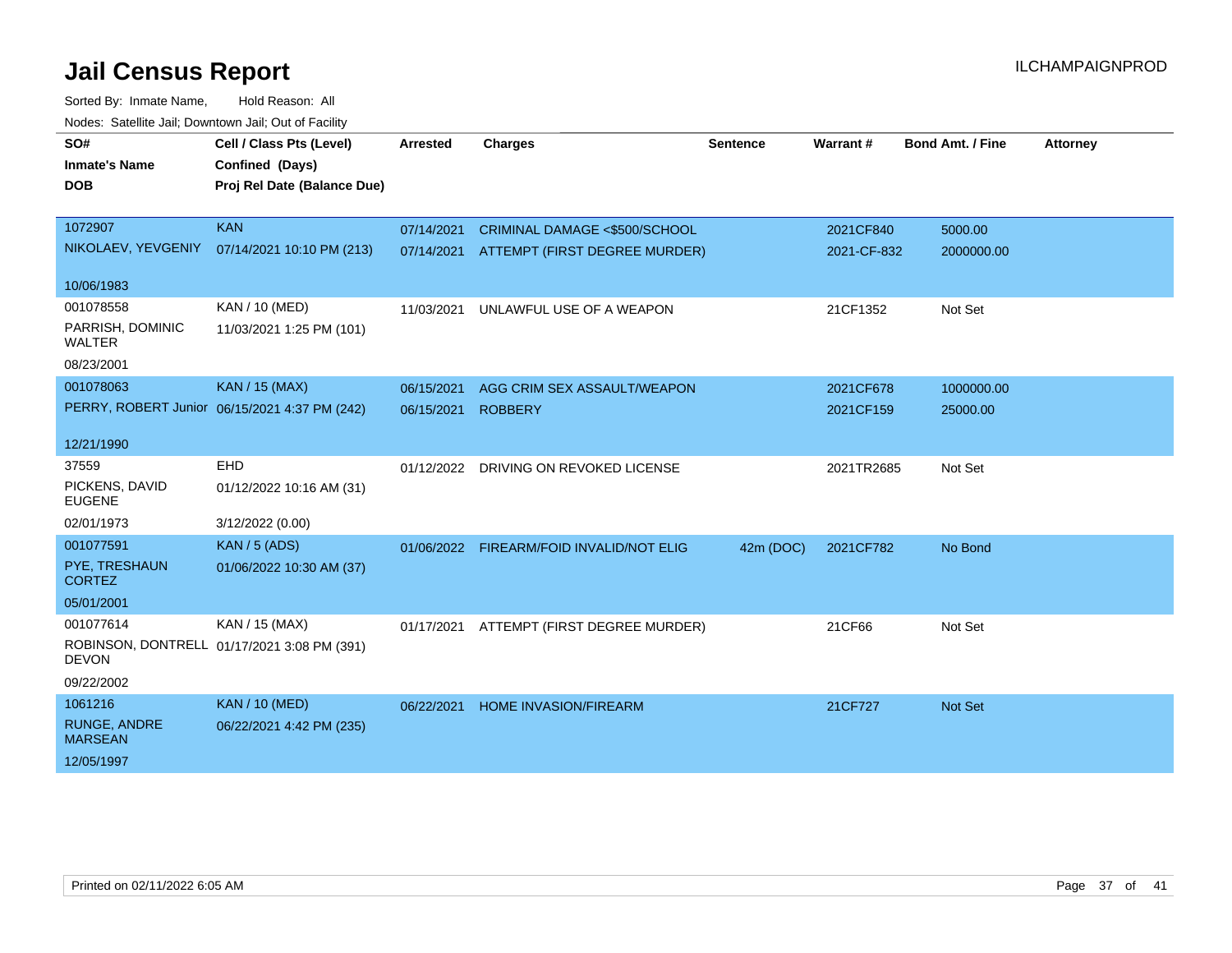| SO#<br><b>Inmate's Name</b>        | Cell / Class Pts (Level)<br>Confined (Days) | <b>Arrested</b> | <b>Charges</b>                 | <b>Sentence</b> | <b>Warrant#</b> | <b>Bond Amt. / Fine</b> | <b>Attorney</b> |
|------------------------------------|---------------------------------------------|-----------------|--------------------------------|-----------------|-----------------|-------------------------|-----------------|
| <b>DOB</b>                         | Proj Rel Date (Balance Due)                 |                 |                                |                 |                 |                         |                 |
| 650295                             | <b>PIA / 50 (MAX)</b>                       | 04/22/2020      | <b>CRIMINAL SEXUAL ASSAULT</b> |                 | 2020-CF407      | 750000.00               |                 |
| SANDAGE, JERALD                    | 04/22/2020 6:30 AM (661)                    | 04/22/2020      | <b>CRIMINAL SEXUAL ASSAULT</b> |                 | 2020-CF408      | 750000.00               |                 |
| <b>EUGENE</b>                      |                                             | 04/22/2020      | <b>CRIMINAL SEXUAL ABUSE</b>   |                 | 2020-CF409      | 750000.00               |                 |
| 06/07/1971                         |                                             | 04/22/2020      | <b>CRIMINAL SEXUAL ASSAULT</b> |                 | 2020-CF410      | 750000.00               |                 |
|                                    |                                             | 04/22/2020      | <b>OFFICIAL MISCONDUCT</b>     |                 | 2019-CF1811     | 25000.00                |                 |
| 1062194                            | KAN / 15 (MAX)                              | 02/27/2020      | MURDER/OTHER FORCIBLE FELONY   |                 | 20CF-247        | 1000000.00              |                 |
| SIMMONS, MICHAEL<br><b>JAMAL</b>   | 02/27/2020 1:11 PM (716)                    | 09/23/2020      | AGG BATTERY/DISCHARGE FIREARM  |                 | 20CF1061        | Not Set                 |                 |
| 11/03/1997                         |                                             |                 |                                |                 |                 |                         |                 |
| 19495                              | <b>EHD</b>                                  | 01/26/2022      | DRIVING RVK/SUSP DUI/SSS 3RD   |                 | 2021CF740       | Not Set                 |                 |
| SIMPSON, BRADLEY<br><b>FARRELL</b> | 01/26/2022 9:07 AM (17)                     |                 |                                |                 |                 |                         |                 |
| 05/16/1960                         | 2/24/2022 (0.00)                            |                 |                                |                 |                 |                         |                 |
| 001078115                          | KAN / 15 (MAX)                              | 07/01/2021      | ARMED VIOLENCE/CATEGORY I      | 5y (DOC)        | 21CF772         | Not Set                 |                 |
| SMITH, JAMES<br>NASHAUN, Junior    | 07/01/2021 2:44 PM (226)                    |                 |                                |                 |                 |                         |                 |
| 09/18/2000                         |                                             |                 |                                |                 |                 |                         |                 |
| 001077868                          | <b>KAN / 15 (MAX)</b>                       | 04/21/2021      | ARMED ROBBERY/ARMED W/FIREARM  |                 | 21CF445         | Not Set                 |                 |
| SPEARMENT.<br><b>KENTRELL</b>      | 04/21/2021 9:48 PM (297)                    | 08/19/2021      | FLEEING/ATTEMPT ELUDE OFFICER  |                 | 2021TR1053      | 1000.00                 |                 |
| 01/21/2002                         |                                             |                 |                                |                 |                 |                         |                 |
| 11979                              | EHD                                         | 01/11/2022      | AGG FLEEING POLICE/21 MPH OVER |                 | 2021CF629       | Not Set                 |                 |
| STARK, JACK LYNN                   | 01/11/2022 10:13 AM (32)                    |                 |                                |                 |                 |                         |                 |
| 12/31/1955                         | 4/9/2022 (0.00)                             |                 |                                |                 |                 |                         |                 |
| 001077854                          | <b>EHD</b>                                  | 09/15/2021      | DRIVING RVK/SUSP DUI/SSS 4-9   |                 | 2021CF306       | Not Set                 |                 |
| <b>STUKINS, DANNY RAY</b>          | 09/15/2021 10:17 AM (150)                   |                 |                                |                 |                 |                         |                 |
| 07/05/1985                         | 3/13/2022 (0.00)                            |                 |                                |                 |                 |                         |                 |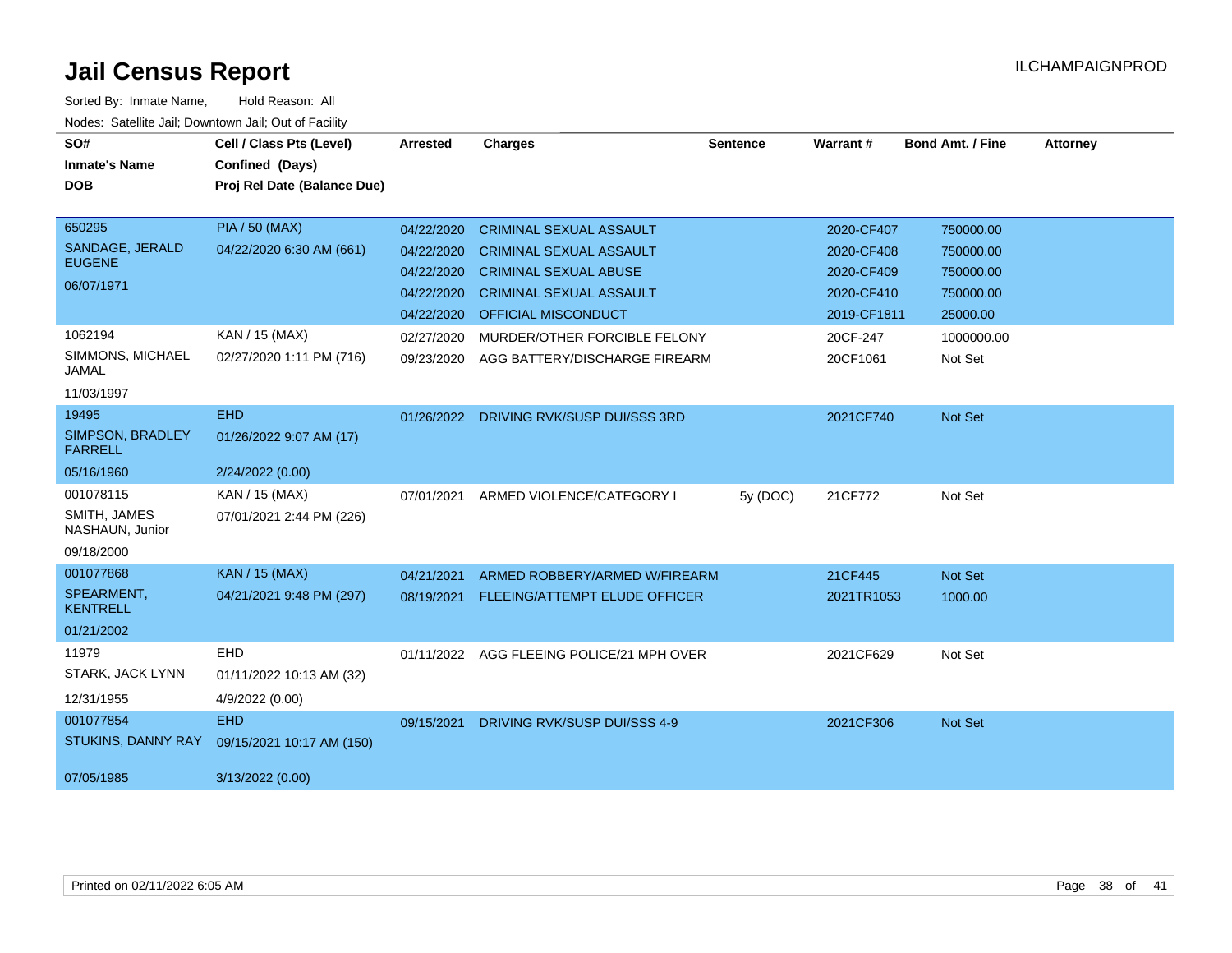Sorted By: Inmate Name, Hold Reason: All

| Nodes: Satellite Jail; Downtown Jail; Out of Facility |                                               |                 |                                          |                 |                        |                         |                 |  |  |
|-------------------------------------------------------|-----------------------------------------------|-----------------|------------------------------------------|-----------------|------------------------|-------------------------|-----------------|--|--|
| SO#                                                   | Cell / Class Pts (Level)                      | <b>Arrested</b> | <b>Charges</b>                           | <b>Sentence</b> | Warrant#               | <b>Bond Amt. / Fine</b> | <b>Attorney</b> |  |  |
| <b>Inmate's Name</b>                                  | Confined (Days)                               |                 |                                          |                 |                        |                         |                 |  |  |
| <b>DOB</b>                                            | Proj Rel Date (Balance Due)                   |                 |                                          |                 |                        |                         |                 |  |  |
|                                                       |                                               |                 |                                          |                 |                        |                         |                 |  |  |
| 1046632                                               | <b>KAN / 15 (MAX)</b>                         |                 | 09/14/2021 ARMED VIOLENCE/CATEGORY II    |                 | 21CF912                | 750000.00               |                 |  |  |
|                                                       | TATE, JAVON MARQUIS 09/14/2021 12:10 PM (151) |                 |                                          |                 |                        |                         |                 |  |  |
| 08/10/1996                                            |                                               |                 |                                          |                 |                        |                         |                 |  |  |
| 1033031                                               | KAN / 15 (MAX)                                | 08/19/2020      | *AGG BATTERY W/FIREARM/PERSON            |                 | 2020-CF923             | 500000.00               |                 |  |  |
| TOMS, ANDREW<br><b>CHUCKY</b>                         | 08/19/2020 5:59 PM (542)                      |                 |                                          |                 |                        |                         |                 |  |  |
| 09/28/1978                                            |                                               |                 |                                          |                 |                        |                         |                 |  |  |
| 27007                                                 | <b>KAN / 15 (MAX)</b>                         | 09/19/2021      | DOMESTIC BATTERY/OTHER PRIOR             |                 | 2y/0m/0d (DOI 21CF1133 | No Bond                 |                 |  |  |
| TUELL, ROBERT<br><b>STEPHEN</b>                       | 09/19/2021 9:51 AM (146)                      |                 |                                          |                 |                        |                         |                 |  |  |
| 09/25/1967                                            |                                               |                 |                                          |                 |                        |                         |                 |  |  |
| 001078263                                             | KAN / 10 (ADS)                                | 08/11/2021      | AGG FLEEING POLICE/21 MPH OVER           | 15m (DOC)       |                        | 200000.00               |                 |  |  |
| TURK, BRANDON<br>LARSHAWN                             | 08/11/2021 6:23 PM (185)                      |                 |                                          |                 |                        |                         |                 |  |  |
| 10/18/1995                                            |                                               |                 |                                          |                 |                        |                         |                 |  |  |
| 001078386                                             | <b>KAN / 10 (MED)</b>                         | 09/14/2021      | POSSESSION OF STOLEN FIREARM             |                 | 2021CF1099             | 250000.00               |                 |  |  |
| <b>TURNER, AMARIO</b>                                 | 09/14/2021 11:42 PM (151)                     |                 |                                          |                 |                        |                         |                 |  |  |
| 09/23/2002                                            |                                               |                 |                                          |                 |                        |                         |                 |  |  |
| 1011886                                               | EHD                                           |                 | 01/12/2022 AGG FLEEING/2+ CON DEVICES    |                 | 2021CF378              | Not Set                 |                 |  |  |
| TURNER, SHAWNTAY<br><b>EUGENE</b>                     | 01/12/2022 9:25 AM (31)                       |                 |                                          |                 |                        |                         |                 |  |  |
| 01/09/1992                                            | 3/11/2022 (0.00)                              |                 |                                          |                 |                        |                         |                 |  |  |
| 1040925                                               | <b>KAN / 10 (MED)</b>                         | 10/05/2021      | AGG BATTERY/DISCHARGE FIREARM            |                 | 2021CF1105             | 1000000.00              |                 |  |  |
| <b>WEATHERALL,</b><br><b>JOHNNY EARL JAMES</b>        | 10/05/2021 4:17 PM (130)                      |                 |                                          |                 |                        |                         |                 |  |  |
| 04/29/1994                                            |                                               |                 |                                          |                 |                        |                         |                 |  |  |
| 1062558                                               | <b>KAN / 10 (MED)</b>                         |                 | 10/02/2021 FELON POSS/USE WEAPON/FIREARM |                 | 21CF1185               | Not Set                 |                 |  |  |
| WELLS, JIAMANTE<br><b>AMORE</b>                       | 10/02/2021 8:29 PM (133)                      |                 |                                          |                 |                        |                         |                 |  |  |
| 09/02/1995                                            |                                               |                 |                                          |                 |                        |                         |                 |  |  |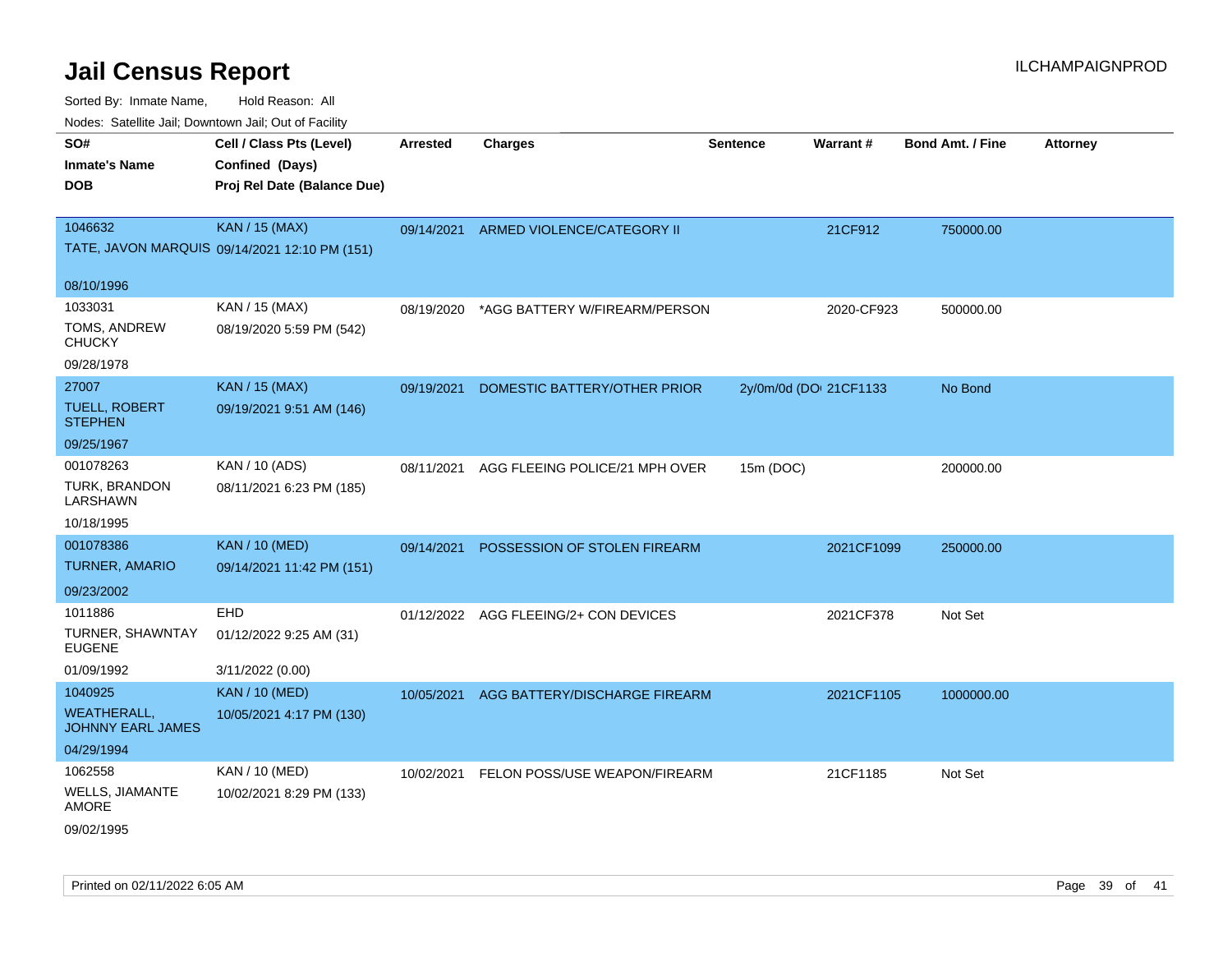| SO#<br><b>Inmate's Name</b><br><b>DOB</b>                           | Cell / Class Pts (Level)<br>Confined (Days)<br>Proj Rel Date (Balance Due) | <b>Arrested</b>                                      | <b>Charges</b>                                                                                                    | <b>Sentence</b> | Warrant#                                        | <b>Bond Amt. / Fine</b>                            | <b>Attorney</b> |
|---------------------------------------------------------------------|----------------------------------------------------------------------------|------------------------------------------------------|-------------------------------------------------------------------------------------------------------------------|-----------------|-------------------------------------------------|----------------------------------------------------|-----------------|
| 1002033<br><b>WEST, ANTONIO</b>                                     | <b>KAN / 15 (MAX)</b><br>09/08/2021 11:01 PM (157)                         | 09/08/2021<br>09/08/2021                             | DRIVING ON SUSPENDED LICENSE<br>ARMED ROBBERY/ARMED W/FIREARM                                                     |                 | 2019-TR-11944<br>2020-CF-1406                   | 5000.00<br>500000.00                               |                 |
| <b>DEONTA</b>                                                       |                                                                            | 09/08/2021<br>09/08/2021<br>09/08/2021               | AGG UNLAWFUL USE OF WEAPON/VEH<br><b>OBSTRCT JUSTICE/LEAVE STATE</b><br>ARMED VIOLENCE/CATEGORY I                 |                 | 2021-CF-AWOW<br>2021-CF-AWOW<br>2021-CF-AWOW    | <b>Not Set</b><br><b>Not Set</b><br><b>Not Set</b> |                 |
| 04/15/1992                                                          |                                                                            |                                                      |                                                                                                                   |                 |                                                 |                                                    |                 |
| 1022068<br><b>WILKINS, MICHAEL</b><br>CARL                          | KAN / 15 (ADS)<br>10/10/2021 5:07 AM (125)                                 | 10/10/2021                                           | FELON POSS/USE WEAPON/FIREARM                                                                                     |                 | 21CF1212                                        | Not Set                                            |                 |
| 07/10/1992                                                          |                                                                            |                                                      |                                                                                                                   |                 |                                                 |                                                    |                 |
| 001077508<br><b>WILLIAMS, CALVIN</b><br><b>TIMOTHY</b>              | <b>KAN / 15 (ADS)</b><br>12/10/2020 8:55 PM (429)                          | 12/10/2020                                           | MURDER/STRONG PROB KILL/INJURE                                                                                    | 55y (DOC)       | 2020CF1293                                      | No Bond                                            |                 |
| 10/23/2002                                                          |                                                                            |                                                      |                                                                                                                   |                 |                                                 |                                                    |                 |
| 28328<br><b>WILLIAMS, DERRICK</b>                                   | EHD<br>02/02/2022 9:39 AM (10)                                             |                                                      | 02/02/2022 AGG DUI/NO VALID DL                                                                                    |                 | 2021CF19                                        | Not Set                                            |                 |
| 05/10/1965                                                          | 3/2/2022 (0.00)                                                            |                                                      |                                                                                                                   |                 |                                                 |                                                    |                 |
| 539662<br><b>WILLIAMS, JAVONTAE</b><br><b>DEMAR</b><br>07/28/1991   | <b>KAN / 10 (MED)</b><br>08/14/2021 1:28 AM (182)                          | 08/14/2021<br>08/14/2021<br>08/14/2021<br>08/14/2021 | <b>AGGRAVATED BATTERY</b><br>AGGRAVATED DOMESTIC BATTERY<br>DOM BTRY/CONTACT/1-2 PRECONV<br><b>CITY OV ARREST</b> |                 | 21CF979<br>2020CF1098<br>2021CF770<br>2017OV893 | No Bond<br>25000.00<br>250000.00<br>1000.00        |                 |
| 1037579<br><b>WILLIAMS, STEVEN</b><br>PATRICK, Second<br>11/25/1994 | KAN / 10 (MED)<br>08/17/2021 8:16 PM (179)                                 | 08/17/2021                                           | FELON POSS/USE WEAPON/FIREARM                                                                                     |                 | 2019CF73                                        | No Bond                                            |                 |
| 545746<br><b>WOODS, MICHAEL</b><br><b>LACKENDRICK</b><br>10/06/1996 | <b>KAN / 15 (ADS)</b><br>08/07/2021 8:40 AM (189)                          | 08/07/2021<br>08/07/2021                             | FELON POSS/USE WEAPON/FIREARM<br><b>BURGLARY</b><br>08/07/2021 WARRANT OUT OF COUNTY                              |                 | 21CF949<br>2020CF597<br>2020TR9119              | Not Set<br>50000.00<br>5000.00                     |                 |